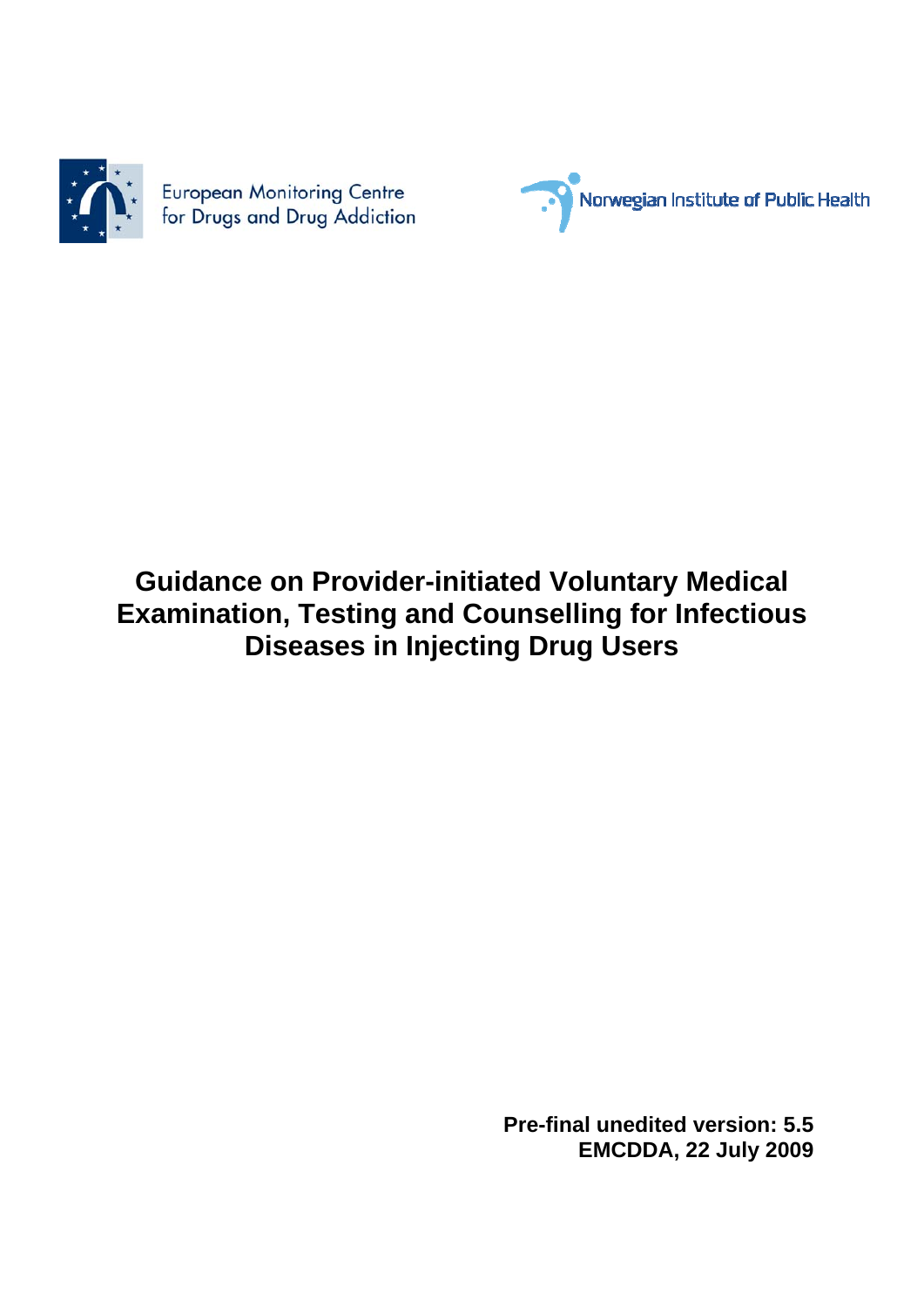#### **© European Monitoring Centre for Drugs and Drug Addiction, 2009**

#### **Quotation is authorised provided the source is acknowledged**.

European Monitoring Centre for Drugs and Drug Addiction Rua da Cruz de Santa Apolónia 23–25 PT-1149-045 Lisboa Portugal Tel: +351 21 811 30 00 Fax: +351 21 813 17 11 e-mail: info@emcdda.europa.eu http://www.emcdda.europa.eu

#### **Please use the following citation**:

Blystad H, Wiessing L. Guidance on Provider-initiated Voluntary Medical Examination, Testing and Counselling for Infectious Diseases in Injecting Drug Users. Pre-final unedited version 5.5. Lisbon, EMCDDA, 2009.

#### **Authors and acknowledgements**

These guidelines have been written by Hans Blystad (Norwegian Institute of Public Health) and Lucas Wiessing (EMCDDA). Important contributions have been provided by Maria-José Bravo (Instituto de Salud Carlos III - Spain), Tone Bruun (Norwegian Institute of Public Health - Norway), Susan Cowan (Statens Serum Institut - Denmark), Esther Croes (Trimbos Institute - The Netherlands), Jessika Deblonde (Ghent University - Belgium), Lucica Ditiu (WHO), Irina Eramova (WHO), Christian Gunneberg (WHO), Dagfinn Haarr (Kristiandsand Municipality - Norway), Dagmar Hedrich (EMCDDA), Ralf Jürgens (Consultant HIV/AIDS, health, policy and human rights - Canada), Karen Klaue (Bundesamt für Gesundheit - Switzerland), Danica Klempová (EMCDDA), Lali Khotenashvili (WHO), Astrid Leicht (Fixpunkt - Germany), Doris Radun (Robert Koch Institut - Germany), Xavier Majo Roca (Department of Health Government of Catalonia - Spain), Mika Salminen (National Institute for Health and Welfare - Finland), Roger Staub (Bundesamt für Gesundheit - Switzerland), Katalin Veress (Department of Dermatology, Semmelweis University - Hungary) and Tessa Windelinckx (Free-Clinic - Belgium). We also thank Fabienne Hariga (UNODC) and Annette Verster, Martin Donoghoe and Jeffrey Lazarus (WHO) for their assistance in the process of developing the guidelines.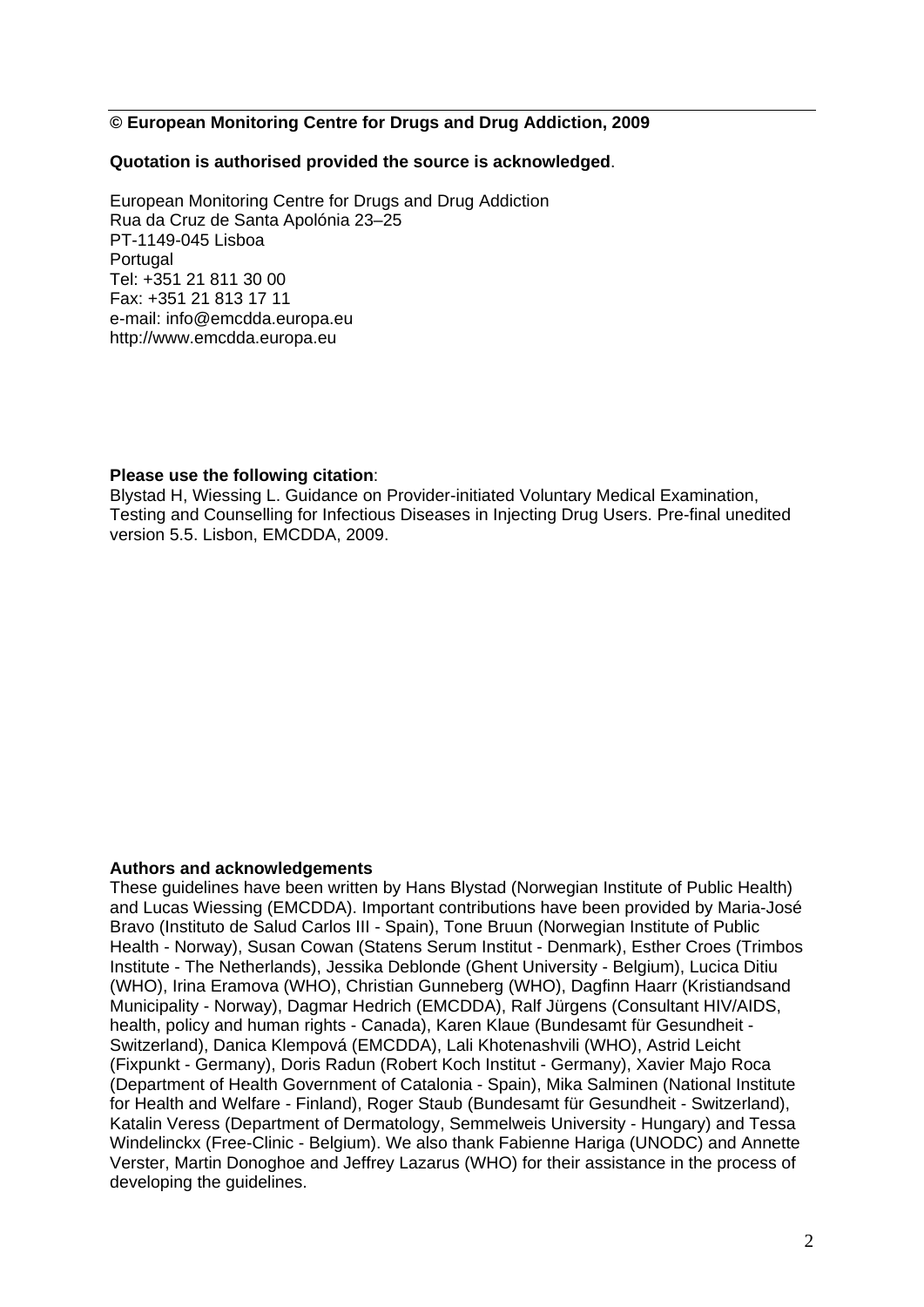## **CONTENTS**

|                                                                                  | 4  |
|----------------------------------------------------------------------------------|----|
|                                                                                  | 6  |
|                                                                                  | 7  |
|                                                                                  |    |
| Part 1. Guidelines for voluntary medical examination,                            |    |
|                                                                                  | 8  |
|                                                                                  | 8  |
|                                                                                  | 8  |
|                                                                                  | 9  |
|                                                                                  | 9  |
|                                                                                  | 10 |
| 1.2 How to provide medical examination, testing and counselling to IDUs          | 10 |
|                                                                                  | 11 |
| 1.2.2 Pre-test counselling, informed consent and possibility to decline tests    | 11 |
|                                                                                  | 12 |
|                                                                                  | 19 |
|                                                                                  | 20 |
|                                                                                  | 22 |
|                                                                                  | 23 |
|                                                                                  | 23 |
|                                                                                  | 23 |
| Background and implementation of the guidelines<br>Part 2.                       | 24 |
| 2.1 Existing guidelines and need for separate guidelines for IDUs                | 24 |
| 2.2 Recommendations at policy level to create and ensure the necessary           |    |
|                                                                                  | 26 |
| 2.3 Provider-initiated voluntary medical examination, testing and counselling    | 26 |
|                                                                                  |    |
| 2.4 Rationale for provider-initiated medical examination and testing in IDUs  28 |    |
|                                                                                  |    |
| 2.6 Summary of research findings regarding HIV testing and counselling           |    |
|                                                                                  | 29 |
|                                                                                  | 29 |
|                                                                                  | 31 |
|                                                                                  | 31 |
|                                                                                  | 32 |
|                                                                                  | 36 |
|                                                                                  | 37 |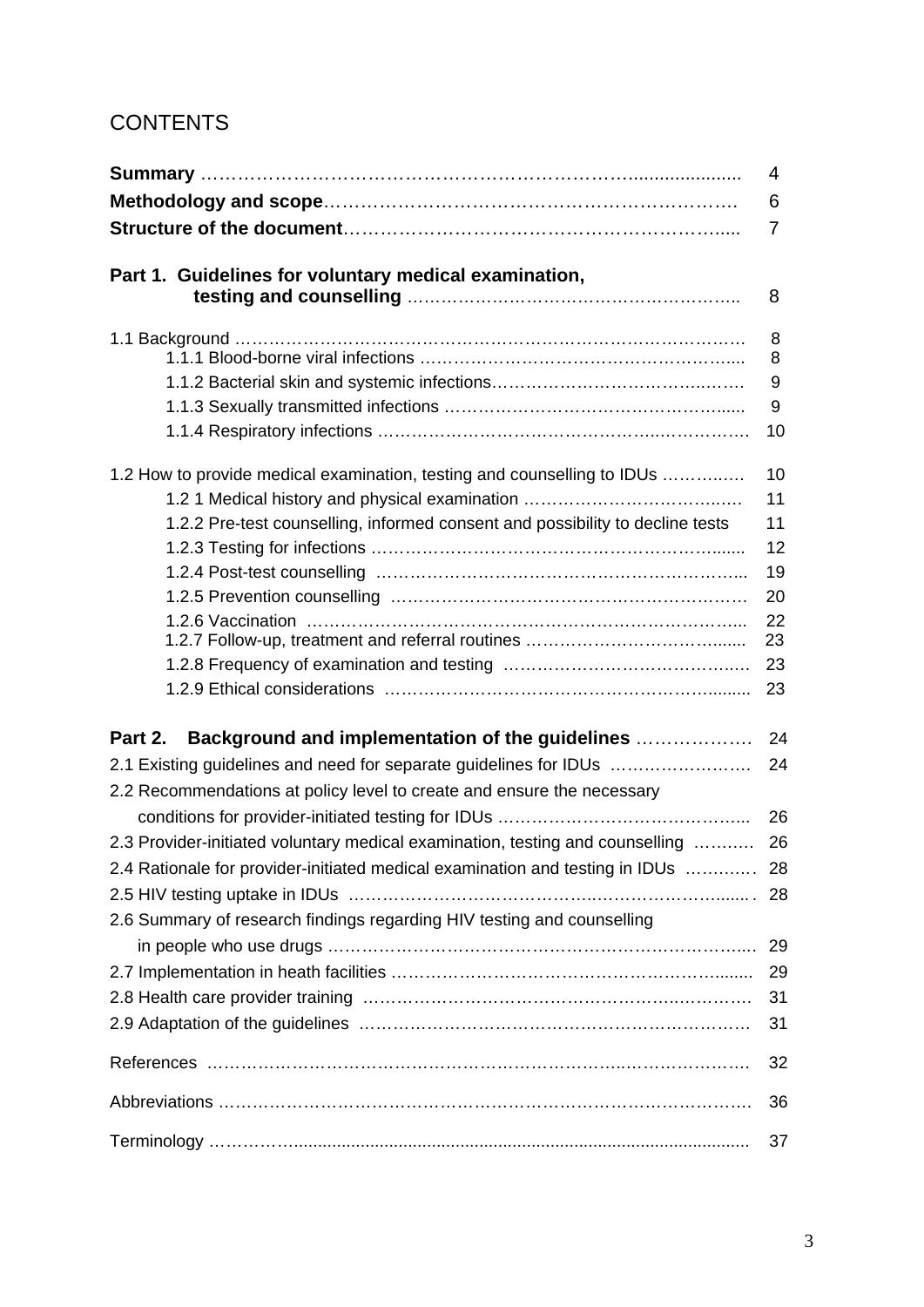## **Summary**

This document addresses basic operational guidance on provider-initiated medical examination, testing and counselling with regard to infectious diseases in injecting drug users (IDUs). This is accompanied by a recommended package of prevention and primary care in relation to injecting drug users and infections. Treatment and other specialist care are not discussed in detail here but are dealt with by indicating referral to appropriate services.

**\_\_\_\_\_\_\_\_\_\_\_\_\_\_\_\_\_\_\_\_\_\_\_\_\_\_\_\_\_\_\_\_\_\_\_\_\_\_\_\_\_\_\_\_\_\_\_\_\_\_\_\_\_\_\_\_\_\_\_\_\_\_\_\_\_\_\_\_\_\_\_\_\_\_** 

Infectious diseases are among the most serious health consequences of injecting drug use and can lead to important health care costs. Injecting drug users are vulnerable to a range of infectious and communicable diseases through a variety of risk behaviours and underlying conditions like poor hygiene, homelessness and poverty. This leads to higher morbidity and mortality in this group as compared with the same age groups in the general population. In addition, IDUs can act as a core group or pocket of infection that may pose a risk of spread to the general population.

Although HIV- and hepatitis C infections remain the most important public health problem in IDUs, the document recognizes that other blood borne viral infections as well as various bacterial infections play an important role in the general health situation and well-being of IDUs. As the coverage of effective antiretroviral treatment and treatment for other infections in IDUs are being scaled up, the document points to the need to increase access to and uptake of testing for HIV and other infectious diseases in IDUs. The document is rooted in the concept that prevention of drug-related infectious diseases through evidence-based measures such as opioid substitution treatment, needle exchange programmes and other elements of the 'comprehensive package' for IDUs continues (1) to be the mainstay of the response to HIV, hepatitis and other infections in this group, given that prevention of injecting drug use itself, even as the central long-term goal, proves still to be difficult.

The recommendations are primarily targeting high-income countries with low level or concentrated HIV epidemics where recorded infections are largely confined to individuals with risk behaviour, such as IDUs, as is the case for most European countries.

### **The objectives**

The objectives of provider-initiated examination, testing and counselling of IDUs are to:

- Improve the general health of the individual IDU
- Improve testing uptake for HIV and other drug related infections
- Increase access of IDUs to treatment for HIV and other infectious diseases
- Improve diagnosis of chronic infections which need specialist care
- Increase vaccination coverage in IDUs
- Make IDUs more actively engaged in their own health care
- Improve access of IDUs to prevention counselling and information
- Improve surveillance of HIV infection, hepatitis and other infections in IDUs

#### **The consultation**

The guidelines recommend that health providers should initiate examination, testing and counselling in IDUs in different health settings like primary health care, special health services for IDUs, low threshold service centres visited by IDUs, rehabilitation centres dedicated STI clinics and prison health care facilities. Elements included in the consultation should include: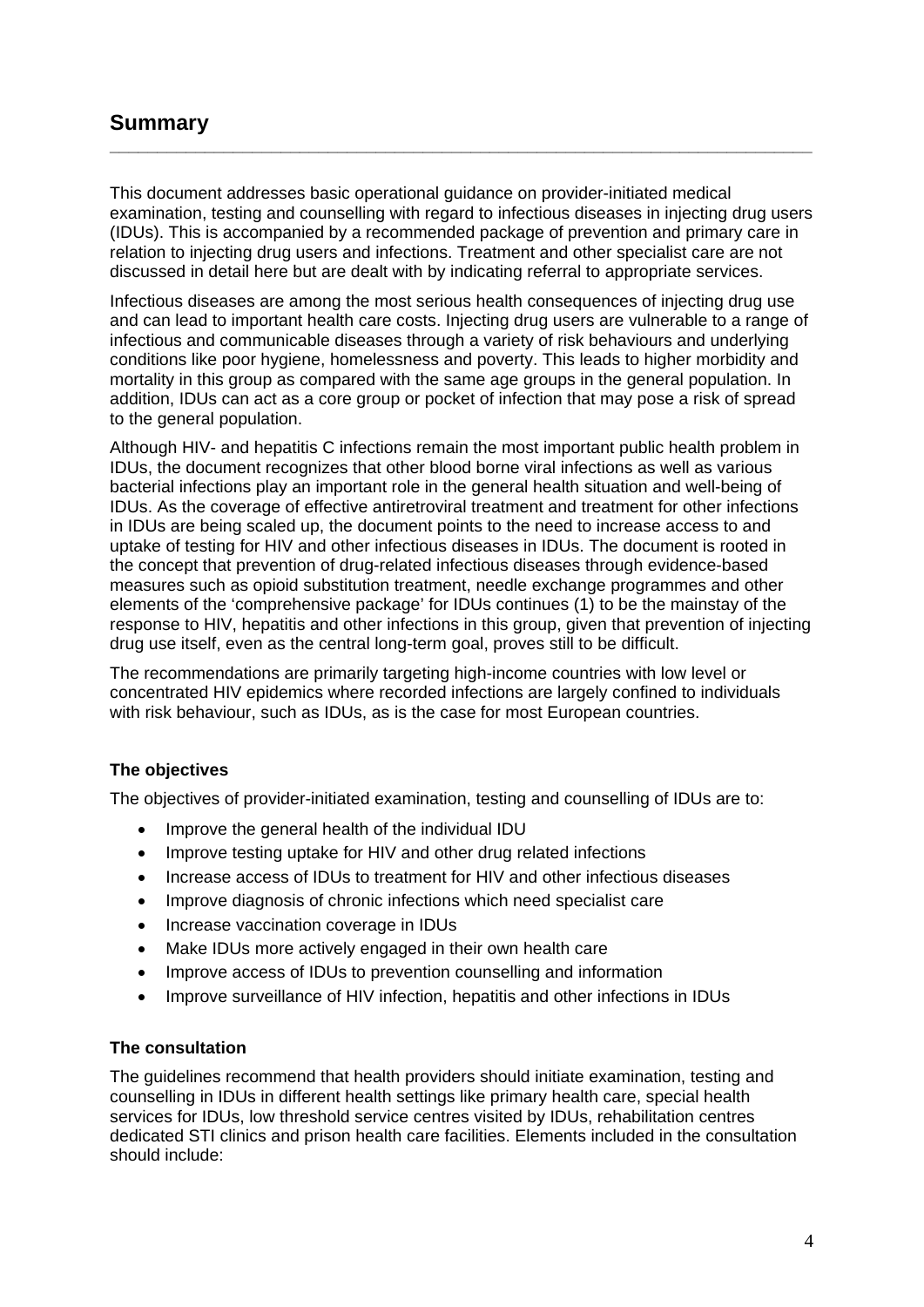- Medical history and physical examination
- Pre-test counselling, informed consent and possibility to decline tests
- Testing for infections
- Post-test counselling
- Prevention counselling
- Vaccination
- Follow-up and referral routines
- Frequency of examination and testing
- Ethical considerations

#### **Testing for infections**

This guidance document recommends a provider-initiated, voluntary and confidential approach to testing and counselling. Provider-initiated means that examination, testing and counselling is recommended by a health care provider to persons attending facilities as a standard component of medical care. Voluntary means that although testing is a standard part of the medical care the individual is informed about the tests and its potential consequences and gives (informed) consent to taking the test(s). The individual should always be able to decline testing for one or various infections after receiving pre-test information without fear for coercion or negative consequences. This approach stresses that no tests should be done against a person's wishes or without their knowledge, that informed consent must be given and that test results will remain confidential. In situations where these conditions are likely not to be met (like in closed settings such as prisons) it is recommended to refrain from provider-initiated testing and to make voluntary counselling and testing available on the individual's request.

In provider-initiated testing the following tests are recommended as a standard offer to all IDUs;

- Serology testing for HIV, hepatitis B, hepatitis C, hepatitis D (if evidence of chronic or recent hepatitis B), hepatitis A and syphilis
- Swab for culture from abscesses and skin lesions
- Tests for biochemical analysis (ALAT, ASAT, bilirubin)
- Other general blood tests (ESR or CRP, haemoglobin and white blood cell count
- Tests for tuberculosis

The frequency with which a client should be re-examined and re-tested depends on the individual risk of exposure to infectious agents. For individuals with ongoing injecting drug use this risk is usually very high and frequent re-examination and re-testing are recommended. It is important to reduce the period of undiagnosed carrier state following infection and thus reduce the risk of transmitting infections to others. For practical reasons and taking into account the mentioned considerations it is recommended to offer examination and testing to IDUs at least once every 6-12 months.

While this document supports a strategy of increased testing of HIV and other infections in IDUs in health care settings, it does not support a policy of testing without informed consent, without pre- and post testing counselling or where confidentiality of test results cannot be guaranteed. No tests should be done against a person's wishes and without their knowledge, and adequate information should be provided on which the individual can decide to take or decline one or more tests. The conditions under which IDUs undergo testing for HIV and other infections must be anchored in a human rights approach, where the client is an equal partner in the process, and pay respect to ethical principles detailed in the document such as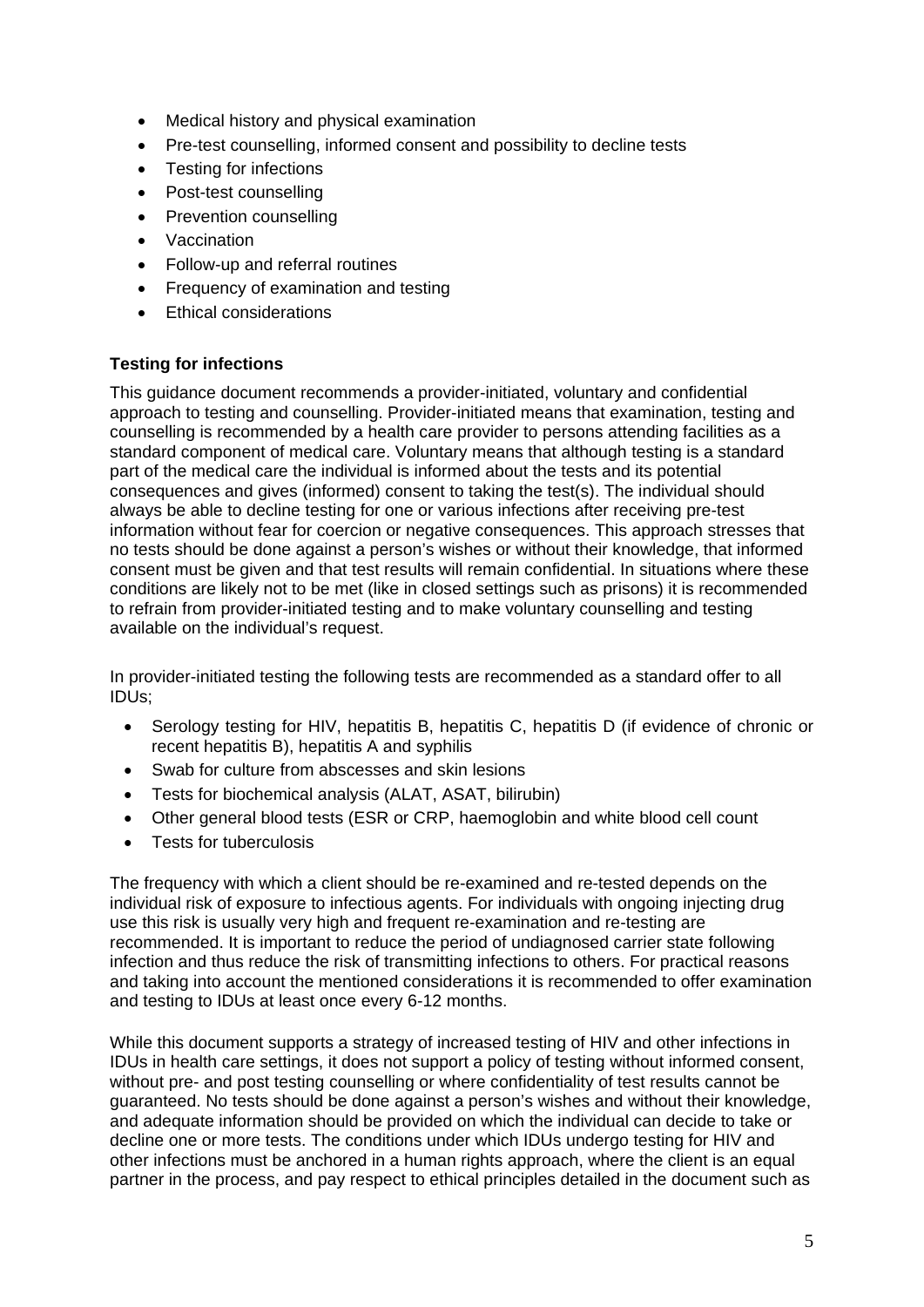confidentiality of test results. Health care providers must follow equally high standards as in other patient groups with regard to confidentiality and unauthorized disclosure of test results. It must be made explicit that in case of declining to be tested or in case of positive test results that this will not influence the accessibility of services, such as drug dependence treatment. The health care provider is the final responsible for ensuring that adequate procedures and conditions exist before a test is taken.

Policy makers should implement or safeguard and monitor adequate conditions for testing vulnerable populations such as IDUs at local and national level. However, this is beyond the scope of these guidelines and for these aspects we refer to specific HIV testing guidance being developed by UNODC, WHO and UNAIDS.

**\_\_\_\_\_\_\_\_\_\_\_\_\_\_\_\_\_\_\_\_\_\_\_\_\_\_\_\_\_\_\_\_\_\_\_\_\_\_\_\_\_\_\_\_\_\_\_\_\_\_\_\_\_\_\_\_\_\_\_\_\_\_\_\_\_\_\_\_\_\_\_\_\_\_** 

## **Methodology and scope**

This document is a result of discussions at the annual EU expert meetings on drug-related infectious diseases (DRID) held by the EMCDDA. While the main objective of the work on drug-related infectious diseases at EMCDDA is to develop indicators for more reliable and comparable monitoring of hepatitis B/C and HIV in injecting drug users, a need emerged to develop methods and guidance to improve the quality of testing and counselling processes among IDUs and to increase testing uptake for HIV and other drug-related infections. The development of these guidelines has been based on ongoing review of materials such as research reports, position statements, policy documents, journal articles and clinical guidelines. Recommendations given here are generally based on good clinical practice as well as information from epidemiological and other studies among IDUs. The scope of these guidelines, however, is not to express all benefits of tests, counselling and preventive measures in evidence based terms, nor to provide a thoroughly documented literature review of the health risks associated with injecting drug use, but rather to present a short and readable document that is directly useful for the primary health care provider who is in contact with IDUs regarding the decisions to test for infectious diseases. In addition, although increasing testing among IDUs is essential for improving access to treatment and specialised follow-up care of IDUs with an infectious disease(s), the description of specific treatments of various infections is not within the scope of these guidelines.

Between July and December 2008, participants of the 2008 DRID expert meeting and other members of the EMCDDA DRID expert network were invited to give comments to a consolidated draft version of the guidelines which was also made available on Internet. The document has then been revised to take all comments received into account.

IDUs are a well-defined population and they are at very high risk of infectious diseases. For the purpose of these guidelines, an IDU is defined as any person who has ever in his/her life injected a substance for non-medical purposes at least once. IDUs who continue to inject are at very high risk of contracting a new infection and likely to benefit from frequent repeat testing. These guidelines are primarily aimed at offering a medical examination and testing to active IDUs (those who have injected at least once since their last test) and IDUs who have stopped injecting, however health care providers may apply the same procedures to other ('never-injecting') drug users if they are at risk of infection, for example through sexual transmission through sex work or other high-risk sex, through other drug-related infection risks such as sharing of straws to snort cocaine, through tattooing etc. Similarly the guidelines may be applied to other vulnerable populations than drug users who are at risk of infections (e.g. sex workers, prisoners), although the health care provider should then check if specific issues may need to be taken into account which are not covered in these guidelines. In particular, prisoners and people in other closed settings may be specifically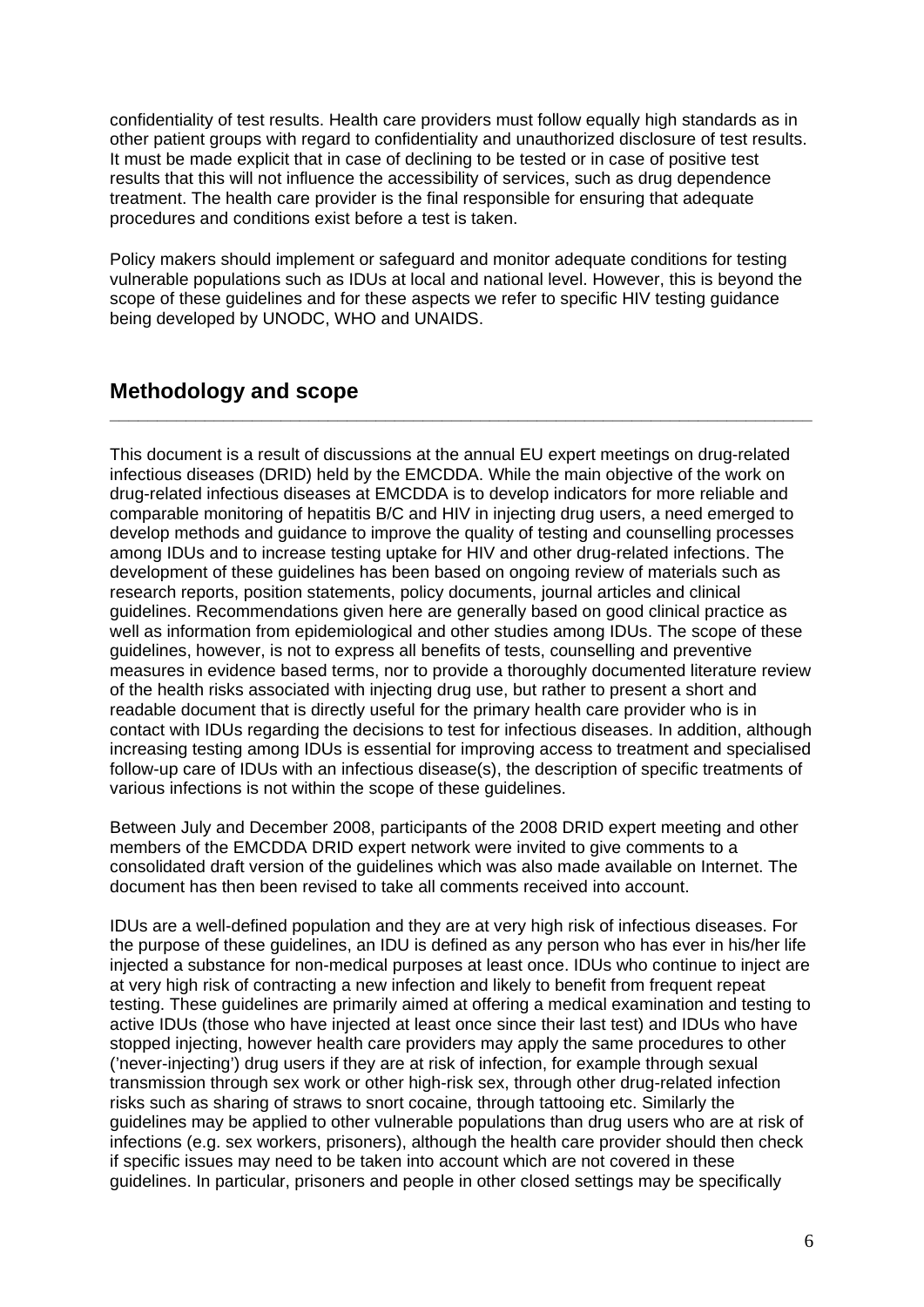vulnerable to non-voluntary testing, breaches in confidentiality; discrimination etc. and even more care should be taken to ensure that testing occurs under adequate conditions. These are described in more detail elsewhere (2).

**\_\_\_\_\_\_\_\_\_\_\_\_\_\_\_\_\_\_\_\_\_\_\_\_\_\_\_\_\_\_\_\_\_\_\_\_\_\_\_\_\_\_\_\_\_\_\_\_\_\_\_\_\_\_\_\_\_\_\_\_\_\_\_\_\_\_\_\_\_\_\_\_\_\_** 

## **Structure of the document**

While the document may be useful for a wider audience, it is mainly intended as a practical tool for health care providers in the public and private sectors who provide primary health care to (injecting) drug users. Thus it is mainly aimed at general practitioners and family doctors, substance abuse treatment and rehabilitation centres, correctional health care facilities as well as hospital emergency departments and inpatient services. For this reason, the practical guidance on voluntary medical examination, testing and counselling for infectious diseases is covered in Part 1 of this document. Although the guidelines may also be useful in more specialised health care settings, it should be noted that the recommended tests and follow up procedures are primarily intended as guidance for personnel in primary health care settings and therefore tests and procedures that were deemed more appropriate for specialist care are not discussed in detail.

In addition, the guidelines can be used by policy-makers, drug use and HIV programme planners and coordinators and non-governmental organizations in providing services for drug users. For these groups, the recommended methods, background and rationale behind the guidelines, and their implementation in health facilities, are described in Part 2.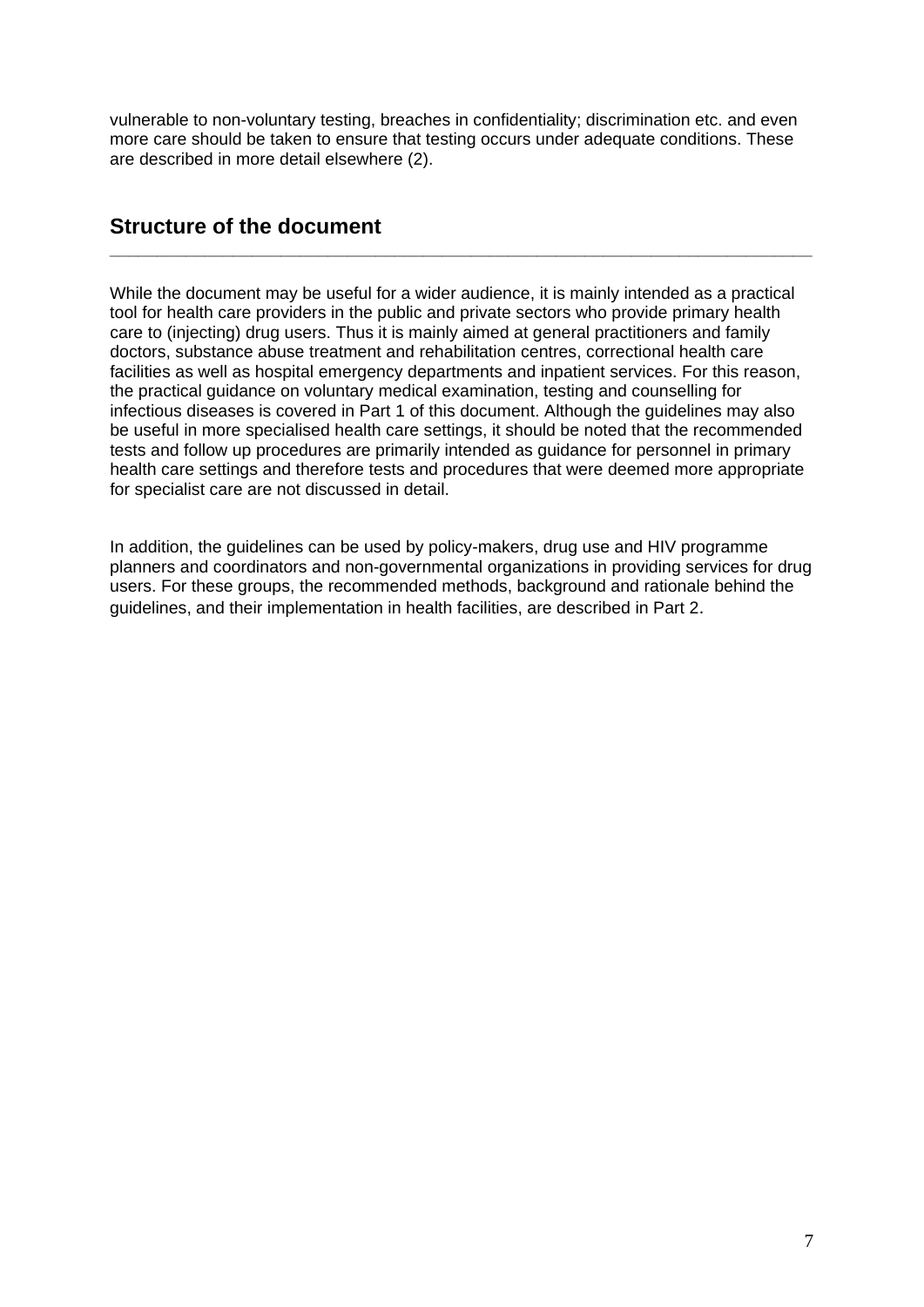## **Part 1. Guidelines for Voluntary Medical Examination, Testing and Counselling**

### **1.1 Background**

Injecting drug users (IDUs) are through risk behaviour and underlying conditions like poor hygiene, homelessness and poverty vulnerable to a range of infectious diseases (table 1). This leads to higher morbidity and mortality in this group compared with the same age groups in the general population. As a result, IDUs are more likely than non-injectors or nonusers to contract a variety of infectious diseases and, when infected, to progress to serious illness and death.

**\_\_\_\_\_\_\_\_\_\_\_\_\_\_\_\_\_\_\_\_\_\_\_\_\_\_\_\_\_\_\_\_\_\_\_\_\_\_\_\_\_\_\_\_\_\_\_\_\_\_\_\_\_\_\_\_\_\_\_\_\_\_\_\_\_\_\_\_\_\_\_\_\_\_** 



• Human T-cell lymphotropic virus (HTLV) - infections

The types of infections more common in IDUs can be divided into:

### • **1.1.1 Blood-borne viral infections**

The relationship between drug injecting and the transmission of blood-borne viral infections like HIV and hepatitis B, and C is well established (3-6). Drug-related infectious diseases such as HIV and hepatitis B and C are among the most serious health consequences of injecting drug use. Blood-borne infections may have the largest economic impact on health care systems of all consequences of drug use (7). In recent years, some European countries have reported outbreaks of hepatitis A among IDUs (8- 10). Recent studies have shown that hepatitis A is spread among IDUs both by fecal-oral transmission, contaminated drugs and by use of contaminated injection equipment (10) Hepatitis D (delta hepatitis) is relative rare among the general population in most high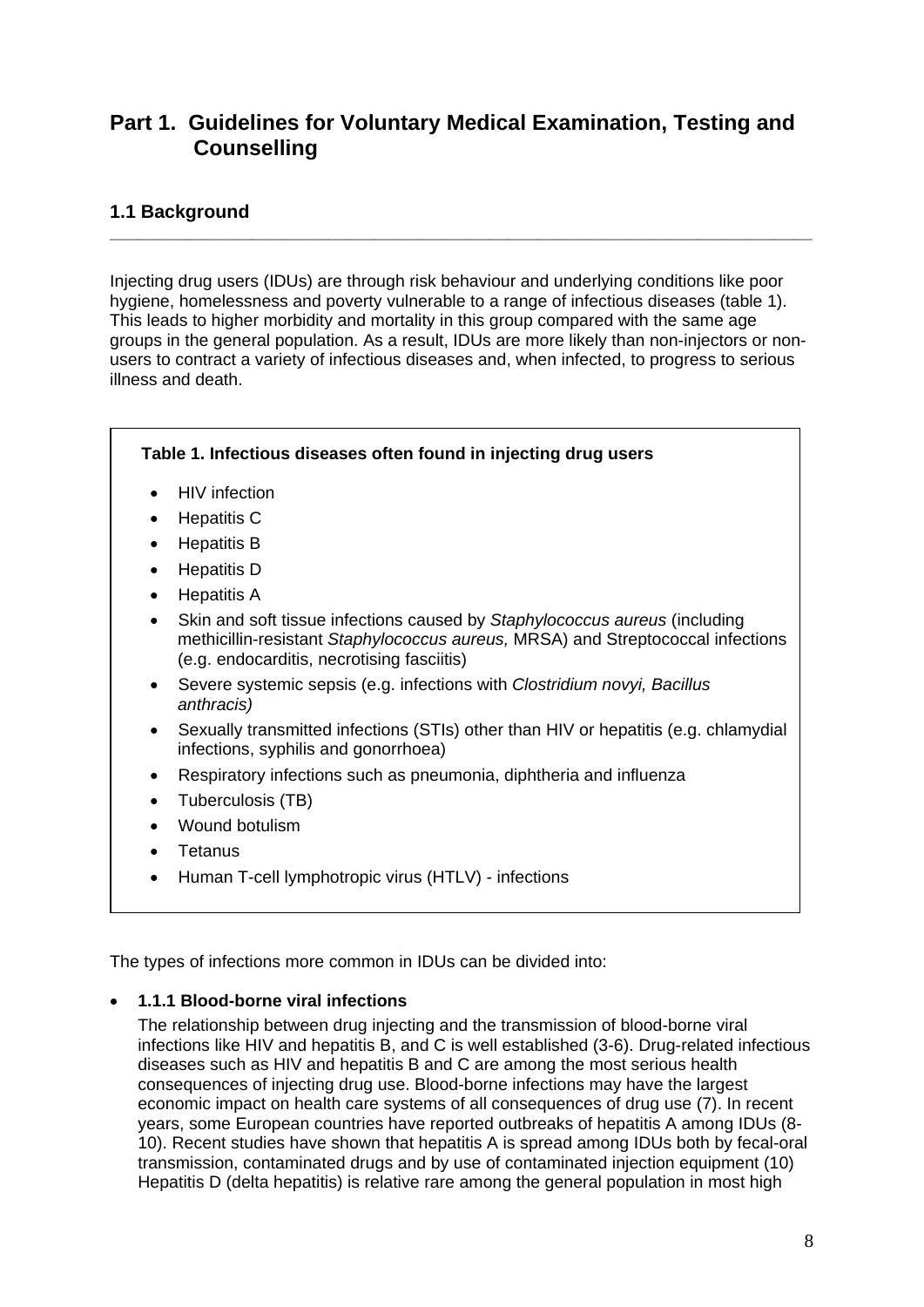income countries and is mostly associated with injecting drug use. Hepatitis D can only occur in conjunction with hepatitis B infection and superinfection or coinfection with hepatitis D-virus results in more severe complications compared to infection with hepatitis B-virus alone.

Studies have also shown an association between human T-cell lymphotropic virus (HTLV) infections and drug users (11).HTLV types I and II can be transmitted through breast feeding, sexual contact, and exposure to contaminated blood through sharing of contaminated needles and equipment, with HTLV-II particularly associated with injecting drug use. While HTLV-I can cause T-cell leukemia and T-cell lymphoma, HTLV-II may be involved in paraparesis-like neurological disease.

#### • **1.1.2 Bacterial skin and systemic infections**

IDUs can be exposed to a range of bacteria in various ways that can give rise to local or systemic disease (12). Sharing contaminated needles and other drug injection paraphernalia, otherwise injecting under non-sterile conditions or injecting environmentally contaminated drugs are all situations that may transmit bacteria. In addition, poor hygiene may exacerbate the risk of infection with the drug user's commensal flora.

Studies have shown that drug users have a higher rate of nasal or skin colonization with Staphylococcus aureus than non-drug users (13). Common bacteria like *Streptococcus* or *Staphylococcus* may cause infections that vary in severity from minor skin and soft tissue infections to life-threatening disease like bacteraemia/septicaemia, necrotizing fasciitis or infection of the heart valves (endocarditis) (14). Recently, infection with methicillin resistant Staphylococcus aureus (MRSA) has been reported as a growing problem in IDUs in both Europe and in USA (18). Cutaneous abscesses and cellulitis at injection sites are a frequent problem among IDUs due to subcutaneous or intramuscular injecting (known as skin and muscle popping) (15-17). Infections caused by sporeforming bacteria such as *Clostridium novyi* , *Clostridium botulinum* , *Clostridium tetani*, *Clostridium histolyticum*, *Bacillus cereus* and *Bacillus anthracis* have in recent years emerged as a serious health problem with high mortality rates in IDUs (19-30).

Acidulant, such as citric acid, is likely to increase the resulting tissue damage when injected subcutaneously or intramuscularly, and is thus important for the initiation of wound infections. Intravenous injection may be associated with phlebitis or thrombophlebitis, in which the vein may be infected.

Drug use can cause significant tooth decay, tooth loss and periodontal diseases. This can be attributed to the drugs itself and the lack of a user's concern about oral hygiene combined with drug induced dry mouth and teeth grinding, as well as the craving for carbohydrates and sweets (31). In addition to causing pain and discomfort, oral abscesses and infections may be foci for more serious systemic bacterial infections.

### • **1.1.3 Sexually transmitted infections**

There is evidence supporting an association between drug use and sexually transmitted infections (STIs). In a US study of injection drug users, 60% reported a history of sexually transmitted infections (40). Besides HIV infection and hepatitis B, syphilis seems to be the most commonly notified STI among IDUs. At the same time gonorrhoea and genital chlamydia infections are seen more frequently among IDUs in many European countries (41,42). Non-injection drug use can also contribute to STI transmission, and the drug most associated with STIs is smokeable freebase (crack) cocaine, because of increases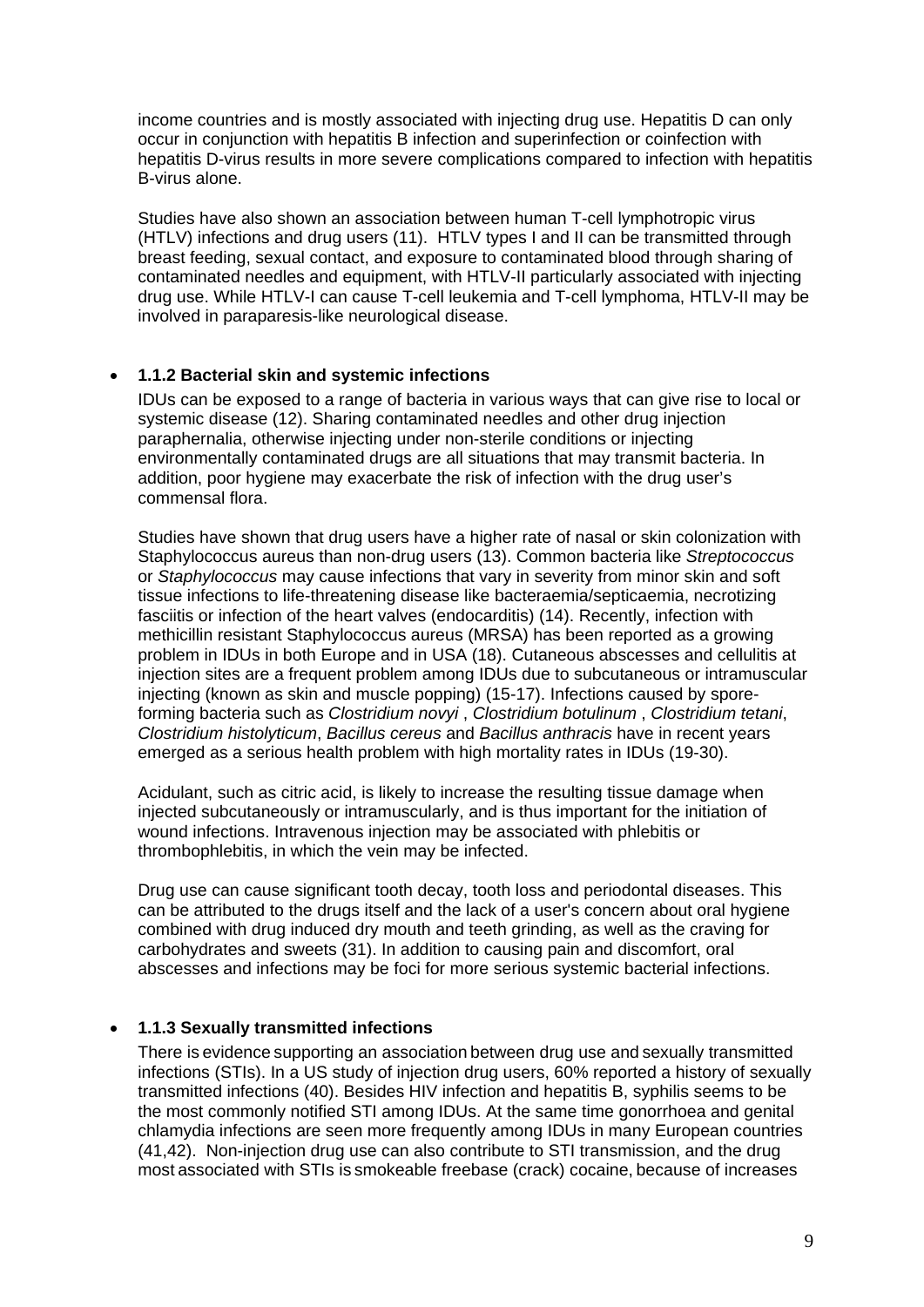in risky sexual behaviours and reduced awareness or concern about STIs in drug users (43). Injecting and non-injecting drug users who trade sex for drugs or who engage in unprotected sex while under the influence of drugs increase their risk of infection.

#### • **1.1.4 Respiratory infections**

Injecting drug use is associated with increased risk of tuberculosis (TB) infection and disease. This is primarily due to high rates of incarceration, homelessness and poverty which are all factors that increase the risk of tuberculosis (32,33). Co-infection with HIV increases the risk of developing tuberculosis. The immunosuppression in HIV infection is associated with an increased risk of tuberculosis, and the risk of tuberculosis in IDUs varies with the duration of HIV infection (34). A study in Amsterdam showed that HIVinfection increased the risk for active tuberculosis in drug users 13-fold. The incidence of tuberculosis in HIV negative drug users was still six times higher than in the overall population of Amsterdam (34). In addition, IDUs have an increased risk of TB-reactivation and increased risk of developing multi-resistant tuberculosis (35, 36). Lower tuberculosis treatment completion rates in drug users and in prison settings (often with multi-drug resistant tuberculosis) increase the risk of multi-resistant tuberculosis in drug users (37).

Aspiration pneumonia and pneumonia caused by *Streptococcus pneumoniae*, *Haemophilus influenzae*, *Staphylococcus aureus* and *Klebsiella pneumoniae* are among the most common reasons for hospitalization of IDUs (38, 39).

Some IDUs may be at higher risk of contracting influenzae due to general poor health.

**\_\_\_\_\_\_\_\_\_\_\_\_\_\_\_\_\_\_\_\_\_\_\_\_\_\_\_\_\_\_\_\_\_\_\_\_\_\_\_\_\_\_\_\_\_\_\_\_\_\_\_\_\_\_\_\_\_\_\_\_\_\_\_\_\_\_\_\_\_\_\_\_\_\_** 

### **1.2. How to provide medical examination, testing and counselling to IDUs**

A thorough medical examination, testing and counselling of IDUs should include all the elements listed in table 2.

#### **Table 2. Elements included in provider-initiated routine medical examination, testing for infectious diseases in and counselling of IDUs**

- Medical history and physical examination
- Pre-test counselling, informed consent and possibility to decline tests
- Testing for infections
- Post-test counselling
- Prevention counselling
- **Vaccination**

.

- Follow-up and referral routines
- Frequency of examination and testing
- Ethical considerations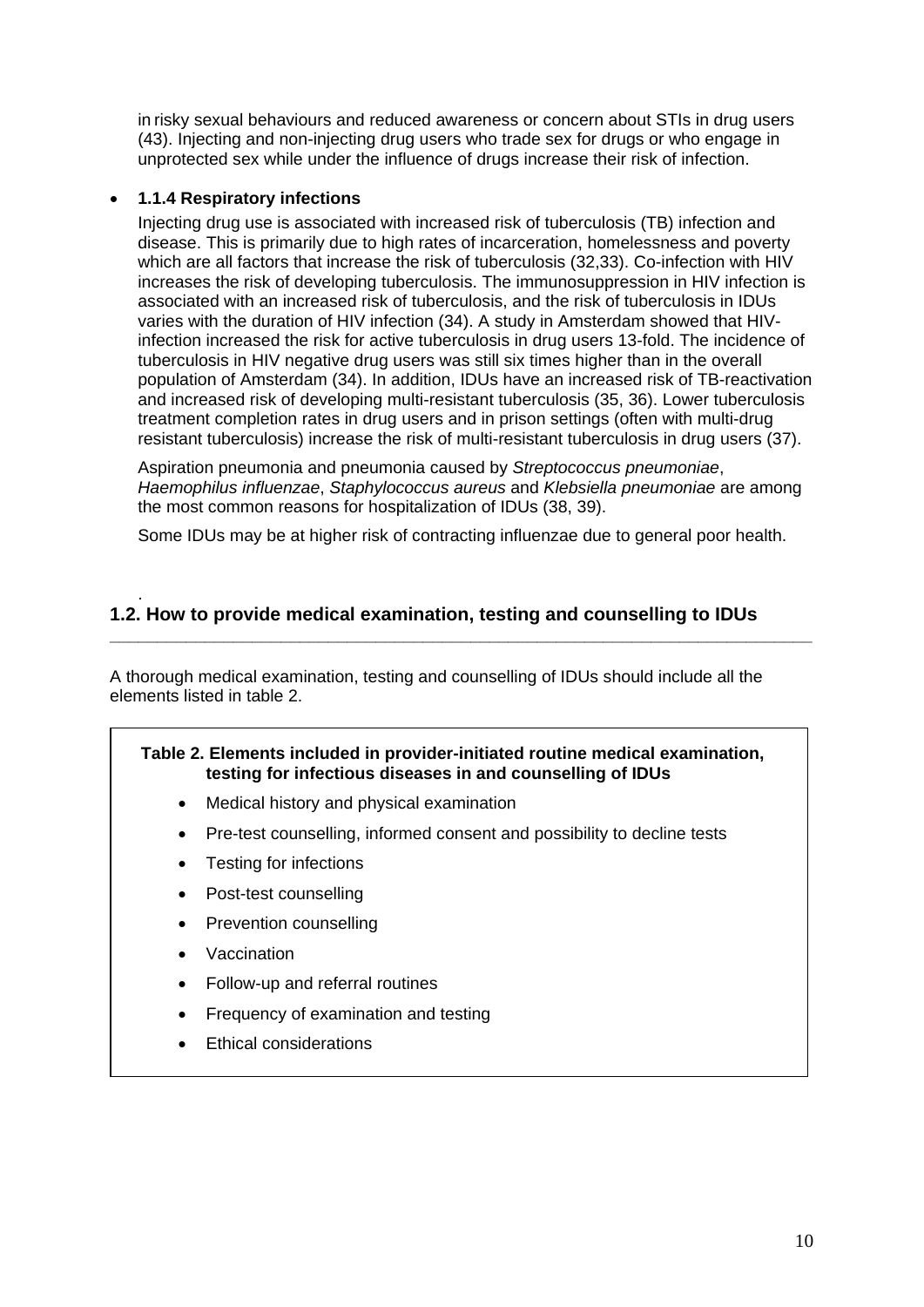### **1.2.1 Medical history and physical examination**

A thorough anamnesis and physical examination should be carried out, including history of present or previous drug injecting and other risk behaviours and present or previous illnesses and symptoms. A thorough medical history should be recorded. Special attention should be given during the consultation to the following signs and symptoms:

- General: Weight loss and general appearance and temperature
- Skin and mucous membranes: Anaemia, jaundice, burns, scars, painless eruptions. Look for needle tracks or sores on the neck, inside of the trunk, elbows, groin area, penis, legs, feet etc. Injection sites should be inspected for local infections. Inspect the skin and the hairy surfaces for skin conditions, e.g. scabies or eczema.
- Lungs: Coughing and abnormal lung sounds could indicate pneumonia. Symptoms like fever, weight loss, night sweats and cough for more than 2 weeks may be signs of tuberculosis.
- Heart: Blood pressure, heart rate and heart rhythm irregularities, inflammation of the inner layer of the heart ([endocarditis\)](http://www.revolutionhealth.com/articles?id=ste122118)
- Digestive system: Infections in oral cavity and dental condition. Enlarged spleen and liver.
- Genitourinary system: Amenorrhea, pregnancy, erectile dysfunction. Urethral discharge, painless chancre, swollen lymph nodes.

Depending on symptoms and clinical findings the IDU should be referred to specialist care when required. This should include a referral to a dentist for teeth extractions and more longterm dental care.

Pregnant women should be referred immediately to appropriate antenatal care services. Since many pregnant IDUs experience difficulty assessing these services, the health care provider should make contact with an antenatal clinic in the presence of the client and schedule an appointment.

### **1.2.2 Pre-test counselling, informed consent and possibility to decline tests**

Since the objective of provider-initiated testing and counselling is timely detection of HIV and other infections and adequate access to health care services, pre-test information can be simplified and individual risk assessment and risk reduction measures can be covered during post-test sessions. Pre-test information can best be provided individually but if this is not possible group sessions may be an alternative. Informed consent should, however, always be given individually in private between the client and the health care provider and should be recorded by the health care provider in the patients medical file or elsewhere. There should always be a real possibility for the IDU to decline one or more tests without fear for coercion or negative consequences. This is especially important in settings where the IDU may perceive a reduced freedom of decision, e.g. in prisons and other closed settings.

This can for example be aided by putting the following information in writing on an informed consent form and reading it up for the client:

*"You are completely free to decline some or all tests and declining some or all tests will not have any negative consequences for you. Please could you tick any tests you do not want to have and sign that you have understood that you are going to be tested and that you are free to decline these tests."* 

Use of this document in closed setting (prisons and some types of treatment like compulsory residential rehabilitation) requires additional training and articulation of the principles of confidentiality, voluntariness and counselling.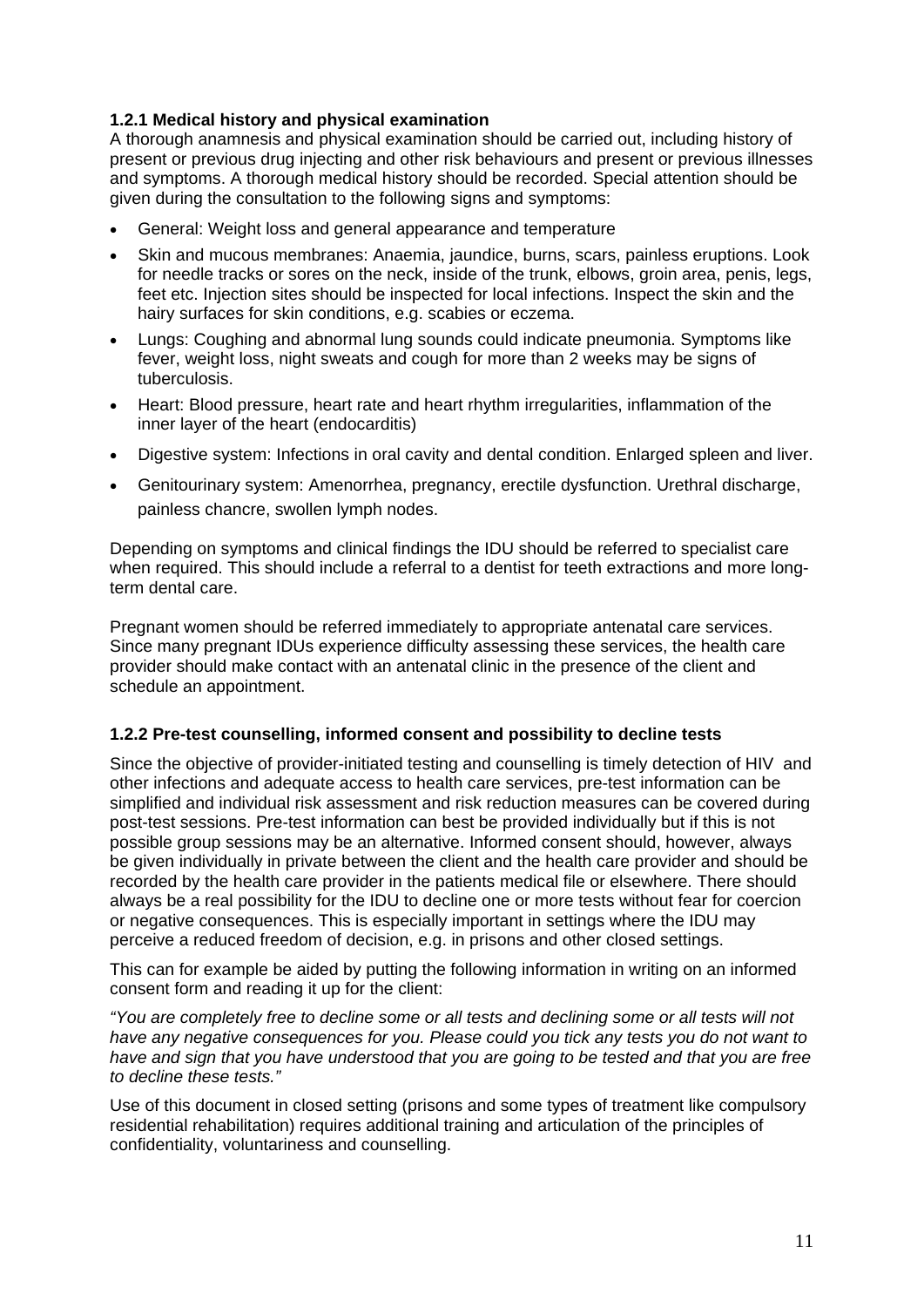The provider must ensure that the IDU is in a satisfactory condition with regard to intoxication before making decisions about testing for HIV and other infections.

Information for informed consent should as a minimum include the following, either orally or, preferably, both orally and in written form;

- Reason why testing for HIV and other infections is recommended
- What tests are included in the panel of tests and that the client can decline them. The client should be given the possibility to decline some or all tests.
- The clinical benefits of testing with regard to treatment possibilities.
- Tests results will be treated confidentially and will not be shared with anyone without permission of the client
- Declining HIV or other specific tests will not affect the client's access to services
- A positive HIV test or other tests may make it necessary to inform partners or others that they may have been exposed to an infectious disease (contact tracing). In some countries this may be mandatory and the client must be informed of the existence of any such legislation.

Whether or not a client declines an HIV test or other recommended tests, this decision should be documented in the medical record. In some situations documented oral communications may be regarded as adequate in obtaining informed consent, however as described above preferably informed consent should be in written form.

The health care provider should discuss with the IDU how he/she wishes to receive the test results prior to testing for HIV and other infections.

### **1.2.3 Testing for infections**

A medical examination of IDUs should always include voluntary testing for various infectious diseases. What test to perform depends on different factors like the IDU's symptoms or signs and the length of time of substance abuse. In addition, the local epidemiological situation among drug users for the various diseases should be considered when choosing which tests to perform. Supplementary tests may be needed depending on clinical signs or symptoms.

Access to treatment of the various infections identified by provider-initiated testing and counselling should be ensured prior to testing. Likewise, efforts must be made to ensure that a supportive social and legal framework is in place to minimize potential risks of negative effects of testing like discrimination and stigmatisation. The provider should also ensure that mechanisms are in place for referral to care and support services provided by communitybased organisations and civil society groups. For more detail see (2,44)

### **1.2.3.1 Basic recommended tests**

A panel of basic recommended test is shown in table 3. These should be included in a standard offer to all IDUs. The need for retesting IDUs who have previously been diagnosed with or are known to have chronic infections like HIV infection, hepatitis B or hepatitis C infections should be considered in each case.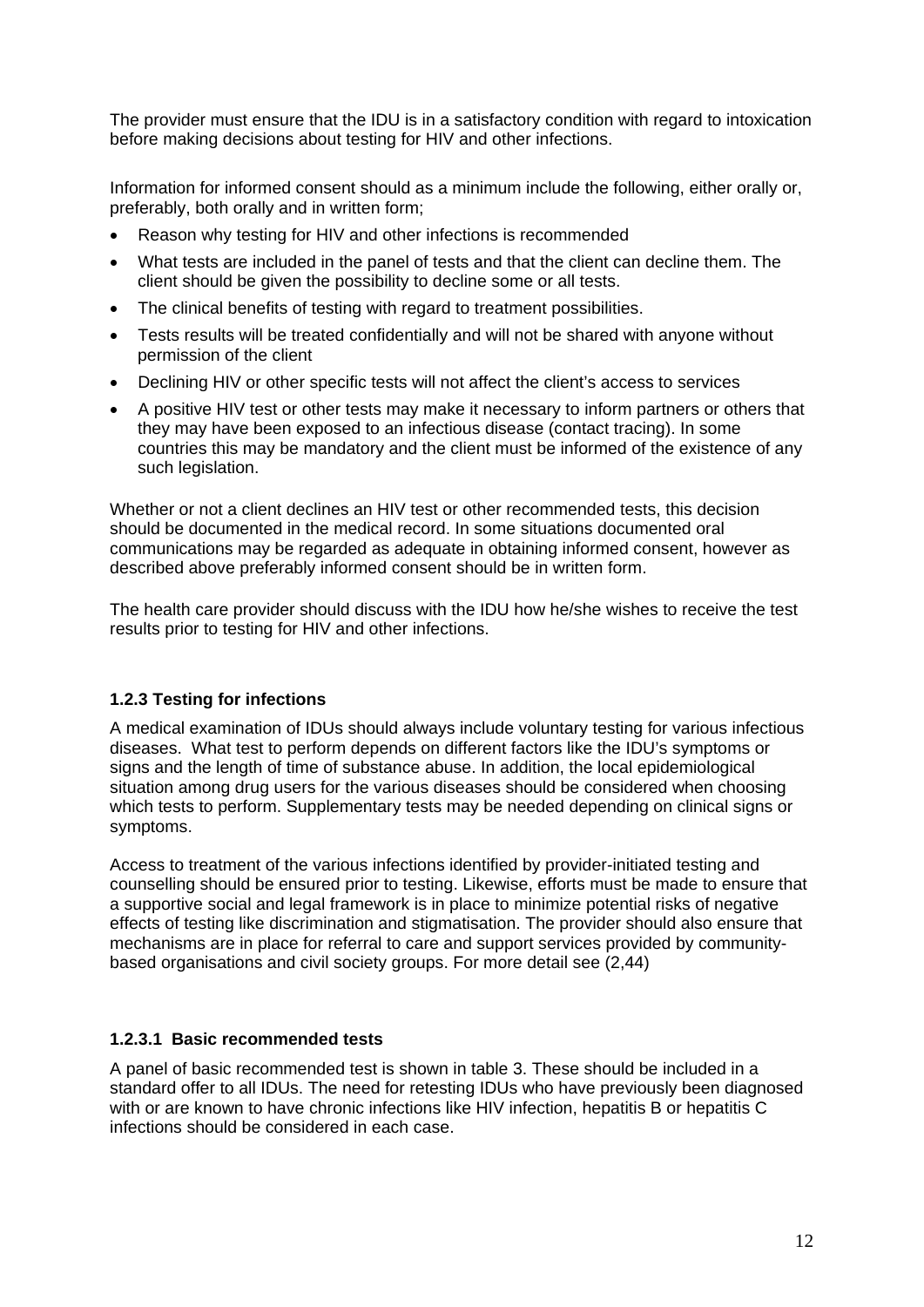#### **Table 3. Basic panel of tests recommended in provider-initiated routine medical examination**

- Serology testing for :
	- HIV
	- hepatitis B
	- hepatitis C
	- hepatitis D (if evidence of chronic or recent hepatitis B)
	- hepatitis A
	- syphilis
- Other general blood tests
	- **ESR or CRP (C-Reactive Protein)**
	- haemoglobin
	- White blood cell count
- Swab for culture from abscesses and skin lesions
- Tests for biochemical analysis
	- ALAT (alanine aminotransferase)
	- ASAT (aspartate aminotransferase)
	- Bilrubin
- Tests for tuberculosis disease or latent tuberculosis (see comments below)

#### **Comments to the various tests:**

#### *HIV-infection*

The standard screening test for HIV is a combined HIV-1/2 antibody enzyme immunoassay (ELISA). The  $4<sup>th</sup>$  generation HIV screening tests detect anti–HIV and p24 antigen. A diagnosis of HIV infection cannot be based on a single positive ELISA test alone. A positive ELISA- test should therefore always be confirmed by a Western blot test in the same sample and with ELISA in a subsequent sample collected separately.

Detection of the virus during the window period is possible using nucleic acid amplification tests (NAAT), like polymerase chain reaction (PCR), however this will normally not be necessary. Modern HIV tests have a high specificity and sensitivity and the window period (period after infection where HIV is not yet detected) is normally no more than 1-2 weeks.

Rapid HIV tests are available in most countries. Using these tests is often referred to as point of care testing (POCT). These tests have the advantage of offering a result from either a fingerprick or mouth swab sample within minutes. The tests, however, have reduced specificity and reduced sensitivity versus current fourth generation antibody enzyme immunoassay test. If using such rapid tests, all positive results must be confirmed by serological tests.

*When to refer*: IDUs with a confirmed positive HIV-test should be referred to a specialised clinic. The care provider should try to ensure with the specialist colleague that the client will have an intake appointment within 1-2 weeks from receiving the test result.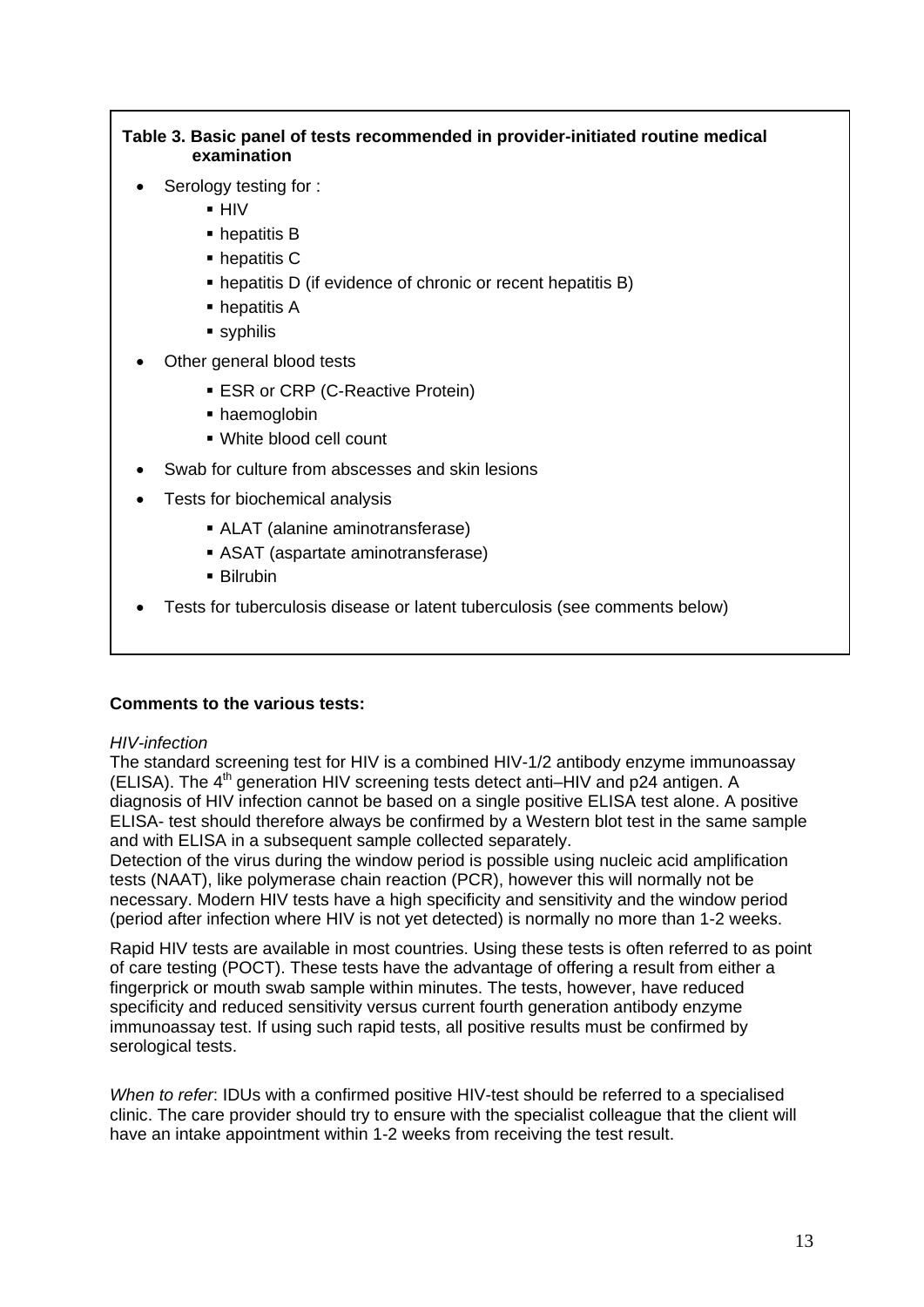#### *Hepatitis A*

Hepatitis A serology should include testing for :

- Hepatitis A IgG antibody (anti-HAV IgG)
- Hepatitis A IgM antibody (anti-HAV IgM) only in acute infections

IgM antibody normally develops early in the infection and peaks about 1 to 2 weeks after the development of jaundice. It diminishes within several weeks, followed by the development of protective IgG antibody, which persists usually for life. Thus, anti-HAV IgM is a marker of acute infection, whereas anti-HAV IgG merely indicates previous exposure to HAV and immunity to recurrent infection. Presence of anti-HAV IgG may also indicate previous vaccination. Anti-HAV IgM should only be used in case of suspected acute hepatitis.

#### *Hepatitis B*

The diagnosis and stage of infection can be determined from the serology profile. The following tests should be included in the panel of hepatitis B tests:

- Hepatitis B surface antigen (HBsAg)
- Hepatitis B surface antibody (anti-HBs)
- Hepatitis B core antibody (anti-HBc total)
- Hepatitis B core IgM antibody (anti-HBc IgM)

Interpretation of the tests may be difficult and it is not within the scope of these guidelines. It is recommended to consult a specialist in case of uncertainty of the test results. The window period is 4 to 6 months.

*When to refer*: IDUs diagnosed with an acute or chronic hepatitis B (HBsAg positive > 6 months) should be referred to a specialised clinic. Liver function status is important in the evaluation of the need for medication therapy.

#### *Hepatitis C*

The standard screening test is the hepatitis C antibody (anti-HCV) ELISA test. A positive test should be confirmed by using nucleic acid amplification test (PCR-test), or if this is negative with a recombinant immunoblot assay, RIBA. A positive antibody test alone is evidence of previous exposure to the hepatitis C virus, but gives no indication of whether the virus is still present. The window period is 4 to 6 months.

*When to refer:* All IDUs with a positive antibody test and a positive PCR should be followed up by a repeated test after 3-6 months, and if the test is still positive, it should be evaluated if they are candidates for eradication therapy. Liver function status is important in the evaluation of the need for medication therapy.

Specific guidelines exist for the treatment of hepatitis C both national and at European level (45). It is important to note that although some guidelines still exclude active IDUs or IDUs on opioid substitution treatment from viral treatment study results indicate that IDUs can be successfully treated and may avoid reinfection (45,46)

#### *Hepatitis D*

Hepatitis D should be considered in individuals who are HBsAg positive or who have evidence of recent HBV infection. The diagnosis of superinfection or co-infection with hepatitis D-virus is made following serologic tests for the virus (total anti-HDV antibodies).

#### *Syphilis*

The diagnosis of syphilis in persons with early infectious lesions (chancre) is based on clinical examination and demonstration of *T. pallidum* by dark field microscopy, of treponema specific DNA by PCR or DFA-TP test (direct fluorescent antibody test for *T. pallidum*). Serological tests aid the diagnosis and are also used for screening in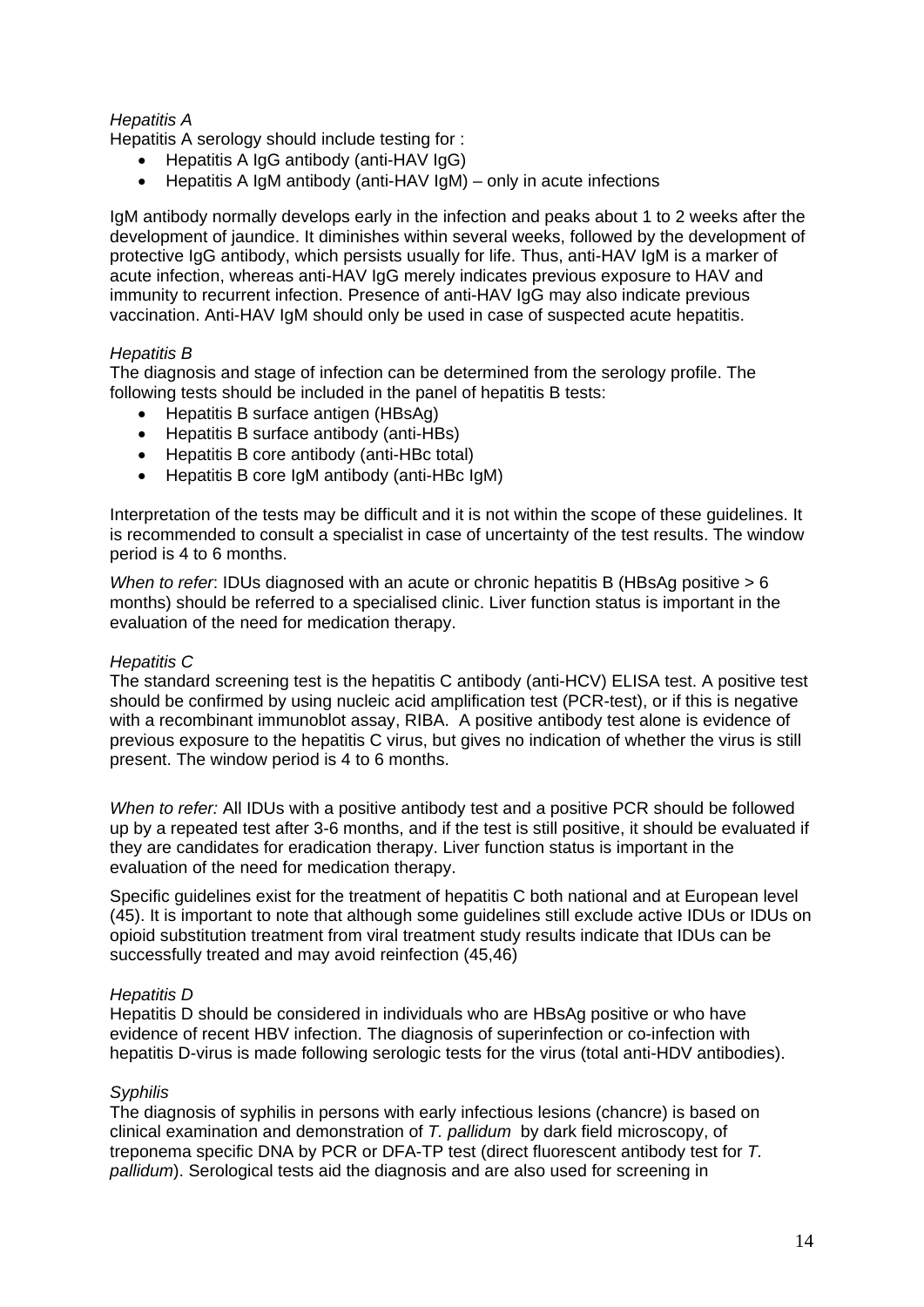asymptomatic individuals. An important principle of syphilis serology is the detection of treponemal antibody by a screening test, followed by another reactive screening test for confirmation.

The immune response involves production of specific treponemal antibodies as well as nonspecific antibodies. Various serological techniques allow detection one or the other according to the particular objectives of screening. Various methods combined enable detecting early infections, as well as forms of the infection that were acquired earlier and that have either been treated adequately or have remained untreated. Serology may remain positive for life in persons who have previously contracted syphilis and been adequately treated.

Most laboratories now use specific enzyme immunoassays (ELISA-tests) for screening. These are newer blood tests that check for treponema-specific IgG and IgM antibodies. A positive ELISA test should be followed up by other serological tests such as the:

- TPHA-test (Treponema Pallidum Haemagglutination test) or often its modified version with higher specificity and sensitivity, the TPPA –test (Treponema Pallidum particle agglutination test), both detecting specific antibodies and having high enough sensitivity and specificity to be used either for screening or confirmation, the more for monitoring the change in antibody levels following adequate therapy.

At the same time providers often use the

- VDRL-test (Venereal disease research laboratory test) or the
- RPR-test (Rapid plasma reagin test), (both detecting non-specific antibodies), because of their valuable ability to quantify the immunoreaction, or the
- FTA-abs test (Fluorescent treponemal antibody absorption test), a gold standard in earlier days that can nowadays be replaced by immunoblotting, and is probably best reserved for reconfirming discrepant results

IDUs, a high-risk group for STIs, need to be screened by 1) EIA methods capable of detecting specific antibodies early on, from 10-14 days following infection, as well as suitable for screening asymptomatic patients and by 2) equivalent methods such as TPHA/ TPPA (also able to quantify specific antibodies) as reactive confirmatory methods. The use of nonspecific methods such as the RPR/ VDRL (otherwise ideal methods for screening) in case of IDUs is questionable, because of their possible co-infection with HIV.

Interpretation of serologic tests for syphilis may be difficult and it is not within the scope of these guidelines. It is recommended to consult a microbiologist or a venereologist and to refer the patient to a STI centre in case of uncertainty of the test results.

#### *Cultures from abscesses and other lesions*

A bacteriological test from pus, tissue, or other material properly obtained from an abscess or other lesions should be taken and sent to the laboratory for examination using standard procedures. Transport medium should be used whenever appropriate. Abscess specimen should always be cultured for anaerobes and this should be clearly stated on the request form. For anaerobic culture biopsy or needle aspirates are the specimen of choice, while anaerobic swabs are the least desirable. Generally, any specimen should not be stored for more than 24 hrs. Specimens for anaerobic culture should be stored at room temperature, other specimens at 4°C.

#### *Tests for biochemical analysis*

Optional liver function tests recommended for possible liver function damage are:

- ALAT (alanine aminotransferase)
- ASAT (aspartate aminotransferase)
- Bilirubin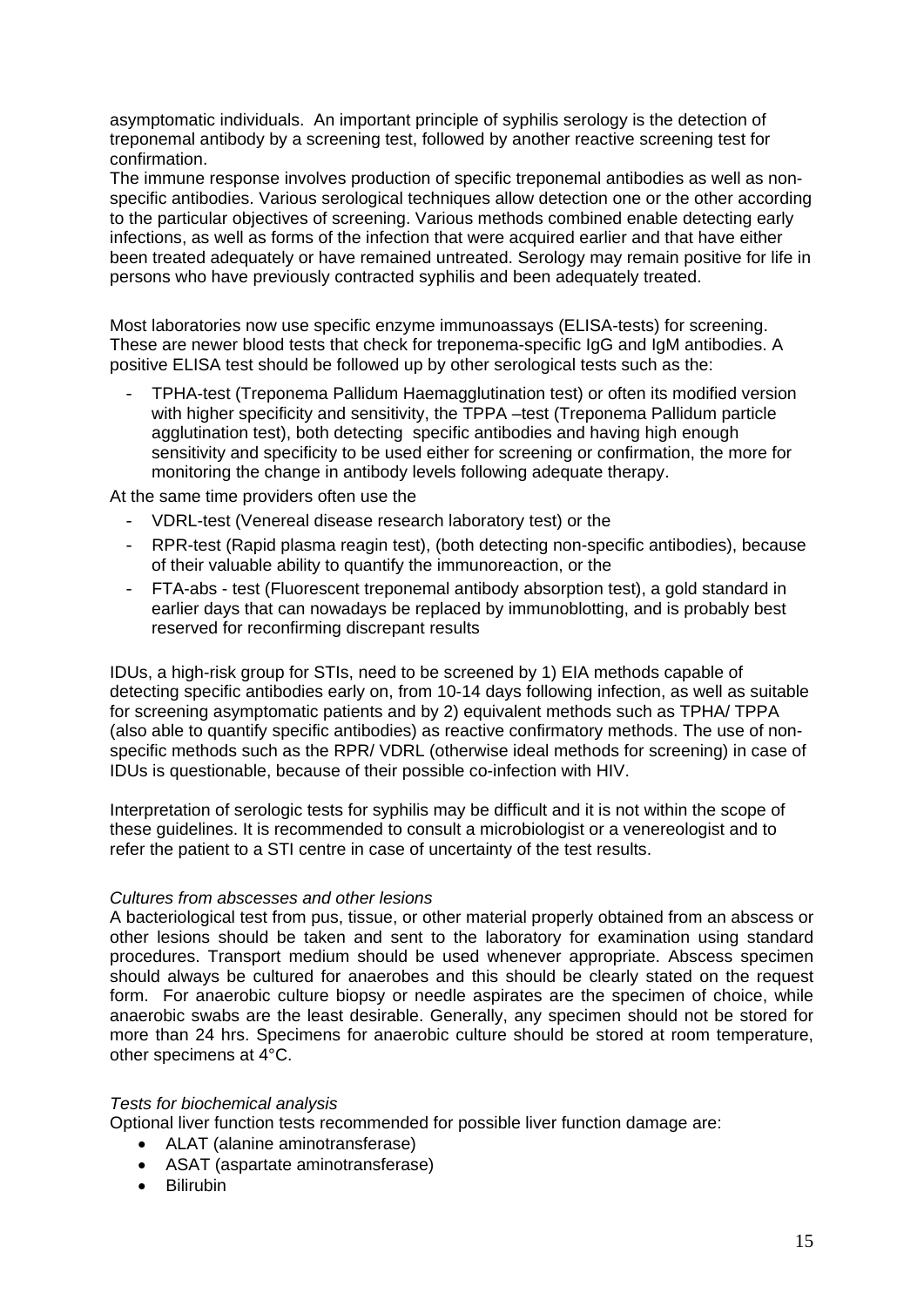ALAT is an enzyme present in [hepatocytes](http://en.wikipedia.org/wiki/Hepatocyte) which rises dramatically in acute liver damage, such as viral hepatitis. ASAT is similar to ALAT in that it is another enzyme associated with liver parenchymal cells. It is raised in acute liver damage, but is not specific only to the liver. The ratio of ASAT to ALAT is sometimes useful in differentiating between causes of liver damage. Bilirubin is a product that results from the breakdown of hemoglobin. Total and direct serum bilirubin are usually measured to screen for or to monitor liver or gallbladder problems.

#### *Tests for tuberculosis*

Methods to use in screening for latent tuberculosis or current tuberculosis disease depend on the epidemiological situation in the country/setting as well as among IDUs with regard to tuberculosis and HIV infection. In addition, screening methods depends on presence of any symptoms of tuberculosis disease. Ideally, all IDUs should be screened for active tuberculosis disease or for latent TB infection.

The following methods should be used for all European countries and in IDUs with symptoms or signs of tuberculosis disease $1$ :

#### *Sputum smear microscopy*

Sputum specimens should be obtained for microscopic examination from all IDUs suspected of having pulmonary TB. Microbiological diagnosis is confirmed by culturing M. tuberculosis (or, under appropriate circumstances, by identifying specific nucleic acid sequences in a clinical specimen) from any suspected site of disease. However, in many settings where resources are limited, neither culture nor rapid amplification methods are currently available or feasible. In such circumstances, the diagnosis of TB may also be confirmed by the presence of acid-fast bacilli (AFB) in sputum smear examination. Repeated sputum smear microscopy may diagnose pulmonary TB in up to two-thirds of active cases. In nearly all clinical circumstances in settings of high TB prevalence, identification of AFB by microscopic examination is highly specific for the M. tuberculosis complex.

The optimum number of sputum specimens to establish a diagnosis has been evaluated. The first specimen was found positive in 83–87% of all patients in whom AFB are ultimately detected; the second specimen was positive in an additional 10–12% and the third specimen in a further 3–5%. On this basis, WHO recommends the microscopic examination of two sputum specimens (formerly three). $2$  Because the yield of AFB appears to be greatest from early morning (overnight) specimens, WHO further recommends that at least one specimen should be obtained from an early morning collection.

The procedures for collecting sputum involve the production of droplets that are highly infectious if the patient has untreated pulmonary TB. Sputum collection should therefore be organized in areas with good ventilation or, if not available, outside the building . Sputum smear specimens should be examined by microscopy immediately but no later than 5 to 7 days after they have been collected.

#### *Culture*

1

Sputum smear microscopy is the first bacteriological diagnostic test of choice however, where adequate and quality-assured laboratory facilities are available, the evaluation of patients should also include culture. Culture adds extra cost and complexity but greatly increases the sensitivity and specificity of diagnosis, resulting in better case detection. Although the results of culture may

<span id="page-15-0"></span> $<sup>1</sup>$  Initially, the IDUs should be applied a questionnaire and have a clinical examination to identify the presence of</sup> signs and symptoms.

<span id="page-15-1"></span> $2\overline{A}$  reduction in the number of specimens examined for screening TB suspects from three to two was recommended by WHO and endorsed by the Strategic Technical and Advisory Group for Tuberculosis in June 2007.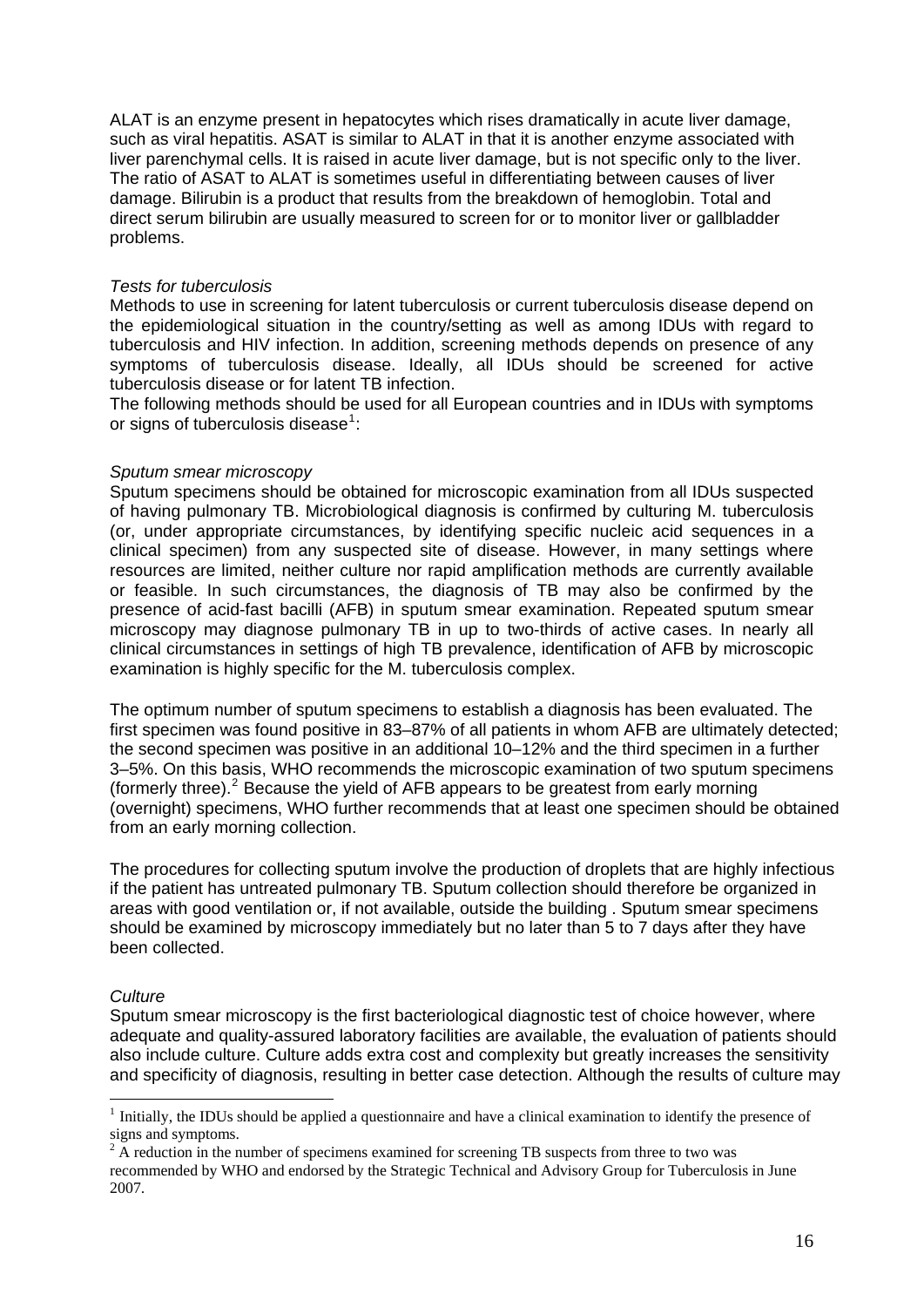not be available until after a decision to begin treatment has been made, treatment may be stopped subsequently if cultures from a reliable laboratory are negative and if the patient has not responded clinically to treatment and the clinician has sought other evidence in pursuing the differential diagnosis.

#### *Chest X-ray*

As no chest radiographic pattern is absolutely specific for pulmonary TB, the diagnosis of smear-negative TB is always presumptive and should be based on other clinical and epidemiological information, including failure to respond to a course of broad-spectrum antibiotics and exclusion of other pathology. Reliance on chest radiography as the only diagnostic test for TB results in either overdiagnosis of TB or missed diagnoses of TB and other diseases and is therefore not recommended. Radiographic examination, however, is most useful when applied as part of a systematic approach to evaluate patients whose symptoms and/or findings suggest TB but whose sputum smears are negative. The use of chest radiography to diagnose pulmonary TB may be compromised by poor film quality, low specificity and difficulties with interpretation.

HIV infection diminishes the reliability of chest radiographs for the diagnosis of pulmonary TB because the disease commonly presents with an atypical pattern. Furthermore, the chest radiograph may be normal in a proportion of HIV-infected patients with sputum culturepositive TB (observed in up to 14% of such cases). Chest radiography remains an important adjunct to the diagnosis of smear-negative pulmonary TB in people living with HIV.

Fluoroscopy results are not acceptable as documented evidence of pulmonary TB.

Sputum same microscopy and culture require skill and experience by the health care provider. If health care providers who are doing the medical examination, testing and counselling for infectious diseases in IDUs do not have the necessary skill or the necessary safety precautions are not in place, tuberculosis screening should not be a part of the basic screening test and all IDUs should be referred for tuberculosis screening to competent health institutions.

The screening procedures in IDUs with no signs or symptoms of tuberculosis disease can be limited to screening for latent tuberculosis. The screening methods for latent tuberculosis in asymptomatic IDUs include:

#### *The tuberculin skin test (TST)*

This skin test has traditionally been used to diagnose latent infection with *Mycobacterium tuberculosis*. The skin test has however several limitations, particularly poor specificity because of cross-reactivity with the antigens of the BCG vaccine, as well as many of the nontuberculous mycobacteria. In addition, false-negative TST is more likely to occur in IDUs because of the high rate of anergy that occurs in this population, most commonly found in HIV-seropositive IDUs. For this reason less emphasis should be put on TST results in IDUs in areas where HIV prevalence in this group is high, and more on potential exposure to tuberculosis as well as signs and symptoms.

#### *Blood tests*

IFN-gamma release assays (IGRA tests) have in recent years been proposed as alternatives to the TST. The potential for false-positive tests due to cross-reactivity is significantly lower with IGRAs than with the TST. In addition, the use of this test in IDUs is more likely to diagnose latent tuberculosis infection compared with traditional TSTs (48). However, IGRAs have as yet limited potential in high burden TB and HIV settings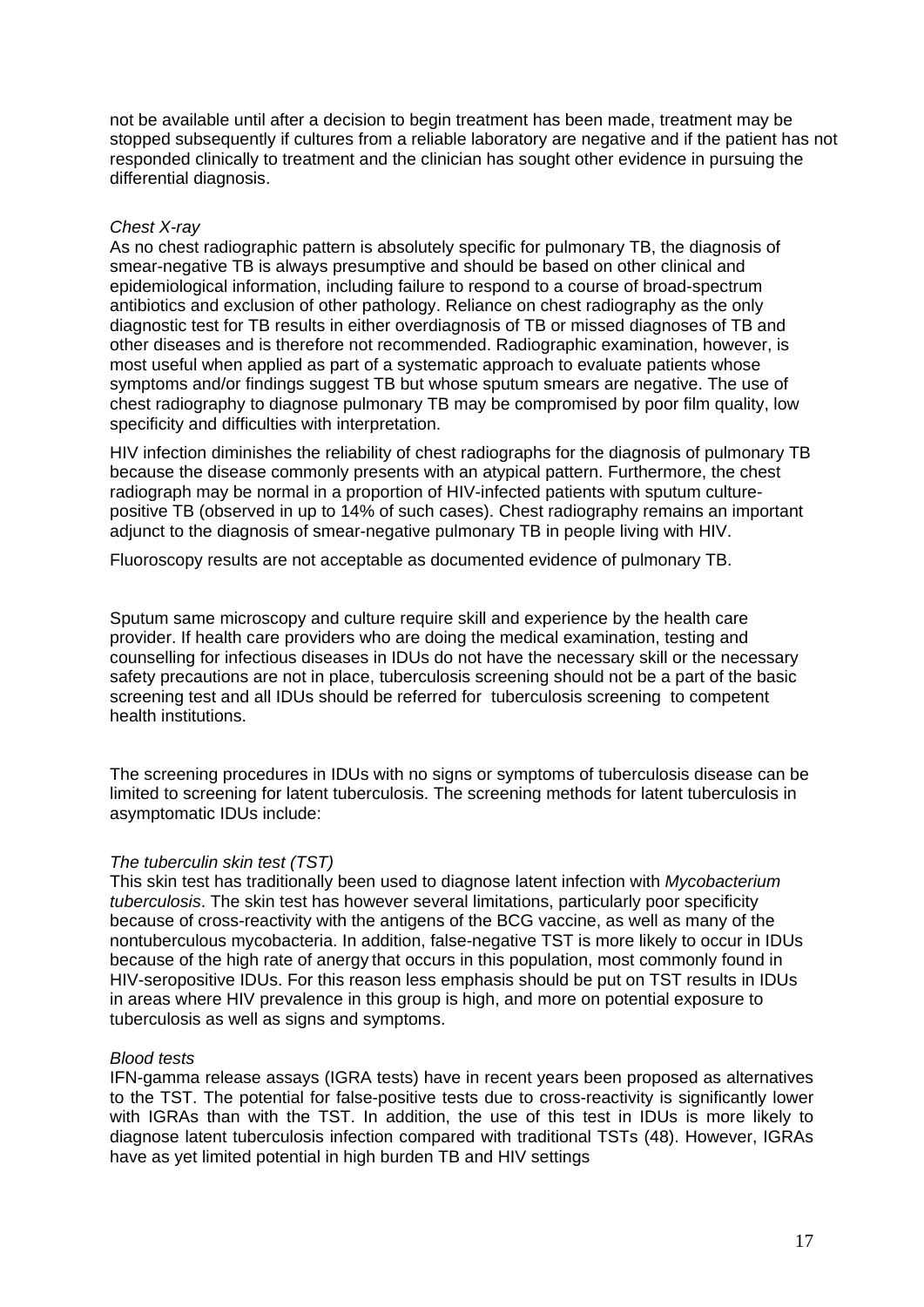*When to refer:* IDUs with symptoms or signs of active pulmonary tuberculosis as well as IDUs with positive bacteriological results (sputum smear microscopy or culture) or X-ray finding consistent with suspected tuberculosis disease should immediately be referred to a tuberculosis clinic or other specialists for further examination, diagnosis and treatment

Asymptomatic IDUs with a positive TST or IGRA test, in which tuberculosis as a disease is excluded should be considered for tuberculosis preventive therapy and referred to a specialist. Anergic HIV-seropositive persons who come from a population with a high prevalence of tuberculosis infection should also be considered for preventive therapy and therefore referred to a specialist.

### **1.2.3.2 Additional recommended tests**

In addition to the recommended basic panel of tests, testing for other blood and sexually transmitted infections may be indicated depending on the local epidemiological situation and the condition of the individual IDU. Such tests should be carried out in both sexes in case of IDUs reporting commercial sex work. Studies have shown that the presence of a sexually transmitted disease may facilitate transmission of HIV (49).

#### **Table 4. Additional panel of tests recommended in provider-initiated routine medical examination**

- Serology for HTLV-infections
- Swab or urine testing for genital chlamydial infections
- Swab or urine testing for gonorrhoea

### Comments to the various tests:

#### *Genital chlamydial infections*

Asymptomatic chlamydial infection is common among both men and women, and to detect chlamydial infections healthcare providers frequently rely on screening tests. Nucleic acid amplification tests (NAAT) for *Chlamydia trachomatis* are currently the preferred tests for genital chlamydial infections and are widely used. The advantage of these tests is that they are generally more sensitive and specific than a conventional culture and can therefore identify more positive specimens. Recommended specimens used for NAATs are first catch urine in men and swab of the vaginal introitus or urine in women.

#### *Gonorrhoea*

IDUs presenting with symptoms of urethritis should have a swab test of secretion or discharge from the infected area such as the cervix, urethra, glans of penis, anus or throat. This specimen should be both cultured and tested for antibiotic susceptibility. Nucleic acid amplification tests (NAAT), like PCR are available for testing on swabs as well as female and male urine. Some NAATs have the potential to cross-react with non-gonococcal *Neisseria* and related organisms that are commonly found in the throat.

Since so many gonorrhoeal infections are symptomatic, screening for gonorrhoea in asymptomatic individuals is rarely indicated. If the local epidemiological situation among IDUs (e.g. an outbreak) should favour screening of asymptomatic individuals, endocervical swabs or male urethral swabs should be collected and cultured. Alternatively, NAAT testing on urine sample could if available be used.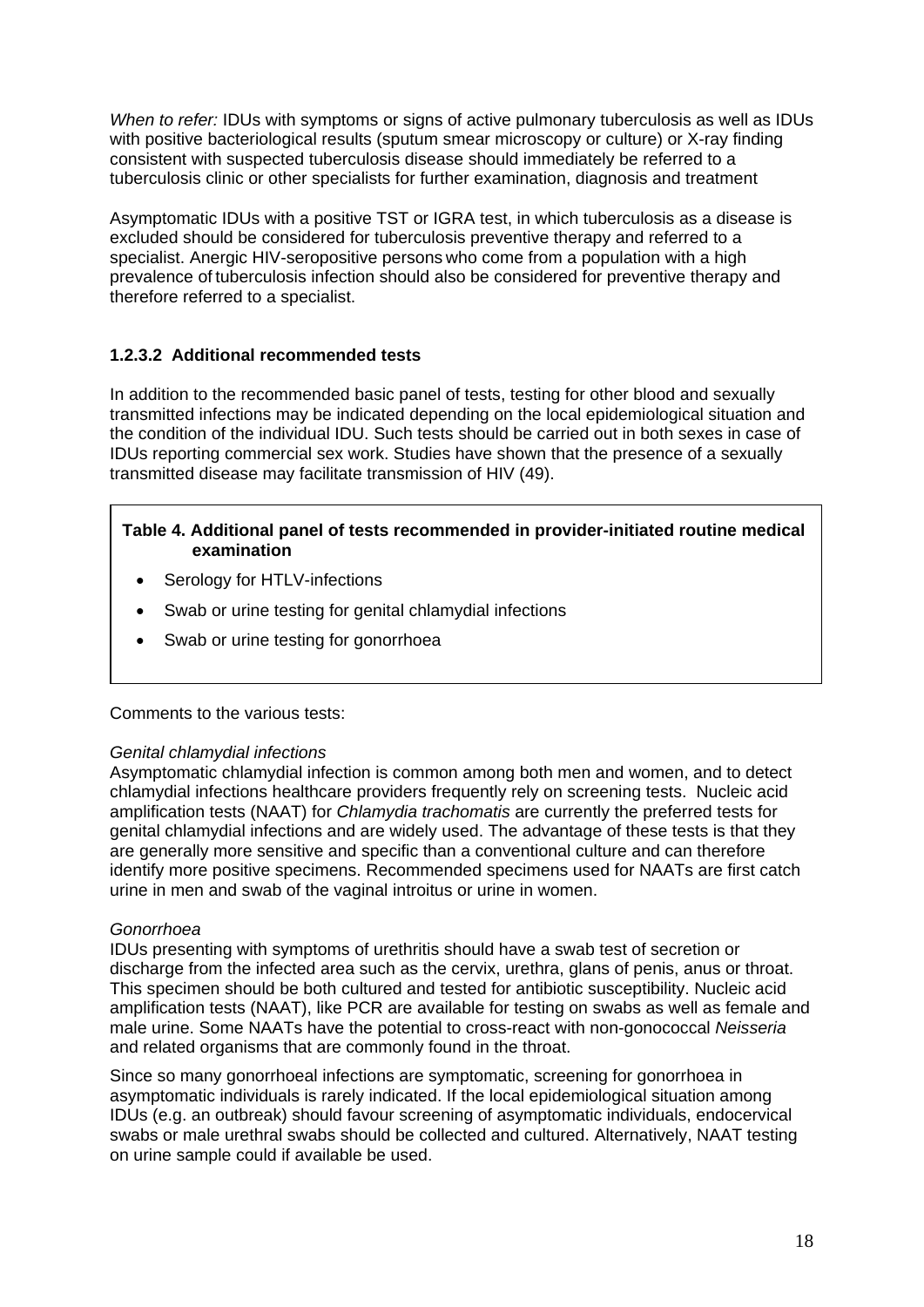#### *HTLV-infection*

HTLV-infections are diagnosed using combined HTLV-1/HTLV-II antibody ELISA- tests and they are confirmed by a Western blot test where one can decide if it is a HTLV-I or HTLV-II virus, the later one being frequently positive in IDUs.

### **1.2.4 Post-test counselling**

Post-test counselling is an important and integral part of the testing process. All clients must be counselled when the test results are given, regardless of the outcome of the tests. The results should be given in person by a health care provider or other trained personnel. Ideally, the result should be given by the same health care provider who initiated testing and counselling. If for some reason the client does not show up to his/her follow-up consultation, the health care provider should make every reasonable attempt to ensure that he/she receives and understand the test results in a confidential manner. All available channels should be considered in trying to contact the client, involving social services. Result of tests should not be given via any third party, including relatives or other clinical teams unless the IDU have specifically agreed to this.

Written information about test results should never be sent to the client tested in case he/she does not show up to get the results. The client has a right to decide not to know the results of the various tests.

The focus of post-test counselling should be on positive results. In particular, a client with a positive HIV test result should be given psychosocial support to enable him/her to cope with the emotional impact of the test result. Elements to be included in post-test counselling are:

- Ensure that the client understands the results
- Ensure that in a case of hepatitis, syphilis or tuberculosis, the client understands the difference between acute infection, chronic infection and past infection, possible longer term consequences and whether he/she can transmit the disease to others
- Describe follow-up services available in health care facilities and in the community, with special attention to available treatment and care and support services including nongovernmental support groups
- Describe in detail how to prevent further transmission of the various diagnosed diseases
- Provide information on other health issues related to the test results such as nutrition
- Encourage and offer referral for testing and counselling of recent sexual partners or if relevant family members. If possible, in the follow-up process the client should be offered support for disclosure and couples counselling. Testing, treatment and vaccination of partners and children may be necessary
- Provide information on the possibility of post-exposure prophylaxis with regard to relevant infections, e.g. HIV infection and hepatitis B.
- Plan follow-up and referral to specialised health services or clinics (within a short period, arrange with those services that the client is scheduled for an appointment soon).
- Briefly test if the main provided information has been understood by asking the client to repeat the main points discussed.
- Give the client a clearly written (or pre-existing) memo with a summary of those points and any relevant contact details and provide the possibility to re-contact you (the health care provider) in the case of doubts or new questions.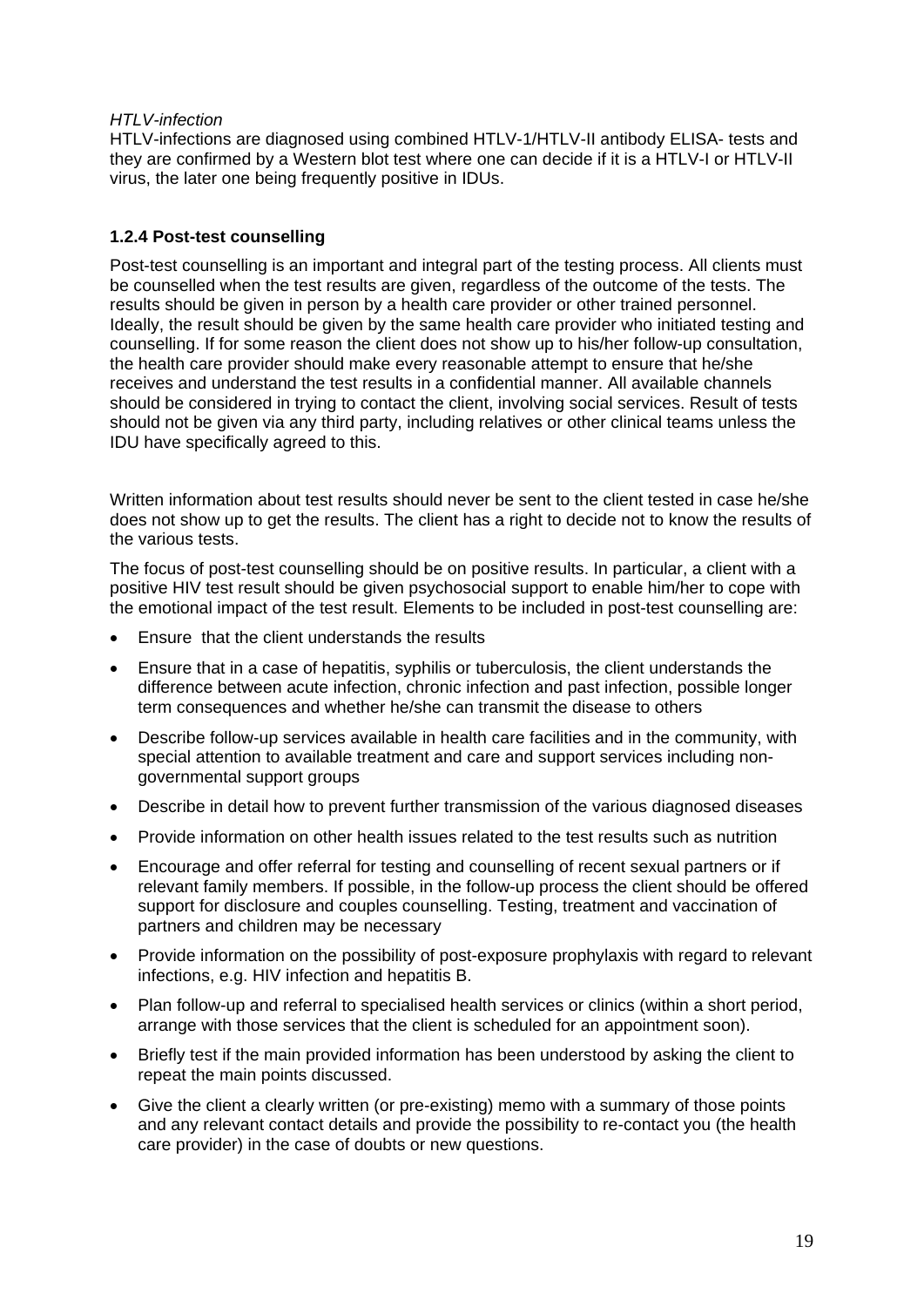Individuals who test HIV negative should be offered advice around risk reduction and behaviour changes including discussion relating to post-exposure prophylaxis (PEP) for HIV. The need for a repeat HIV test should also be considered if still within the window period. A repeat HIV test is recommended at three months following a specific exposure.

### **1.2.5. Prevention counselling**

During the examination and testing process the client should be given individual general information on how to reduce the risk of acquiring drug related infections and sexually transmitted infections. Ideally, this information should be provided at the follow-up visit when the results of tests are given. Some IDUs, however, will not turn up to the follow-up visit and information, or part of it, is often best (also) given within the pre-test discussion. Clientcentred prevention counselling involves tailoring a discussion of risk reduction to the patient's individual situation.

Reducing or stopping the use of drugs is the safest way to prevent drug related infectious diseases. This goal, however, may not always be possible and the counselling should include information on how then to reduce the risk of acquiring infections (table 5).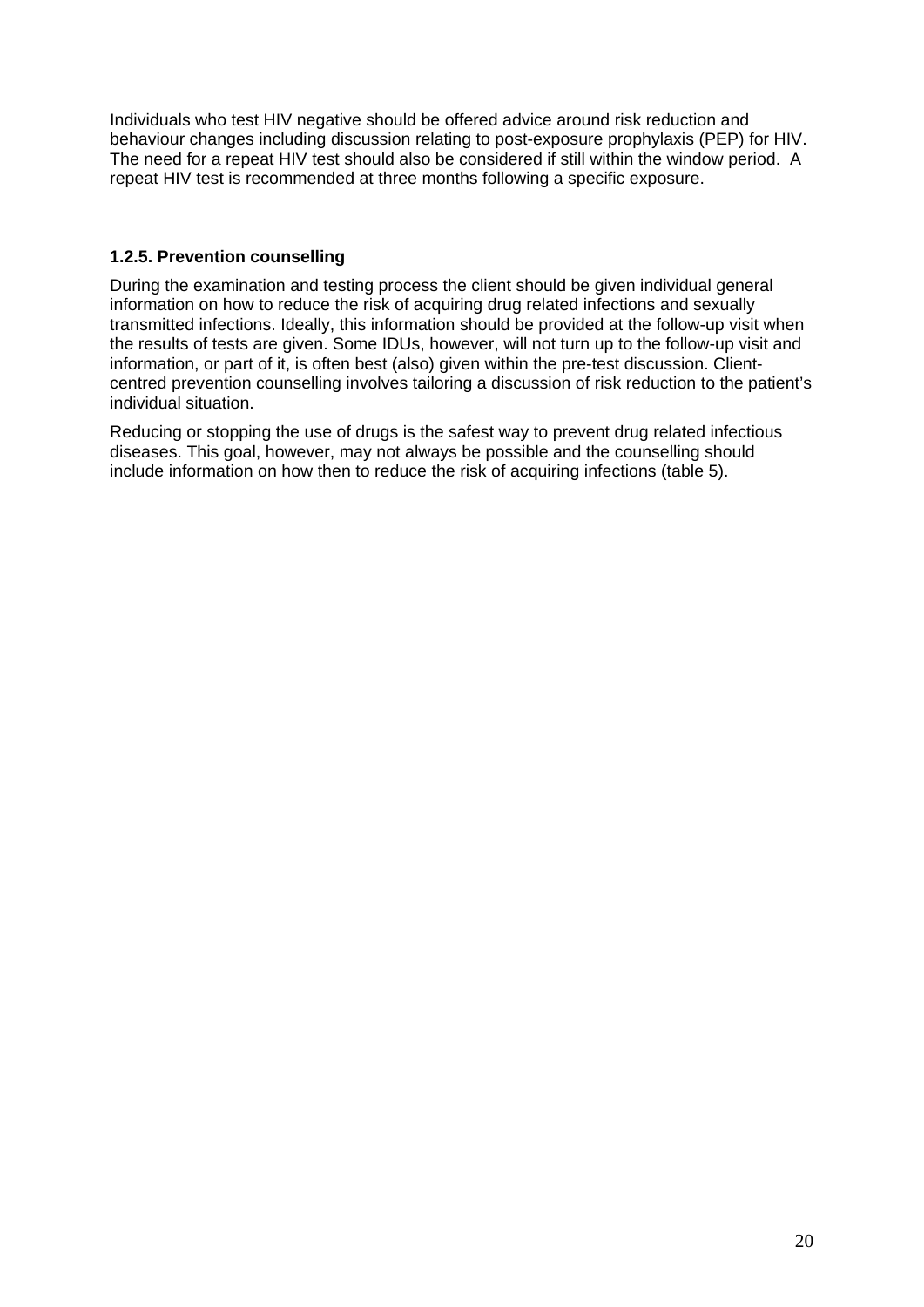#### **Table 5. Information with regard to the prevention of blood-borne and bacterial infections in injecting drug users**

- Always use a new (sterile) needle and syringe each and every time injecting. Syringes and needles are not designed to be used more than once
- Never share needle, syringe, water, cooker, filter or cotton with anyone
- Never reuse needle, syringe, water, cooker, filter or cotton
- If you are sometimes forced to reusing or sharing needles and/or or sharing syringes, clean them thoroughly each time by
	- 1) cleaning the needle and syringe (twice) with cold running tap water to remove blood, blood clots, and other organic material,
	- 2) disinfecting with bleach (twice): 30 seconds exposure to undiluted commercially available household bleach is the best method to eradicate viable HIV-1 virus (50).
	- 3) rinsing with clean running tap water (twice) to remove the bleach

or

- 4) cook the needle and syringe for 10 min after first cleaning them thoroughly with running tap water
- If reusing the cooker, clean it thoroughly every time by cooking in boiling water for 10 minutes, or clean it with isopropyl alcohol (alcohol prep/swab)
- Use clean water to prepare your injection, by:
	- cooking water for 5 min in a clean pot
	- using cold running tap water
	- using a newly opened bottle of mineral water or a soda pop / fizzy drink
- Improve safer injection practices by:
	- washing hands before and after injecting (especially when helping others)
	- boiling the drug if possible
	- cleaning the skin before injecting with alcohol or any other disinfectant solution
	- avoiding the use of dangerous injection sites like the neck and the groin
	- avoiding subcutaneous or intramuscular injections
	- cleaning all materials used, including the table surface, with disinfectant
- Use (if available) treatment facilities and harm reduction measures like :
	- needle exchange programmes and other sources of sterile injecting materials (e.g. pharmacies) ) – ask for enough equipment to avoid reuse
	- drug assisted rehabilitation or opioid substitution programmes (e.g. methadone programmes or other drug treatment services)
	- medically supervised injection facilities
- Try to reduce or stop using drugs. Replace injecting practices with non-injecting practices such as smoking and sniffing and if possible reduce the frequency of injecting
- Avoid unprotected sex always use a condom and avoid or reduce sex with multiple partners
- Improve personal hygiene including oral cleanliness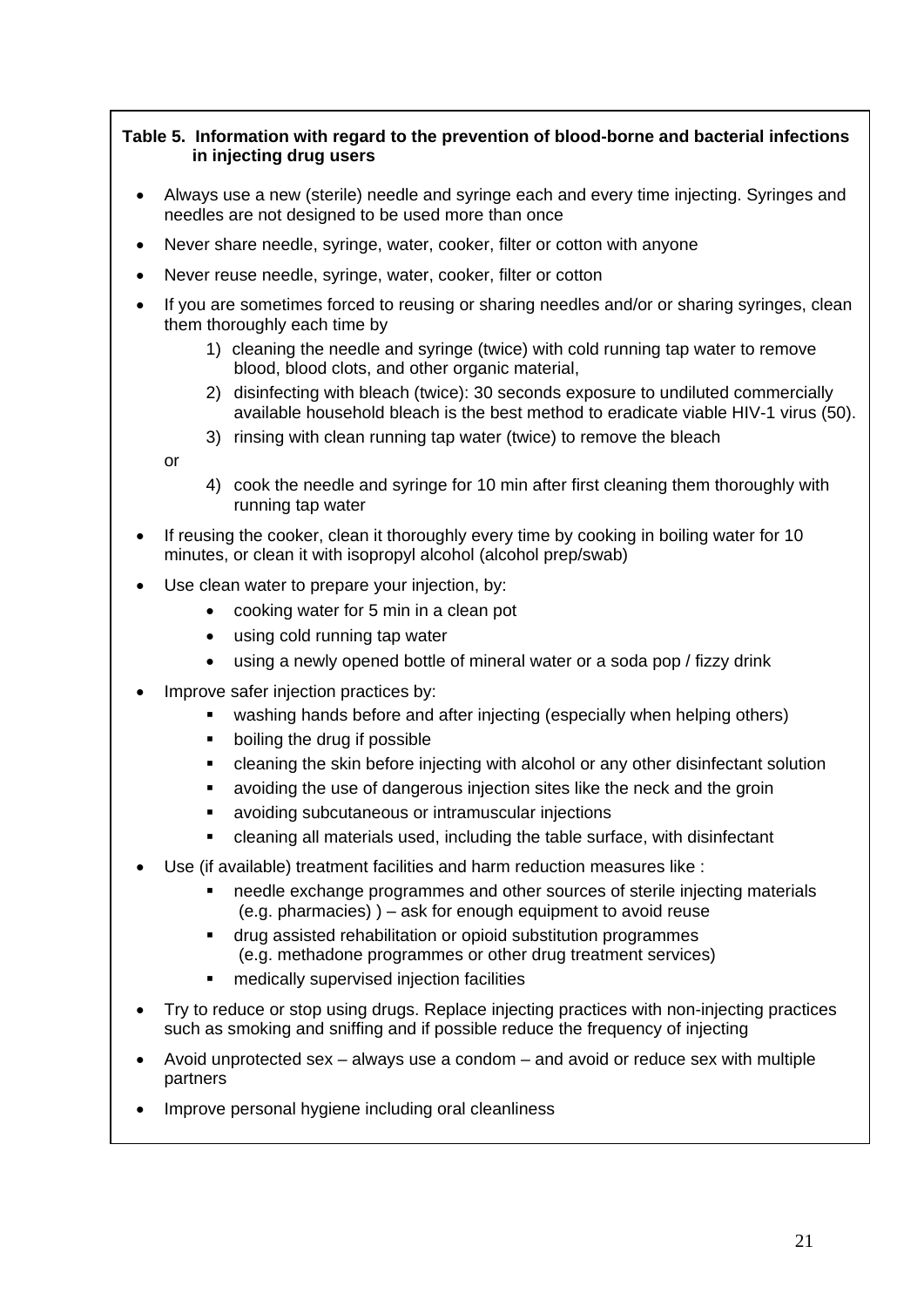The provider should be familiar with local community resources available. During the consultation, the client should be given any available written information on preventive measures (folders, leaflets, brochures).

#### **1.2.6 Vaccination**

Vaccination against drug related infections should if available be offered to the clients. Which vaccines to offer depends on the country's vaccination programme (including potential specific programmes for IDUs), on any documentation regarding previous vaccination or results of tests taken at the first consultation. Self-reported vaccination status is usually not reliable and decision on what vaccines to offer should not be based on self-reporting. A plan for provision of additional or booster doses should be made in consultation with the client. Recommended vaccines specific for IDUs are shown in table 6.

#### **Table 6. Recommended vaccinations for injecting drug users**

- Hepatitis A +B combination vaccine (or separate hepatitis A and hepatitis B vaccines)
- Diphtheria / Tetanus vaccine (every 5-10 years)
- Influenzae vaccine (seasonally)
- Pneumococcal vaccine (esp. if HIV positive and > 50 years of age)

Hepatitis A + B combination vaccines or separate hepatitis B vaccine can be administered as a 3-dose schedule at 0, 1 and 6 months or as a 4-dose schedule administered on days 0, 7 and 21 followed by a booster dose at month 12. The rate of non- or low responders to the vaccine is higher in drug users, especially when infected with HIV, than in the general population. It is therefore recommended to test for antibody to hepatitis B surface antigen (anti-HBs) 1–2 months after completing the third dose of the vaccine series. In case of low antibody titre, additional boosterdose(s) may be needed.

BCG-vaccination against tuberculosis should be considered depending on the country's BCG vaccination programme policy.

Human papillomavirus (HPV) vaccine targets certain sexually transmitted strains of human papillomavirus associated with the development of cervical cancer. HPV strains covered by the vaccine are normally acquired soon after onset of sexual activity, and HPV vaccine should ideally be given to girls at the age just before sexual debut. HPV vaccination should be considered in female IDUs depending on the country's HPV vaccination programme policy.

In general, depending on the cost of the vaccine, it may be more cost-effective to provide a standard vaccination offer to IDUs rather than to let the decision depend on serological results or self-report, and given the difficulty of following up IDUs for follow-up vaccination (51).

Vaccinations should in general be avoided during pregnancy.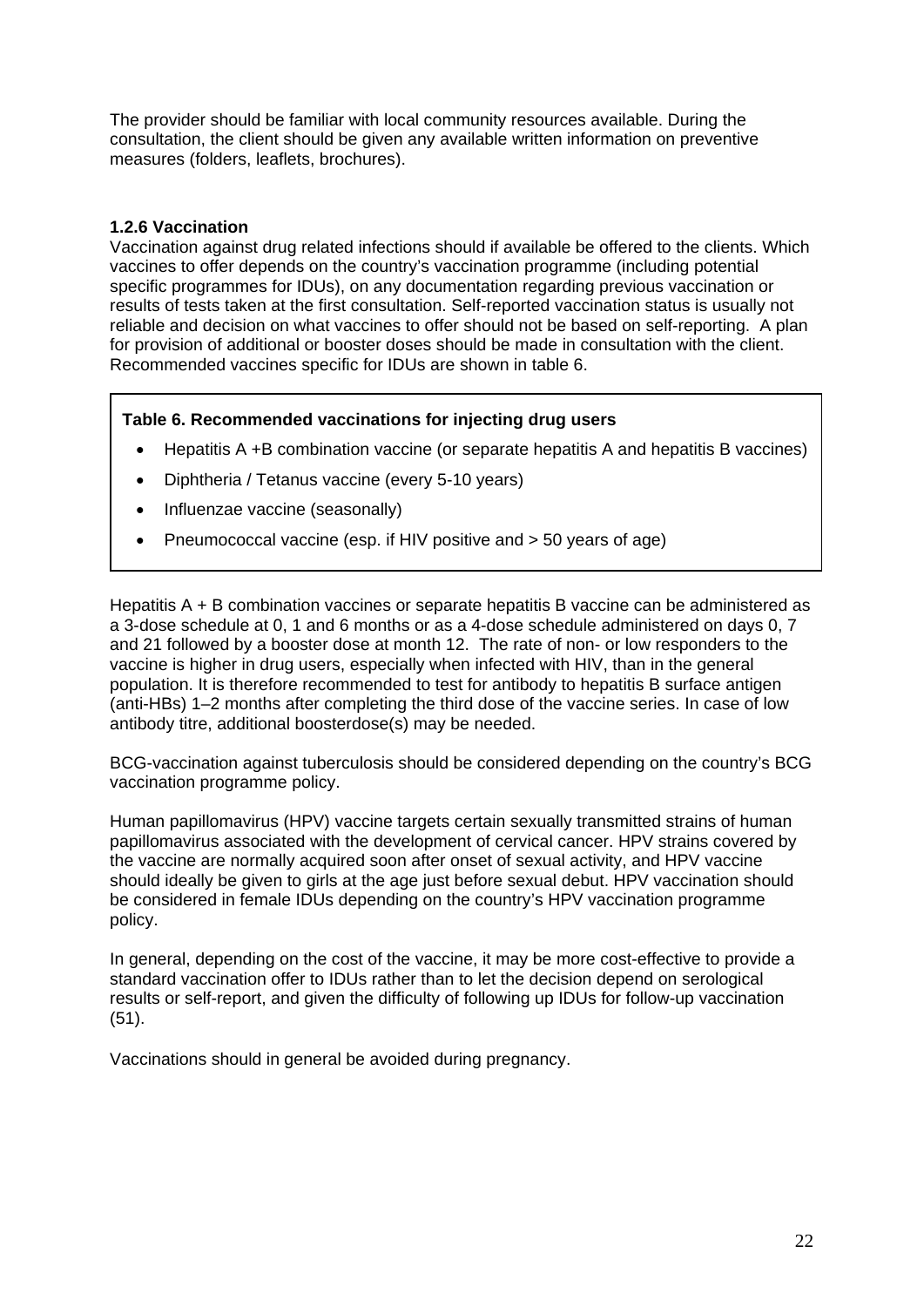#### **1.2.7 Follow-up, treatment and referral routines**

Any diagnosed localised skin infections or other minor infections, pneumonia or sexually transmitted diseases (such as gonorrhoea or genital chlamydial infections) should be treated during the routine examination process.

Conditions which need specialist follow-up and care (like HIV infection, tuberculosis, hepatitis and syphilis) should be referred to competent clinics or specialist services. Patient referral works best if the health care provider makes contact with the specialist in the presence of the client and schedules an appointment. Where possible, primary health services and specialist care should be located near each other and/or be linked through case-based management where primary service providers and different specialists (e.g. drug treatment and infectious diseases treatment) work together and keep each other informed regarding the patient.

#### **1.2.8 Frequency of examination and testing**

The recommended frequency of routine medical examination, testing and counselling in IDUs depends on various factors like the local epidemiological situation of HIV infection or other infections, and availability of human and financial resources. In addition, frequency with which a client should be re-examined and re-tested depends on the individual risk of exposure to infectious agents. For individuals with ongoing injecting drug use or ongoing high-risk sex (e.g. sex work or male-to-male sex with multiple partners) this risk is usually very high (it should be noted that a client may intentionally or unintentionally under-report the frequency of risk behaviours) and frequent re-examination and re-testing are recommended, to reduce the period of undiagnosed carrier-ship after infection and thus the risk of infecting others. For practical reasons and taking into account the mentioned considerations it is recommended to offer examination and testing to IDUs at least once every 6-12 months.

#### **1.2.9 Ethical considerations**

(see also 1.2.2 'Pre-test counselling, informed consent and possibility to opt-out')

The provider must ensure that the drug user is in a satisfactory condition with regard to intoxication before making decisions about testing for HIV and other infections.

Patients should receive adequate information enabling them to make a personal and voluntary decision whether or not to decline one or all the proposed tests without coercion.

Confidentiality must be strongly enforced with regard to tests results and information obtained during the examination. This must however not prevent the provider to document findings in the patient's medical record. It is recommended that the offer of an HIV test is recorded explicitly as well as that informed consent and pre and post-test counselling have taken place and in case of refusal the reasons for it. Such medical records should only be accessible to those (other health care providers) who have a direct role in the outgoing management of the patient. Administrative personnel at the institutions (e.g. prisons) should never have access to a patient's health records.

It is the health care provider's responsibility to ensure that the examination and testing will not result in any harm or negative effects to the IDU. This includes ensuring that the police or other authorities do not keep the examination / testing site under surveillance. In situations where these conditions are likely not to be met it is recommended to refrain from provider initiated testing and to make voluntary counselling and testing available on the individual's request, while making sure that the individuals are well aware of this possibility.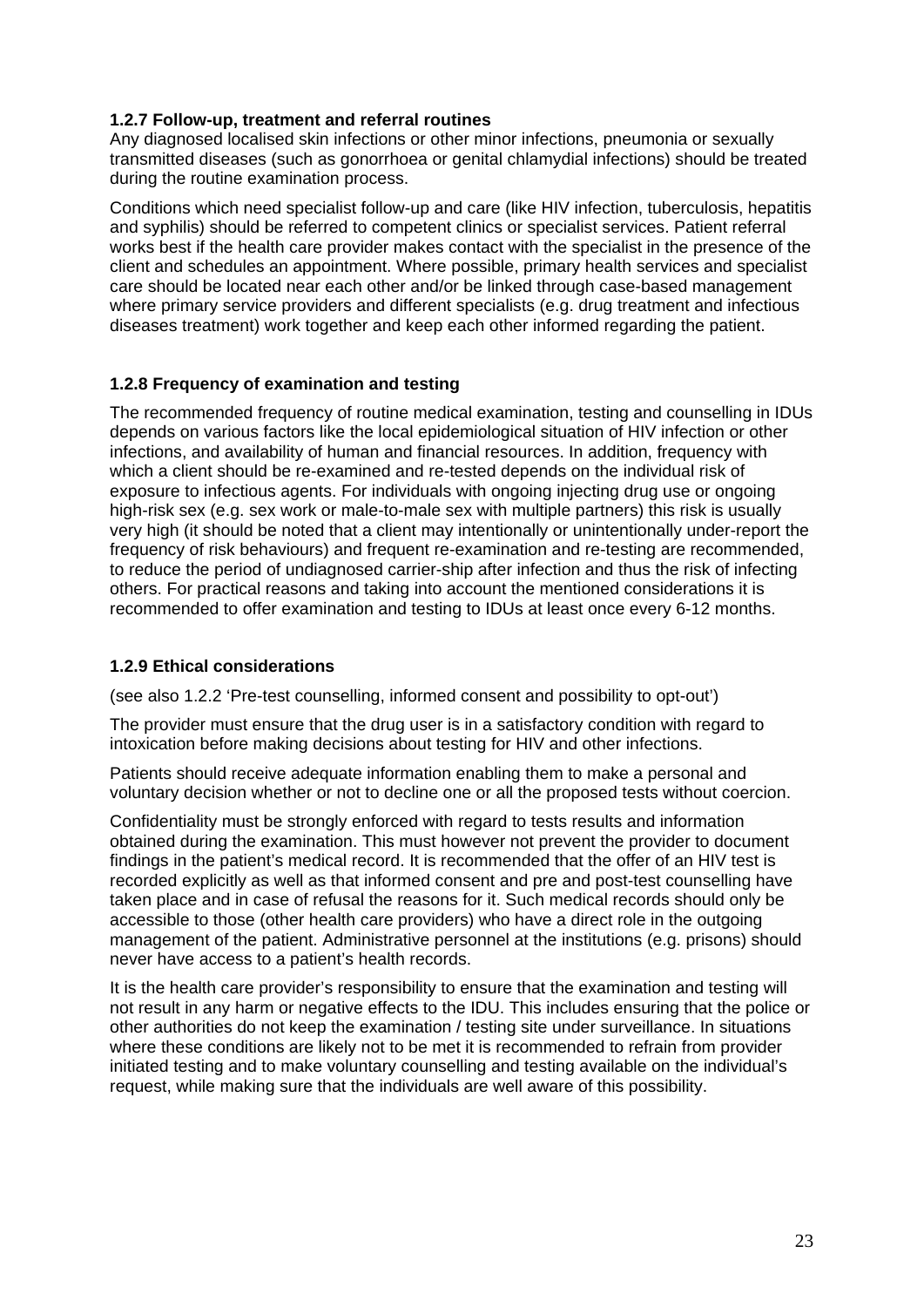## **Part 2. Background and implementation of the guidelines**

#### **2.1 Existing guidelines and need for separate guidelines for IDUs**

The main existing guidelines on HIV-testing and IDUs are:

• *Guidance on provider-initiated HIV testing and counselling in health facilities (WHO/UNAIDS, 2007)* (52).

 This document offers on basic operational guidance on provider-initiated HIV testing and counselling in health facilities on a global basis. The document is consistent with WHO policy options developed in 2003 and with a 2004 UNAIDS/WHO Policy statement on HIV testing (53), although it states that for highly vulnerable populations an opt-in approach may merit consideration. The guideline addresses testing of the IDUs at needle and syringe access and other harm reduction interventions', including referral to opioid substitution therapy. It recommends testing higher risk individuals every 6-12 months, depending on the epidemic situation. The guidelines, however, have no specific section on testing in IDUs.

**\_\_\_\_\_\_\_\_\_\_\_\_\_\_\_\_\_\_\_\_\_\_\_\_\_\_\_\_\_\_\_\_\_\_\_\_\_\_\_\_\_\_\_\_\_\_\_\_\_\_\_\_\_\_\_\_\_\_\_\_\_\_\_\_\_\_\_\_\_\_\_\_\_\_** 

• *Guidance on testing and counselling for HIV in settings attended by people who inject drugs (WHO /UNDOC, 2009)* (54)

 This document offers basic operational guidance on HIV testing and counselling in settings attended by people who inject drugs. HIV testing is recommended for all patients who clinical presentation might result from underlying HIV infection and as a standard part of medical care for all patients attending specialized health care facilities for people who inject drugs. The document recommends a proactive approach to HIV testing and counselling by care providers in these settings. It includes simplified pre-test information consistent with WHO and UNAIDS policy. Individuals offered an HIV test must specifically accept or decline the test after discussion of their right to decline, the risks and benefits of HIV testing and disclosure, and the social support available.

• *Revised Recommendations for HIV Testing of Adults, Adolescents, and Pregnant Women in Health-Care Settings" (CDC, 2006)* (55)

 The objectives of these recommendations are to increase HIV screening of patients in health-care settings including substance abuse treatment clinics and correctional healthcare facilities. The recommendations do not apply to non-clinical outreach programmes or community centres. In these guidelines HIV screening is recommended for all individuals aged 13 to 64 in all health-care settings following the patient's notification that the testing would performed unless the patient declines (opt-out screening). It is recommended that persons at high risk for HIV infection (like IDUs) should be screened for HIV at least annually. More controversially, the document states that separate written consent for HIV testing should not be required and that prevention counselling should not be required with HIV diagnostic testing or as part of HIV screening programs in health-care settings. Although these recommendations mentioned IDUs as a high risk group that should be offered annual HIV-testing, there is no specific information (section) about testing IDUs.

• *Policy and Programming Guide for HIV/AIDS Prevention and Care Among Injecting Drug Users (WHO, 2005)* (56)

 This guide concentrates on distilling the principles from policies and programmes that have worked well in responding to HIV/AIDS epidemics among IDUs. It emphasizes that the issues involved in developing and sustaining effective responses to HIV/AIDS and injecting drug use are complex, and every society and community is different. How these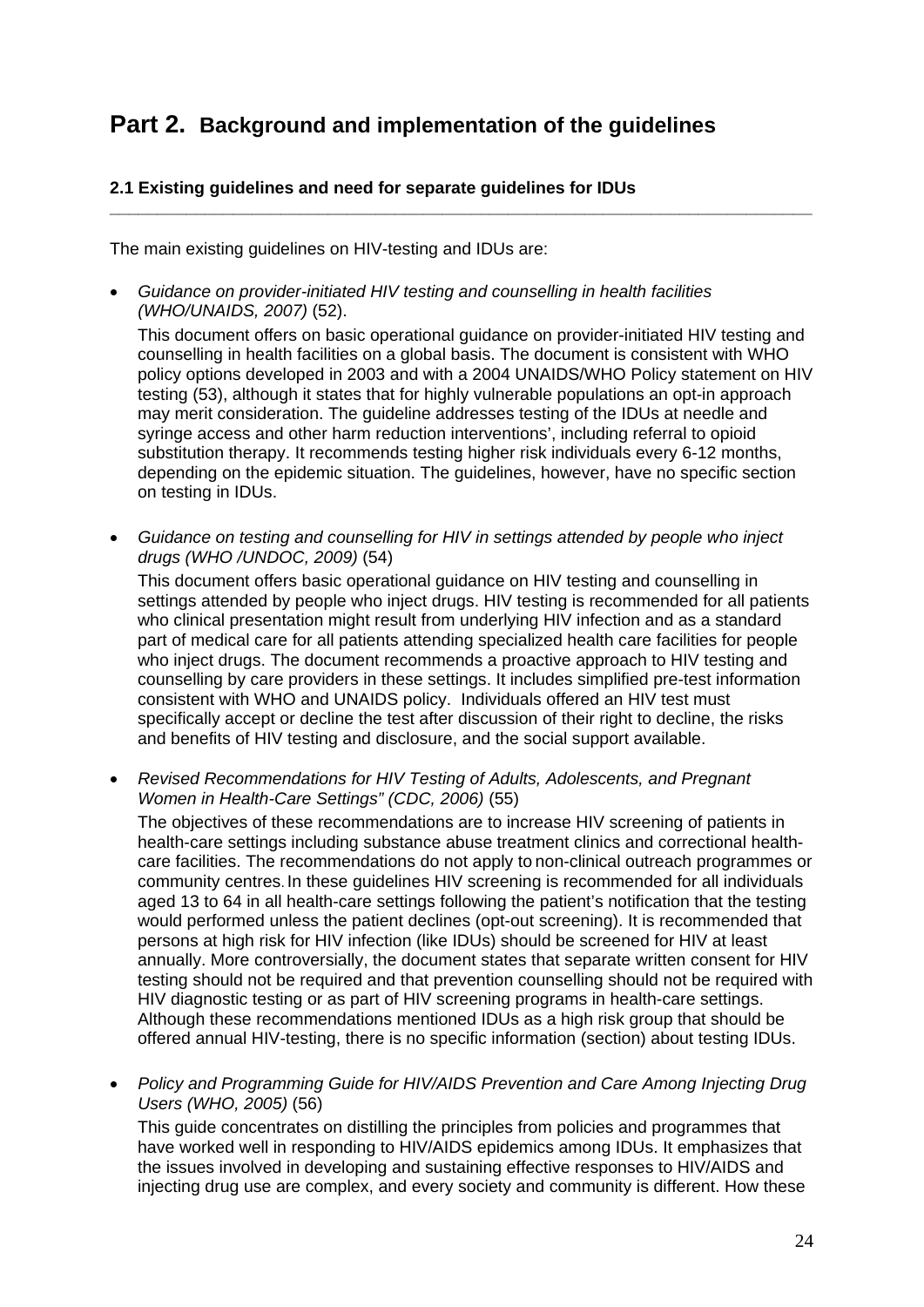principles are expressed in a specific society depends on the characteristics of that society. The guide aims at helping people in applying principles that proved to be effective in dealing with HIV/AIDS and injecting drug use. HIV testing and counselling is mentioned as an integral part of a comprehensive prevention approach, links to other interventions are emphasized, but little detail is provided on issues around HIV testing in IDUs

• *Policy guidelines for collaborative TB and HIV services for injecting and other drug usersan integrated approach (WHO, 2008) (57)* 

WHO has in cooperation with UN Office on Drugs and Crime(UNODC) and UNAIDS, and in consultation with a group of technical experts, published policy guidelines for collaborative HIV and tuberculosis services for injecting users and other drug users in general. The aim of this guidance is to provide a strategic approach to reducing tuberculosis and HIV-related morbidity and mortality among drug users and their communities, in a way that promotes holistic and person centred services

In addition, UNODC/WHO/UNAIDS have developed specific guidance on "HIV testing and counselling for people who use drugs" and on "HIV testing and counselling in prisons and other closed settings". These background papers which will serve as the basis of a policy statement on HIV testing and counselling propose that an opt-in approach to HIV testing should be considered for these most-at-risk populations, given the risks of coercion, discrimination or other negative consequences and confidentiality breaches (2,44).

Similar to IDUs, men who have sex with men (MSM) are a population most at risk for acquiring HIV in addition to other sexually transmitted infections. In 2006, CDC published the document "Sexually transmitted disease treatment guidelines 2006" (58). In this document, routine laboratory screening for common sexually transmitted diseases is recommended for all sexually active MSM. These tests are recommended to be performed at least annually for sexually active MSM, including men with or without established HIV infection. Similar recommendations for routine testing in MSM have been published in Australia, and Norway (59). In UK, national guidelines for HIV testing were published in 2008 by the British HIV Association. These guidelines are intended to facilitate an increase in HIV testing in all health care settings in order to reduce the proportion of individuals with undiagnosed HIV infection. The guidelines stresses that HIV testing should remain voluntary and confidential, and that universal opt-out testing in all settings may not be the most feasible approach but supports the use of opt-out testing in certain situations (60).

IDUs have specific needs and encounter specific challenges for testing, care and treatment, warranting specific approaches for the group. Lack of testing uptake in IDUs may have serious consequences for the prevention of further spread of the infections, as well as for the early treatment and care for those infected, and the quality of diagnostic surveillance data regarding this group. Efficient testing approaches needs to include testing combining with low-threshold drug services, including opioid substitution treatment, care and antiretroviral treatment. Most existing guidelines on HIV-testing do not cover the special needs of IDUs satisfactorily and there is a lack of guidance on other infections, many of which (e.g. viral hepatitis) are highly prevalent among IDUs. It appeared therefore timely that separate guidelines for testing HIV and other infections in IDUs were developed. These guidelines should integrate HIV testing into a standard provider-initiated offer to IDUs of voluntary and confidential medical examination, that also includes testing for other infections, counselling and preventive measures like vaccination as well as referral to specialist services. In addition, improving testing uptake for HIV and other drug related infections will improve the general health situation of the individual IDU and it is likely to lower the risk of secondary spread from infected individuals.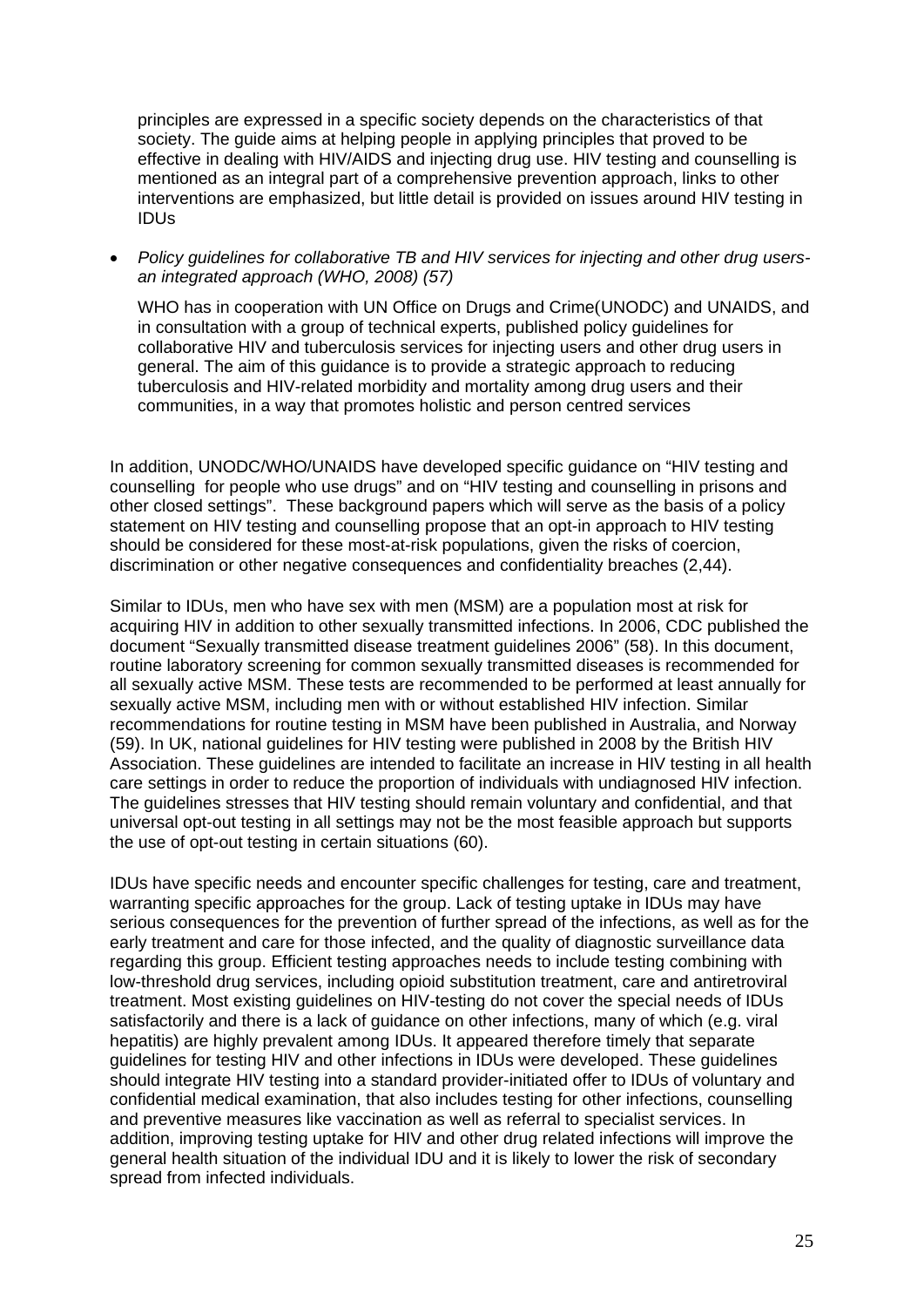#### **2.2 Recommendations at policy level to create and ensure the necessary conditions for provider-initiated testing for IDUs** (adapted from references 44 and 56)

\_\_\_\_\_\_\_\_\_\_\_\_\_\_\_\_\_\_\_\_\_\_\_\_\_\_\_\_\_\_\_\_\_\_\_\_\_\_\_\_\_\_\_\_\_\_\_\_\_\_\_\_\_\_\_\_\_\_\_\_\_\_\_\_\_\_\_\_\_\_\_\_\_

A number of important recommendations can be drawn from the general guidelines mentioned above and draft documents currently being developed by UNODC/WHO/UNAIDS that are relevant for the present document and should be considered by national and local policymakers when considering implementation of provider initiated testing for IDUs. These are:

- Implementation must include measures to prevent compulsory testing and unauthorised disclosure of results
- Implementation should be accompanied by the comprehensive package of prevention and care for IDUs (e.g. NSP, OST, ART etc.)
- If ART is not available there must be a reasonable expectation that ART is or will become available for all who need it
- A supportive social, policy and legal framework must be in place to maximise effects and minimise harms
- Training should be provided for staff and supervision to uphold ethical standards
- Additional discussion may be needed on the right to decline testing
- Referral mechanisms should be reviewed and optimised
- If conditions for provider initiated approaches are not met testing should be made available for highly vulnerable populations on the individual's request
- Most at risk populations or their representatives (e.g. NGO's) should be involved in protocol development and monitoring
- Before implementing provider initiated testing countries should develop clear plans and pilot projects to evaluate and address possible coercion, discrimination or other negative consequences of disclosure of HIV status

### **2.3 Provider-initiated voluntary medical examination, testing and counselling**

These guidelines recommend a provider-initiated approach to voluntary (informed-consent based) and confidential medical examination, testing and counselling of IDUs provided the conditions for safe and ethical implementation are met. Where this is not the case (e.g. this may apply to prisons or other closed settings) testing should be limited to making voluntary counselling and testing available on the individuals request.

**\_\_\_\_\_\_\_\_\_\_\_\_\_\_\_\_\_\_\_\_\_\_\_\_\_\_\_\_\_\_\_\_\_\_\_\_\_\_\_\_\_\_\_\_\_\_\_\_\_\_\_\_\_\_\_\_\_\_\_\_\_\_\_\_\_\_\_\_\_\_\_\_\_\_** 

#### *Provider-initiated*

Provider-initiated means that examination, testing and counselling is recommended by a health care provider as a standard component of medical care offered to persons attending the facilities. The person involved may attend the facility for various reasons, for instance specific medical or other health problems, rehabilitation, use of harm reduction services or because of social and economic needs. The objective of provider-initiated testing is to timely identify specific infections in persons at a high risk of contracting HIV and other infections. In addition, suspected infections can be confirmed in individuals with specific signs or symptoms. This strategy is not new in relation to injecting drug users while testing for HIV. Ever since injecting drug users were recognized as a most-at-risk population for HIV in the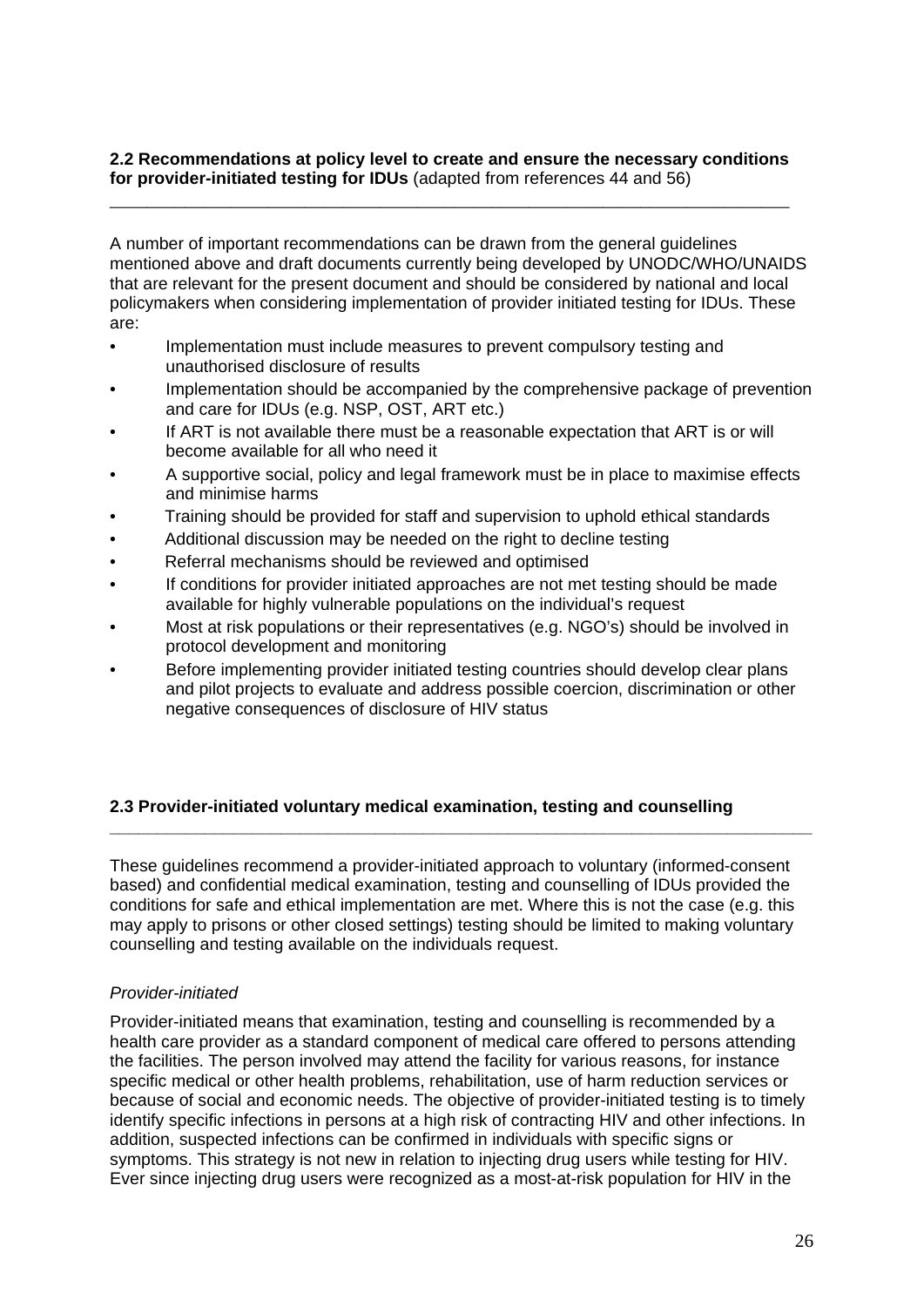early 1980s, national health authorities have actively promoted provider initiated voluntary HIV testing in various settings where IDUs are being contacted by health or social services (like prisons, health or rehabilitation centres) and through harm reduction programmes or different types of outreach. For many years IDUs have been regarded as a target group for such opportunistic testing approaches since in contrast to other most-at-risk populations (e.g. MSM) IDUs have been seen as a harder to reach group within the traditional health systems. Many European countries have introduced provider-initiated HIV testing and counselling in prenatal care. Such programs have resulted in considerable increases in HIV testing uptake in Europe and elsewhere, including the United States, the United Kingdom, Norway and Canada (61).

#### *Opt-out versus opt-in approaches*

Different guidelines have taken different standpoints regarding 'opt-in' or 'opt-out' strategies. Published literature suggests that the testing uptake is increased where universal routine ('opt-out') strategies have been adopted (62,63) An opt-out testing strategy stresses that testing is a standard part of the medical care and that the individual must specifically decline testing for some or all infective agents following pre-test counselling. It must be emphasized that in an opt-out approach no tests should be done against a person's wishes or without his/her knowledge. Moreover, when (written) informed consent and pre-test counselling are included as obligatory elements of the testing procedure and when the client is, as part of a standard procedure, asked to indicate which tests he or she wishes to decline the risk of coercion or misuse of testing will be near to that risk in provider initiated opt-in approaches where the client is asked to explicitly agree that he/she wishes to take the tests.

In these guidelines we have chosen to refrain from using 'opt-in' or 'opt-out' as during their development it has became apparent that some confusion surrounds these terms. Even when explicitly coupling them with informed consent and counselling, opt-out approaches are sometimes understood as testing without informed consent.

In a Policy Statement of HIV testing published by the WHO and the UNAIDS in 2004 four types of HIV testing are clearly distinguished (53).

- Voluntary counselling and testing (VCT) based on client's initiative
- Diagnostic HIV testing (when there are symptoms or following exposure)
- Routine offer of HIV testing by health care providers
- Mandatory HIV testing

Of these four types of testing approaches, all but mandatory HIV testing is recommended for testing in IDUs. EMCDDA, like UNODC, WHO and UNAIDS, do not support compulsory or mandatory testing of individuals on public health grounds.

Populations most-at-risk such as injecting drug users may be more susceptible to coercion and discrimination upon disclosure of HIV-status and the status of other viral and bacterial infections. In addition, for an IDU who is admitted to a health institution, disclosure of acute or chronic bacterial infections like tuberculosis or an infection with methicillin-resistant *Staphylococcus aureus* (MRSA), subject to general hospital hygiene regulations, may result in strict contact precautions and isolation. The conditions under which IDUs undergo testing for HIV and other infections must therefore be anchored in a human rights approach and follow ethical principles, and health care providers must follow the highest standards with regard to confidentiality and unauthorized disclosure of test results.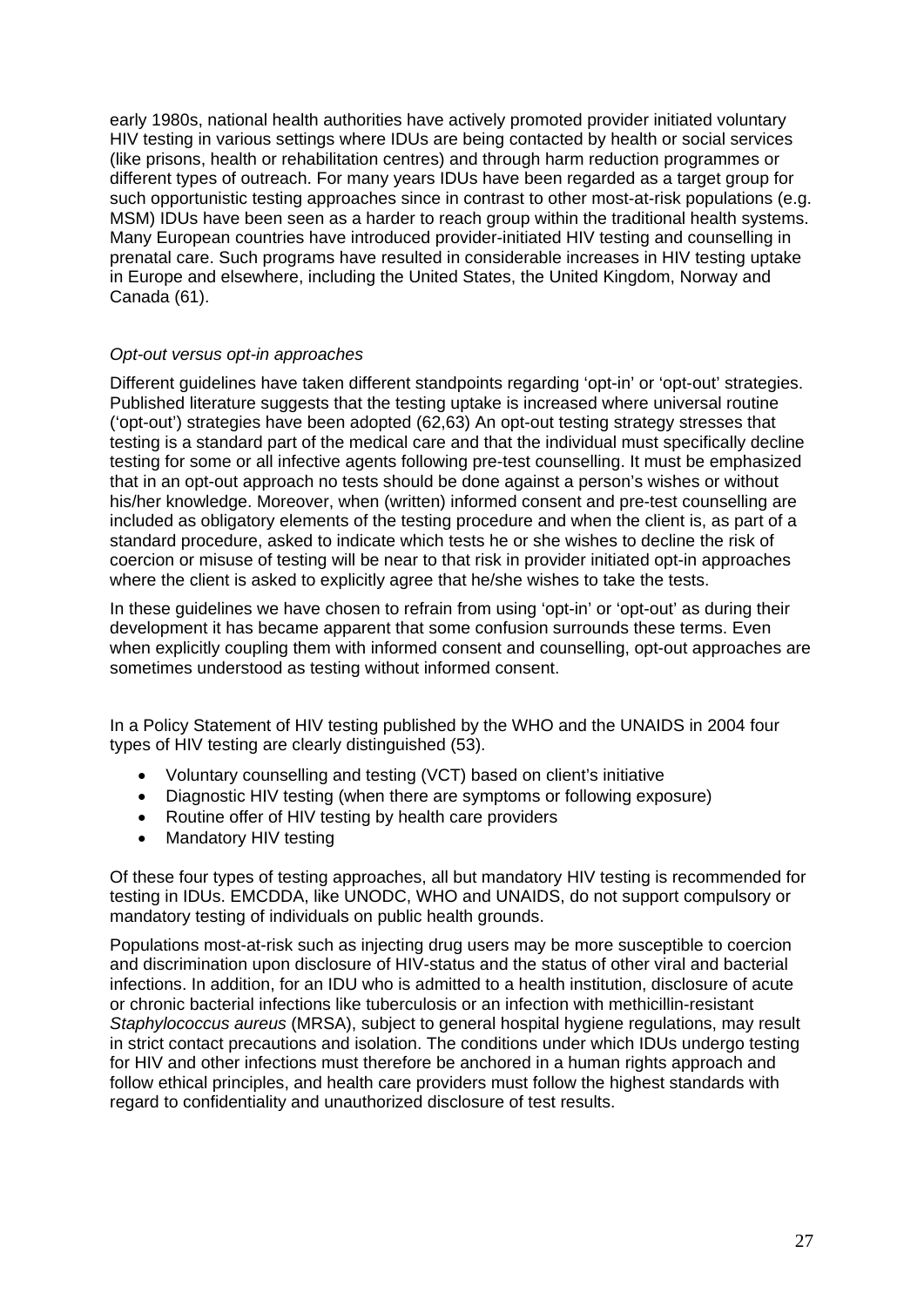#### **2.4 Rationale for provider-initiated medical examination and testing in IDUs**

Many of the infections that are more common in IDUs as compared to non-users are asymptomatic and the individual will in general benefit from knowing their status for these infections. If diagnosed, most of these conditions can be treated and infection control measures can prevent further spread of the disease. Most IDUs are familiar with injectionrelated diseases and are often able to recognise signs and symptoms of their illnesses. Nevertheless, only a minority of IDUs seek the necessary medical or prophylactic treatment. Provider-initiated voluntary examination, testing and counselling is expected to:

**\_\_\_\_\_\_\_\_\_\_\_\_\_\_\_\_\_\_\_\_\_\_\_\_\_\_\_\_\_\_\_\_\_\_\_\_\_\_\_\_\_\_\_\_\_\_\_\_\_\_\_\_\_\_\_\_\_\_\_\_\_\_\_\_\_\_\_\_\_\_\_\_\_\_** 

- Improve the general health of the individual IDU
- Improve testing uptake for HIV and other drug-related infections
- Increase access of IDUs to treatment for HIV and other infections
- Improve diagnosis of chronic infections that need specialist care
- Increase vaccination coverage in IDUs
- Improve access of IDUs to prevention counselling and information
- improve surveillance of HIV, hepatitis and other drug related infections in IDUs

#### **2.5 HIV testing uptake in IDUs**

One of the objectives of these guidelines is to increase the uptake of HIV testing in IDUs. Available data suggest that, by the end of 2006, the transmission of HIV among IDUs was low in most countries of the European Union and Norway 2, 4, 63, 64). This may at least partly follow from the increased availability of prevention, treatment and harm-reduction measures including substitution treatment and needle and syringe exchange programs, although other factors, such as the declines in injecting drug use observed in several countries, may also have played an important role. However, less is known about the proportion of IDUs with HIV who are unaware of their HIV status. For several EU countries and regions it is likely that IDU-related HIV transmission has still continued at relatively high rates.

**\_\_\_\_\_\_\_\_\_\_\_\_\_\_\_\_\_\_\_\_\_\_\_\_\_\_\_\_\_\_\_\_\_\_\_\_\_\_\_\_\_\_\_\_\_\_\_\_\_\_\_\_\_\_\_\_\_\_\_\_\_\_\_\_\_\_\_\_\_\_\_\_\_\_** 

Since the beginning of the HIV/AIDS epidemic that started in the early 1980s HIV testing in populations most-at-risk has been regarded as a major part of the prevention strategy. Several studies have shown that IDUs who know their HIV serostatus might reduce their risk behaviour, especially if diagnosed HIV positive (66). In addition, since effective ARV treatment became available in the mid 1990s, knowledge of HIV status is critical for expanding access to successful treatment, care and support in a timely manner.

Some studies on testing uptake based on sentinel surveillance with large IDU samples have been carried out in EU countries. A study from Estonia in 2005 showed that 90% of the examined IDUs had ever been tested for HIV and 62% had been tested the previous year (67). In the UK, 30% of IDUs who took part in a survey reported never having had a voluntary test for HIV. Of those who had antibodies to HIV, 64 % were aware of their infection (19).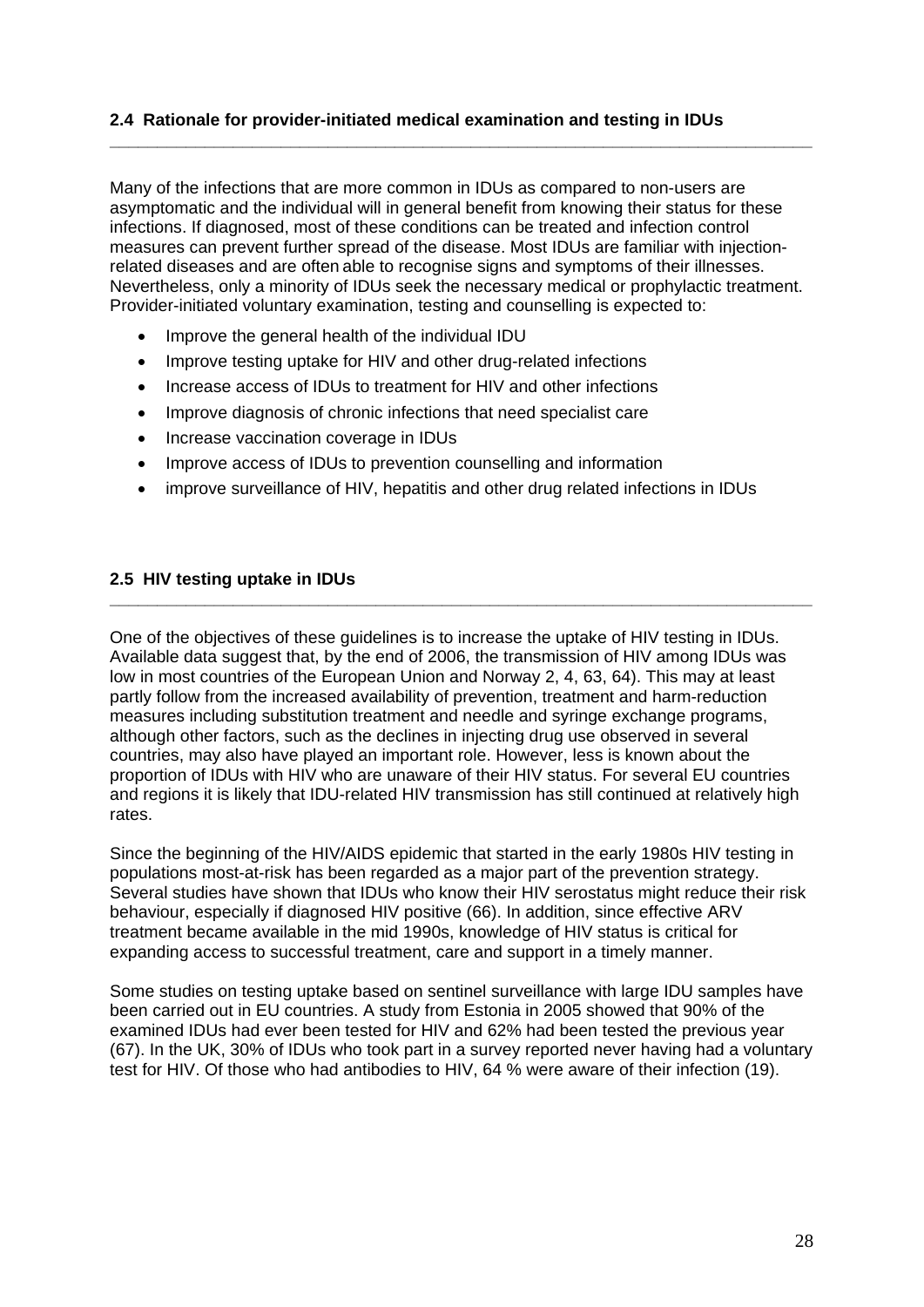#### **2.6 Summary of research findings regarding HIV testing and counselling in people who use drugs** (adapted from reference 44 and 56)

It is not within the scope of this document to provide a review of research on HIV testing and counselling thus for more detail and references the reader is referred to reference 43 and 55 and the EMCDDA. The main findings can be summarised as follows:

**\_\_\_\_\_\_\_\_\_\_\_\_\_\_\_\_\_\_\_\_\_\_\_\_\_\_\_\_\_\_\_\_\_\_\_\_\_\_\_\_\_\_\_\_\_\_\_\_\_\_\_\_\_\_\_\_\_\_\_\_\_\_\_\_\_\_\_\_\_\_\_\_\_\_** 

- Many drug users are not aware of their HIV serostatus (in Europe perhaps 30-50%) and this is likely higher for other infections such as hepatitis C.
- Reported rates of HIV testing vary widely in Europe.
- Drug users have inequitable access to HAART as compared to other risk groups, whereas access to HCV viral treatment is generally low.
- Staff attitudes to drug users resulting in stigma and discrimination may be a major barrier to accessing health services.
- Outreach, mobile testing vans, peer outreach and anonymous testing sites have been recommended as alternative testing delivery options.
- Improved HIV testing uptake may result from providing additional services (NSP, OST) and additional testing such as for hepatitis C.
- IDUs delay testing more and more often fail to return for test results than other groups, but if they do they may be more likely to enter treatment.
- Factors related to testing or returning for test results include knowledge about HIV/AIDS (+), convenience to attend the testing site (+), risk perception (+), fear for results (-), fear for police or medical staff or employer or others (-), fear of needles and difficulty drawing blood (-), education (+), frequency of IDU (-), perceived lack of confidentiality (-), limited access to treatment (-), desire not to know status (-), drug use taking precedence over self care (-), negative test by sexual partner (-), recently having had a test (-), costs (-), desire to protect oneself or others (+), support from others (+), monetary incentives (+), perception that HIV is a problem (+).
- Testing is often coercive in low and middle income countries and is often associated with serious confidentiality problems.
- There is little or mixed evidence for a reduction in risk behaviour in IDUs (sexual or injecting risk).
- Predictors for continued risk include poor health, lack of social support, low knowledge. Coping mechanisms may play an important role as well.
- There is little evidence whether testing increases prevention and care uptake in IDUs and delays in onward referrals is an important barrier.
- In low and middle income countries legislation often hampers prevention access, e.g. syringe prescription or drug paraphernalia laws, or illegal classification of opioid substitution treatment.
- HIV and HCV testing can be successfully implemented in low-threshold NSPs and is readily used even if other testing sites are available
- Combining VCT with other services such as OST results in higher willingness to test, high testing rates and return rates, higher access to services, including for cocaine users while no adverse effects are found on drug treatment outcomes

### **2. 7 Implementation in heath facilities**

Ideally, all health facilities should be able to offer provider-initiated voluntary medical examination, testing and counselling for infectious diseases to IDUs. However, health

**\_\_\_\_\_\_\_\_\_\_\_\_\_\_\_\_\_\_\_\_\_\_\_\_\_\_\_\_\_\_\_\_\_\_\_\_\_\_\_\_\_\_\_\_\_\_\_\_\_\_\_\_\_\_\_\_\_\_\_\_\_\_\_\_\_\_\_\_\_\_\_\_**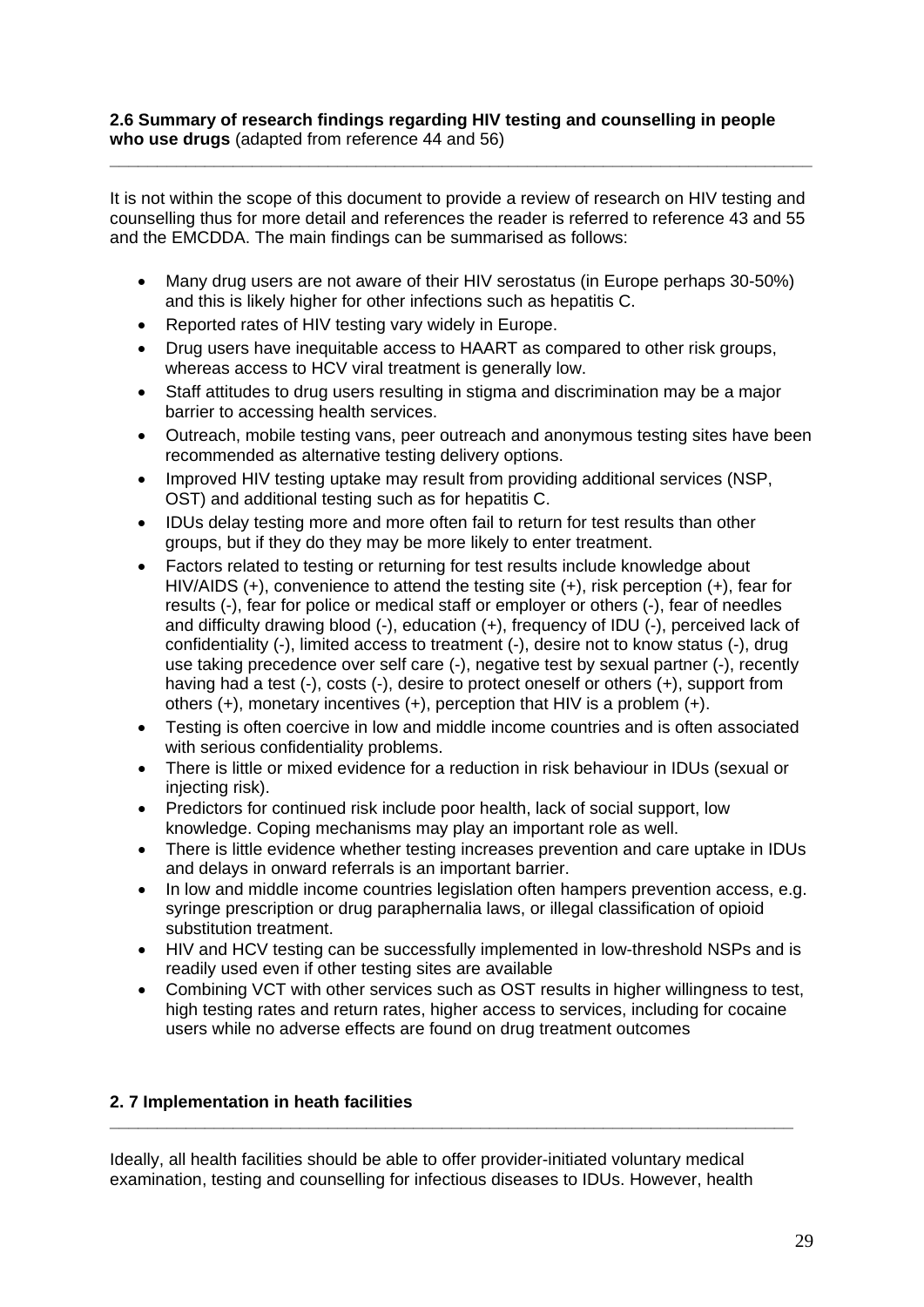providers must have the necessary knowledge and skills to be able to provide IDUs with satisfactory health services.

#### *Suitable settings for implementation*

The most likely venues for implementation of the recommendations are shown in table 7.

#### **Table 7. Facilities most suitable to offer provider-initiated voluntary medical examination, testing and counselling for infectious diseases to IDUs**

- Primary health care including general practitioners and family doctors
- Special health services for IDUs delivered through mobile clinics, in other community settings, through harm reduction programmes or through other types of outreach.
- Low threshold service centres visited by IDUs
- Prison health care facilities
- Rehabilitation centres and other drug treatment services
- Sexual health clinics
- Infectious diseases clinics
- Tuberculosis clinics (countries with high incidence of tuberculosis among IDUs)

Clinicians and other health professionals should assess the risks of drug use related infections among patients or clients, including a non-judgemental standard inquiry about drug habits and use. Sufficient time should be made available for the individual consultations.

#### *The specific case of prisons and other closed settings*

As discussed throughout this document, specific attention is needed to safeguard patients' rights and avoid coercion or misuse of test results in prisons and other closed settings (2). At the same time it is important that such settings provide ethically high-standard health care and services, including voluntary counselling and testing for HIV and other infections.

EU policy guidance on this point is currently in development. The revised European Prison Rules published by the Committee of Ministers of the Council of Europe in 2006 state that prisoners are entitled to a medical examination at the point of first admission (§42) and that prison authorities have to safeguard the health of all prisoners (§39) (68). In addition, a proposal for a Council recommendation is being developed to introduce harm reduction measures (including voluntary counselling and testing for infectious diseases) in prisons in the EU, following action 21 in the EU drugs action plan (2009–12) which states "To develop and implement prevention, treatment, harm reduction and rehabilitation services for people in prison, equivalent to services available outside prison. Particular emphasis to be placed on follow-up care after release from prison."

The present guidelines recommend a provider-initiated approach for IDUs in most settings, provided that the client has a true possibility to decline some or all the tests and that this does not result in any negative consequences for the IDU. It is important to note that in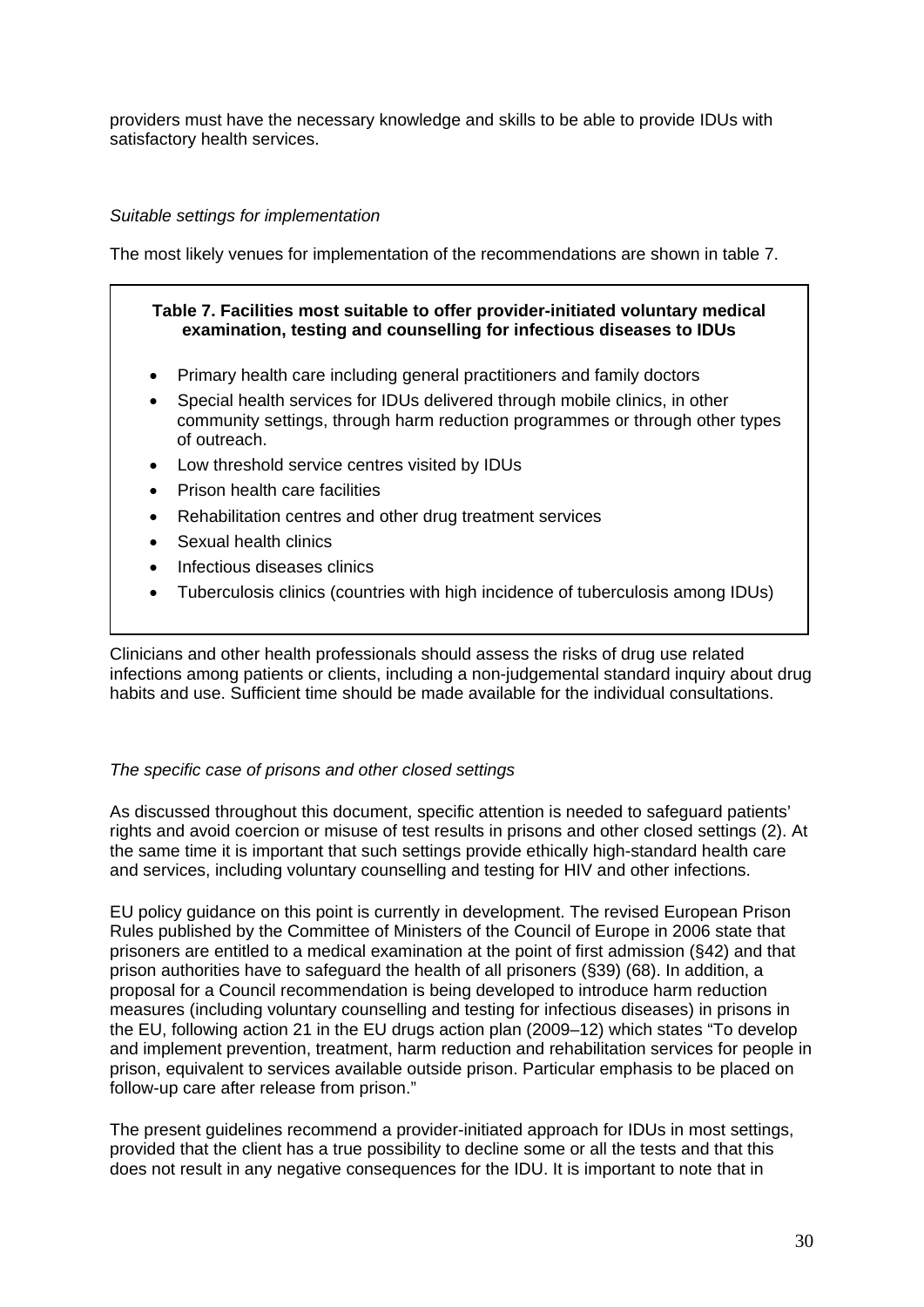settings where these conditions are unlikely to be met (or where it is not possible to ensure an truly independent monitoring of those conditions) provider initiated testing and counselling should not be implemented other than for patients with clinical signs and symptoms. Testing should then generally be limited to making available voluntary counselling and testing only on request of the client, making sure that the clients are well aware of this possibility.

**\_\_\_\_\_\_\_\_\_\_\_\_\_\_\_\_\_\_\_\_\_\_\_\_\_\_\_\_\_\_\_\_\_\_\_\_\_\_\_\_\_\_\_\_\_\_\_\_\_\_\_\_\_\_\_\_\_\_\_\_\_\_\_\_\_\_\_\_\_\_\_\_\_\_** 

#### **2.8 Health care provider training**

Training and ongoing supervision and monitoring of health-care providers doing routine medical examination, testing and counselling in IDUs is required for the successful implementation of the service.

Training programmes for personnel should be developed and implemented well in advance of setting up the service in various health facilities settings. Training should be based on protocols that besides medical issues should address specifically the following key areas:

- Ensuring an ethical process including obtaining informed consent and the possibility to decline testing for HIV or other infections
- Protecting confidentiality and privacy of the IDUs
- Avoiding stigmatisation and treating all patients with respect and without discrimination on the basis of HIV-status or risk behaviour.
- Opposing negative attitudes among health-care providers towards IDUs.

It is of particular importance that such training is provided to health-care providers in prisons and other closed settings like compulsory residential rehabilitation where IDUs are more likely to undergo any kind of coercion.

### **2.9 Adaptation of the guidelines**

Success of implementation of the routine medical examination, testing and counselling in IDUs will depend on an assessment of the situation in a particular country with regard to the epidemiological situation, the health care system, as well as of the financial and human resources. In addition, a country's social, policy and legal frameworks for protection against discrimination of persons living with HIV or other chronic drug related infections must be taken into consideration.

**\_\_\_\_\_\_\_\_\_\_\_\_\_\_\_\_\_\_\_\_\_\_\_\_\_\_\_\_\_\_\_\_\_\_\_\_\_\_\_\_\_\_\_\_\_\_\_\_\_\_\_\_\_\_\_\_\_\_\_\_\_\_\_\_\_\_\_\_\_\_\_\_\_\_**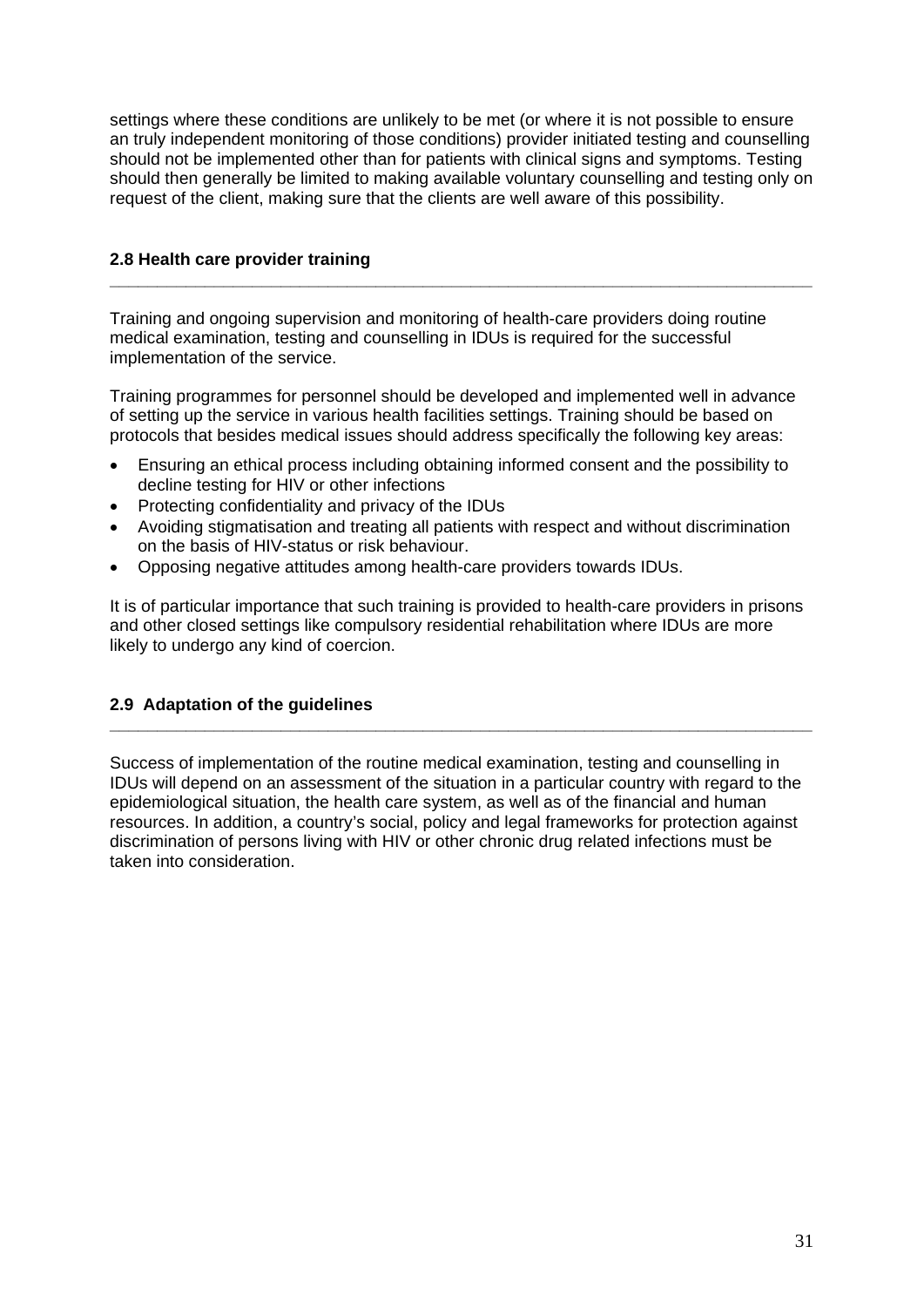#### **References**

1. WHO/UNDOC/UNAIDS. Technical guide for countries to set targets for universal access to HIV, treatment and care for injecting drug users. Geneva: WHO/UNDOC/UNAIDS, 2009. http://www.who.int/hiv/pub/idu/targetsetting/en/index.html

**\_\_\_\_\_\_\_\_\_\_\_\_\_\_\_\_\_\_\_\_\_\_\_\_\_\_\_\_\_\_\_\_\_\_\_\_\_\_\_\_\_\_\_\_\_\_\_\_\_\_\_\_\_\_\_\_\_\_\_\_\_\_\_\_\_\_\_\_\_\_\_\_\_\_** 

- 2. Jürgens R. HIV testing and counselling in prisons and other closed settings. Background paper. UNODC/WHO/UNAIDS. 1 June 2008
- 3. European Centre for the Epidemiological Monitoring of AIDS Euro (HIV) .HIV/AIDS Surveillance in Europe: Mid-year report 2006 No.74. Saint-Maurice; French Institute for Public Health Surveillance, 2007.
- 4. Tefanova V, Tallo T, Kutsar K. Urgent action needed to stop spread of hepatitis B and C in Estonian drug users. Euro Surveill 2006;11 (1) <http://www.eurosurveillance.org/ew/2006/060126.asp>
- 5. European Monitoring Centre for Drugs and Drug Addiction (EMCDDA). Annual report 2007: the state of the drugs problem in Europe. Lisbon: EMCDDA; 2007. <http://www.emcdda.europa.eu/publications/online/ar2007/en>
- 6. Wiessing L, Nardone A. Ongoing HIV and viral hepatitis infections in IDUs across the EU, 2001-2005. Euro Surveill. 2006 Nov 23;11(11):E061123.2.
- 7. Jager J, Limburg W, Kretzschmar M, Postma M, Wiessing L, editors. Hepatitis C and injecting drug use: impact, costs and policy options. EMCDDA Scientific Monograph no 7. Luxembourg: Office for Official Publications of the European Communities; 2004. <http://www.emcdda.eu.int/?nnodeid=428>
- 8. Perrett K, Granerød J, Crowcroft N, Carlisle R. Changing epidemiology of hepatitis A: should we be doing more to vaccinate injecting drug users? Commun Dis Public Health 2003; 6(2): 97-100
- 9. Blystad H, Nilsen O, Høiby EA, Hoel T. Infections among injecting drug users in Norway, 1997-2000. Eurosurveillance Weekly 2001;5 (1) <http://www.eurosurveillance.org/ew/2001/010104.asp>
- 10. Stene-Johansen K, Skaug K, Blystad H, Grinde B. A unique hepatitis A virus strain caused an epidemic in Norway associated with intravenous drug abuse. The Hepatitis A Study Group. Scand J Infect Dis 1998; 30:35-8.
- 11. Krook A, Blomber J. HTLV-II among drug users in Stockholm. Scand J Infect Dis 1994; 26: 129-132.
- 12. Gordon RJ, Lowy FD. Bacterial infections in drug users. N Engl J Med. 2005 Nov 3;353(18):1945-54.
- 13. Kluytmans J, van Belkum A, Verbrugh H. Nasal carriage of Staphylococcus aureus: epidemiology, underlying mechanisms, and associated risks. Clin Microbiol Rev 1997; 10:505- 20.
- 14. Wilson LE, Thomas DL, Astemborski J, Freedman TL, Vlahov D. Prospective study of infective endocarditis among injection drug users. J Infect Dis 2002;185:1761-6.
- 15. Brown P, Ebright R. Skin and soft tissue infections in injection drug users. Current Infectious Disease Reports 2002; 4(5); 415-19
- 16. Irish C, Maxwell R, Dancox M, Brown P, Trotter C, Verne J, et al. Skin and soft tissue infections and vascular disease among drug users, England [letter]. Emerg Infect Dis [serial on the Internet]. 2007 Oct Available from <http://www.cdc.gov/EID/content/13/10/1510.htm>
- 17. Binswanger IA, Krai AH, Bluthenthal RN, Rybold DJ, Edlin BR. High prevalence of abscesses and cellulitis among communityrecruited injection drug users in San Francisco. Clin Infect Dis 2000;30:579-81.
- 18. Fleisch F, Zbinden R, Vanoli C, Ruef C. Epidemic Spread of a Single Clone of Methicillin-Resistant Staphylococcus aureus among Injection Drug Users in Zurich, Switzerland. Clin Infect Dis 2001 : 32 ; 581-586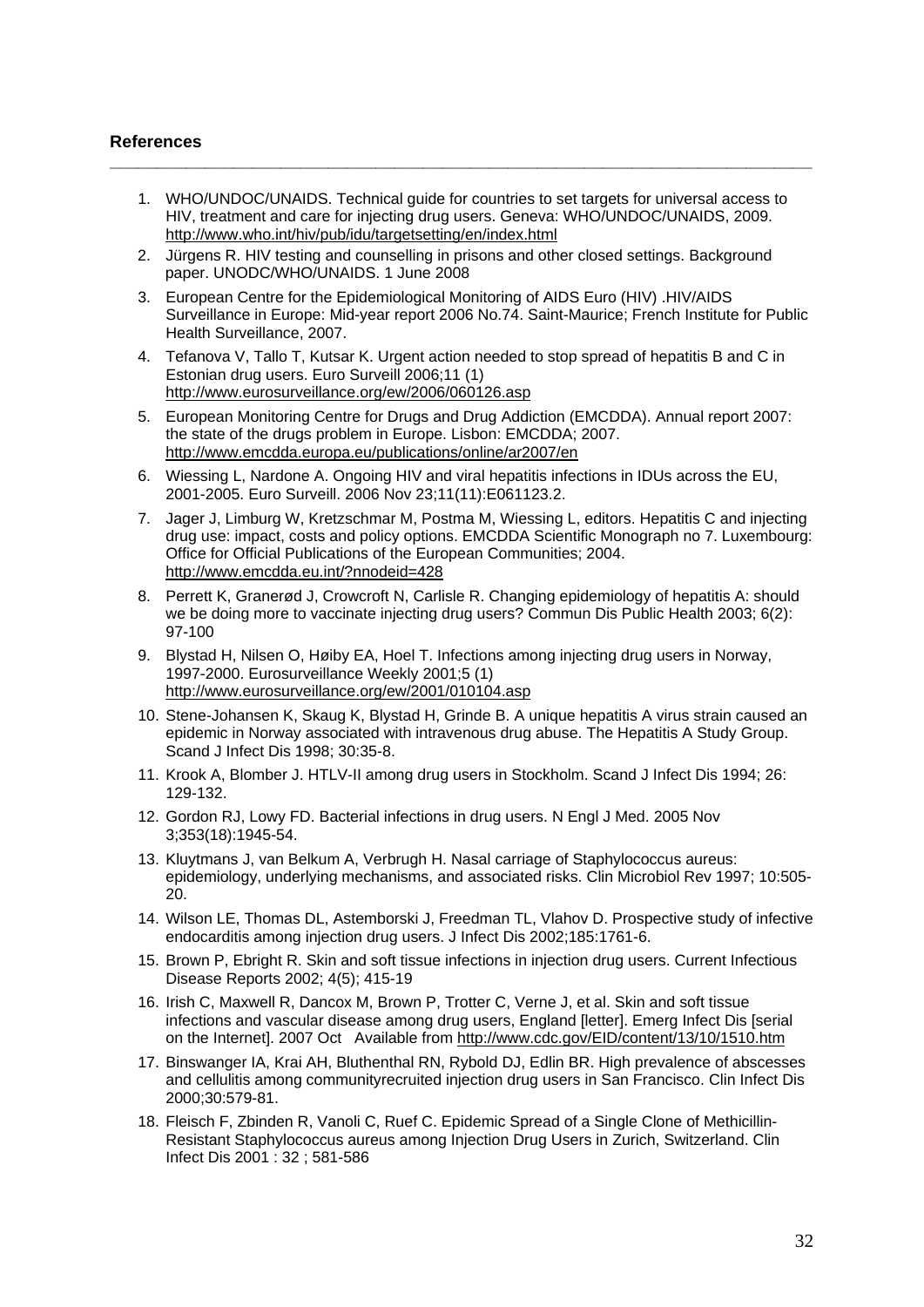- 19. Health Protection Agency. Shooting Up Infections among injecting drug users in the United Kingdom 2006, An update: London 2007. [http://www.hpa.org.uk/infections/topics\\_az/injectingdrugusers/shooting\\_up.htm](http://www.hpa.org.uk/infections/topics_az/injectingdrugusers/shooting_up.htm)
- 20. Christopher C. Mcguigan C, Penrice GM, Gruer l, Ahmed S, Goldberg D et al. Lethal outbreak of infection with Clostridium novyi type a and other spore-forming organisms in Scottish injecting drug users. J Med Microbiol 2002: 51; 971-977
- 21. Murray-Lillibridge K, Barry J, Reagan S, O'Flanagan D et al. Epidemiological findings and medical legal and public health challenges of an investigation of severe soft tissue infections and deaths among injecting drug users – Ireland, 2000. Epidemiology and Infection 2006: 134 (4); 894-901
- 22. Brett MM, Hood J, Brazier JS, Duerden BI, Hahné SJM. Soft tissue infections caused by spore-forming bacteria in injecting drug users in the United Kingdom. Epidemiology and Infection 2005: 133 (04); 575-582
- 23. D Akbulut, J Dennis, M Gent et al. Wound botulism in injectors of drugs: upsurge in cases in England during 2004. Euro Surveill 2005;10(9):172-4
- 24. J S Brazier, M Gal, V Hall, TE Morris. Outbreak of Clostridium histolyticum infections in injecting drug users in England and Scotland. Euro Surveill 2004;9(9):15-6
- 25. Vermeer de Bondt P, Vos LP. Tetanus in an injecting drug user in the Netherlands: single case so far. Eurosurveillance Weekly 2004;8 (19)
- 26. Brett MM, Hallas G, Mpamugo O. Wound botulism in the UK and Ireland. J Med Microbiol 2004; 53**:** 555-61.
- 27. Hahné S, Crowcroft N, White J, Hope V, de Souza L. Cluster of cases of tetanus in injecting drug users in England: European alert. Eurosurveillance Weekly 2003;7 (47) <http://www.eurosurveillance.org/ew/2003/031120.asp>
- 28. S. Ringertz, E. Høiby, M. Jensenius, J. Caugant, A. Myklebust, K. Fossum. Injectional anthrax in a heroin skin-popper [letter].. Lancet 2000; 356:1574-1575
- 29. Anonymous. Clostridium histolyticum in injecting drug users. Commun Dis Rep CDR Rev 2003;13:47
- 30. Jones JA, Salmon JE, Djuretic D, et al. An outbreak of serious illness and death among injecting drug users in England during 2000. J Med. Microbiol. 2002; 51:978-84.
- 31. Robinson PG, Acquah S, Gibson B: Drug users: oral helath-related attitudes and behaviours. Br Dent J 2005; 198: 219-24
- 32. Story A**,** Murad S**,** Roberts W**,** Verheyen M**,** Hayward AC. Tuberculosis in London: the importance of homelessness, problem drug use and prison. Thorax 2007;62:667-671
- 33. Keizer S, Langendam MW, van Deutekom H, Coutinho RA, van Ameijdan EJ. How does tuberculosis relate to HIV positive and HIV negative drug users? J Epidemiol Community Health 2000; 54: 64-68
- 34. van Asten L, Langendam, M, Zangerle R, Aguado IH, Boufassa F, Schiffer, V, Brettle RP, Robertson J R, Fontanet A, Coutinho R, Roel A, Prins, M. Tuberculosis risk varies with the duration of HIV infection: a prospective study of European drug users with known date of HIV seroconversion. AIDS :Volume 17(8)23 May 2003pp 1201-1208)
- 35. Jones JL BD, Fleming PL and Ward JW,. Tuberculosis among AIDS patients in the United States,. J Acquir Immune Defic Syndr Hum Retrovirol 1996(12):293-297
- 36. Morozova I RV, Sture G, Wells C, Leimane V,. Impact of the growing HIV-1 epidemic on multidrug-resistant tuberculosis control in Latvia. Int J Tuberc Lung Dis 2003;7(9):903-623,24)
- 37. World Health Organisation. Anti-Tuberculosis Drug Resistance in the World, fourth report. In: Anti-tuberculosis TWIGPo, Drug Resistance Surveillance, editors, 2008.
- 38. Scheidegger C, Zimmerli W. Infectious complications in drug addicts: seven-year review of 269 hospitalized narcotics abusers in Switzerland. Rev Infect Dis 1989;11:48693. [Erratum, Rev Infect Dis 1990;12:165.]
- 39. Boschini A, Smacchia C, Di Fine M, et al. Community-acquired pneumonia in a cohort of former injection drug users with and without human immunodeficiency virus infection: incidence, etiologies, and clinical aspects. Clin Infect Dis 1996;23:107-13.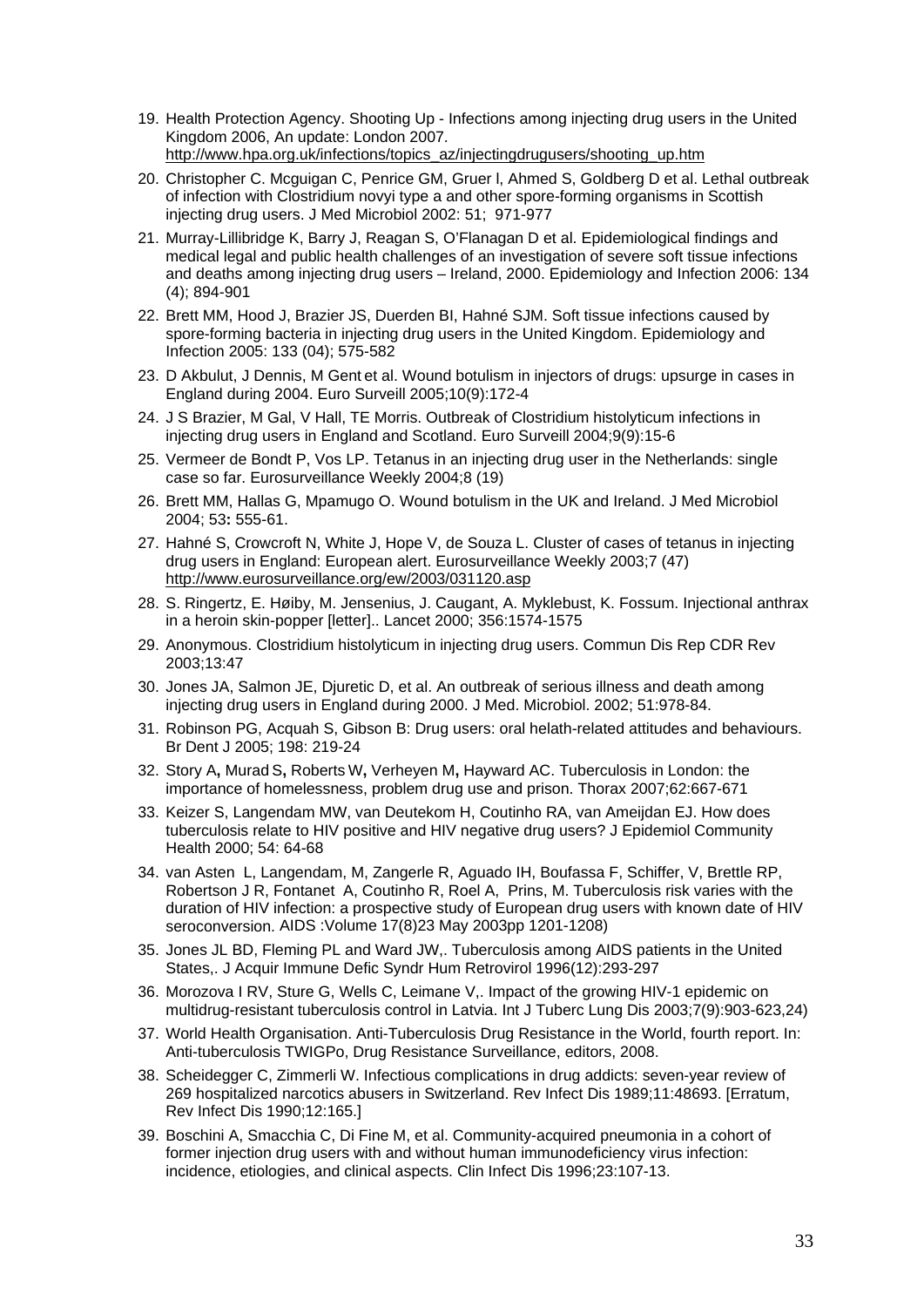- 40. Nelson KE, Vlahov D, Conn S, et al. Sexually transmitted diseases in a population of intravenous drug users: association with seropositivity to the human immunodeficiencyvirus (HIV). J Infect Dis 1991;164:457-63
- 41. Norbert Scherbaum N, Baune BT, Mikolajczyk R, Kuhlmann T**,** Reymann G, Reker M. Prevalence and risk factors of syphilis infection among drug addicts. BMC Infectious Diseases 2005, 5**:**33
- 42. Hwang LY, Ross MW, Zack C, Bull L, Rickman K, Holleman M: Prevalence of sexually transmitted infections and associated risk factors among populations of drug abusers. Clin Infect Dis 2000, 31**(**4)**:**920-6
- 43. van den Hoek A. STD control in drug users and street youth. Genitourin Med. 1997 Aug;73(4):240-4.
- 44. Jürgens R, Betteridge G. HIV testing and counselling for people who use drugs. Draft background paper. WHO/UNODC/ /UNAIDS, 22 November 2007
- 45. EASL International Consensus Conference on hepatitis C. Paris, 26-27 February 1999. Consensus statement. J Hepatol. 1999;31 Suppl 1:3-8.
- 46. Reimer J, Schulte B, Castells X, Schafer I, Polywka S, Hedrich D, Wiessing L, Haasen C, Backmund M, Krausz M. Guidelines for the treatment of hepatitis C virus infection in injection drug users: status quo in the European Union countries. Clin Infect Dis. 2005 Apr 15;40 Suppl 5:S373-8
- 47. Wiessing L. The access of injecting drug users to hepatitis C treatment is low and should be improved. Eurosurveillance Weekly 2001; 5: 010802. http://www.eurosurveillance.org/ew/2001/010802.asp#2
- 48. Grimes, CZ, Hwang, LY. Williams, ML. Austin C.M, Graviss, EA. Tuberculosis infection in drug users: interferon-gamma release assay performance. The Int Jour of Tub and Lung Disease 2007; (11)11 ; 1183-1189(7)
- 49. Sexton J, Garnett G, [Røttingen JA.](http://www.ncbi.nlm.nih.gov/sites/entrez?Db=pubmed&Cmd=Search&Term=%22R%C3%B8ttingen%20JA%22%5BAuthor%5D&itool=EntrezSystem2.PEntrez.Pubmed.Pubmed_ResultsPanel.Pubmed_DiscoveryPanel.Pubmed_RVAbstractPlus) Metaanalysis and metaregression in interpreting study variability in the impact of sexually transmitted diseases on susceptibility to HIV infection. Sex Transm Dis. 2005 Jun;32(6):351-7
- 50. Abdala, N., Gleghorn, A.A., Carney, J.M., and Heimer, R. Can HIV-1 infected syringes be safely cleaned? Implications for transmission among injection drug users. J Acquir Immune Defic Syndr 28: 487-494, 2001.
- 51. de la Fuente L, Toro C, Brugal MT, Vallejo F, Soriano V, Barrio G, Ballesta R, Bravo MJ; Project Itinere Group. Poor validity of self-reported HBV vaccination among young heroin users in Spain supports the policy "don't ask, draw a blood sample, vaccinate and try to schedule another visit". J Clin Virol. 2007 Jan;38(1):87-90.
- 52. World Health Organization. Guidance on provider-initiated HIV testing and counselling in health facilities (2007). Geneva. WHO press
- 53. Policy statement on HIV testing, UNAIDS and WHO, 2004. [http://data.unaids.org/una](http://data.unaids.org/una-docs/hivtestingpolicy_en.pdf)[docs/hivtestingpolicy\\_en.pdf](http://data.unaids.org/una-docs/hivtestingpolicy_en.pdf) ).
- 54. World Health Organization Regional Offices for South-East Asia and the Western Pacific, Unites Nations Office on Drugs and Crime Regional Centre for East Asia and the Pacific. Guidance on testing and counselling for HIV in settings attended by people who inject drugs (2009). Geneva. WHO press.
- 55. Centers for Disease Control and Prevention. Revised Recommendations for HIV Testing of Adults, Adolescents, and Pregnant Women in Health-Care Settings. MMWR September 22, 2006; Vol.55 (RR14); 1-17
- 56. World Health Organization. Policy and Programming Guide for HIV/AIDS Prevention and Care among Injecting Drug Users (2005).Geneva. WHO press
- 57. World Health Organization*.* Policy guidelines for collaborative TB and HIV services for injecting and other drug users; an integrated approach (2008). Geneva. WHO press http://whqlibdoc.who.int/publications/2008/9789241596930\_eng.pdf
- 58. Centers for Disease Control and Prevention. Sexually Transmitted Diseases Treatment Guidelines, 2006 MMWR August 4, 2006: Vol. 55 / No. RR—11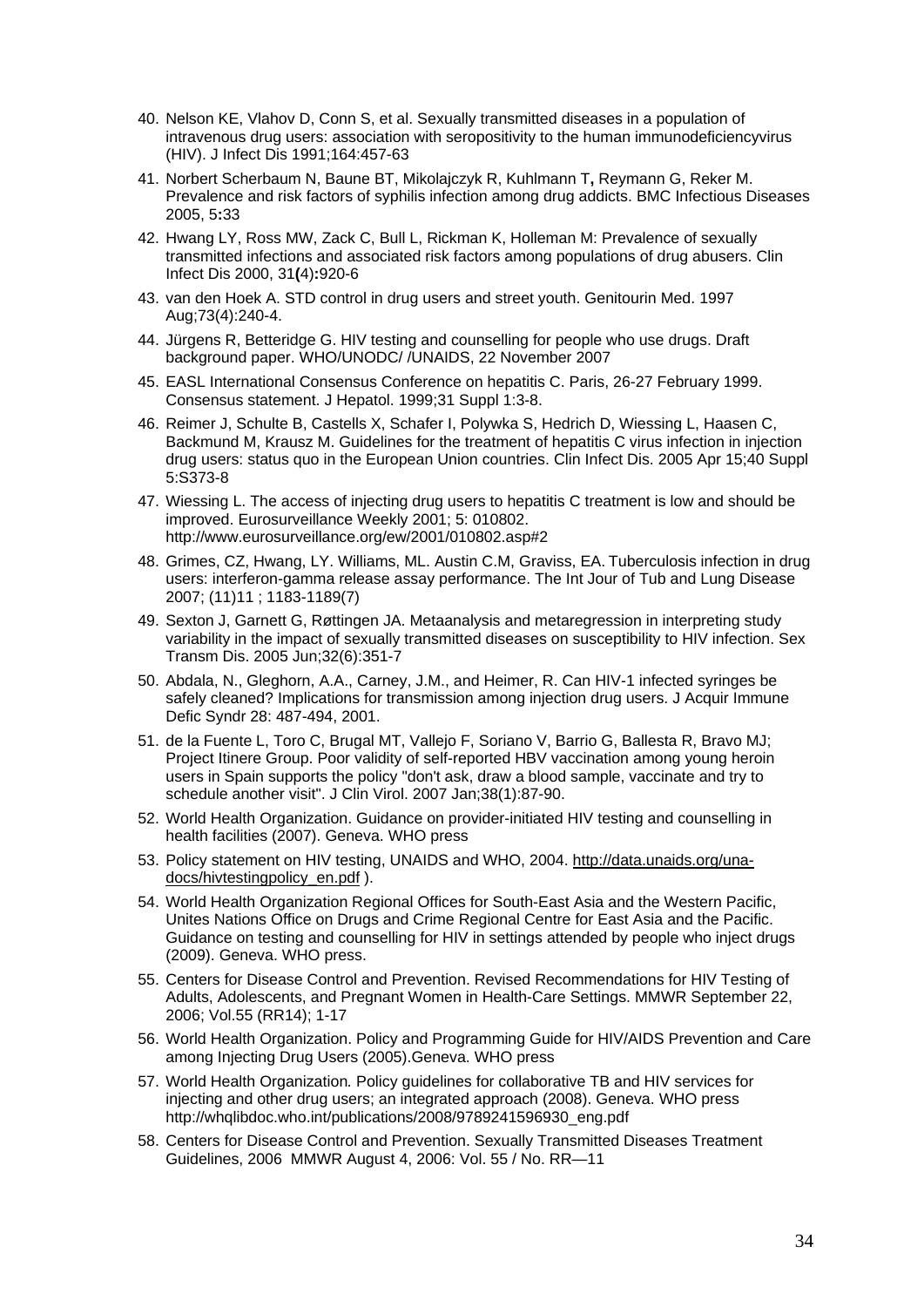- 59. Blystad H, Klouman E. Recommendation for annual HIV and STI testing in MSM introduced in Norway. Euro Surveill. 2005;10(27):pii=2744. Available online: http://www.eurosurveillance.org/ViewArticle.aspx?ArticleId=2744
- 60. British HIV Association. UK National Guidelines for HIV testing (2008) http://www.bhiva.org/cms1222621.asp.
- 61. Obermeyer C, Osborn M The uptake of testing an counselling for HIV. A review of the social and behavioural evidence. Am J Public Health (in press)
- 62. Simpson VW, Johnstone FD, Boyd FM et al. Uptake and acceptability of antenatal HIV testing: randomises controlled trial of different methods of offering the test. BMJ 1998;316: 262-7
- 63. Haukoos J, Hopkins E, Byyny R et al. and the Denver Emergency Depratment HIV Testing Study Group (2008). Opt-out rapid HIV Screening n the Emergency department: Prelilimnary results frim a Prospectice Clinical trila. CROI 2008, Abstr 544B
- 64. European Centre for Disease Prevention and Control / WHO Regional Office for Europe: HIV/AIDS Surveillance in Europe 2007. Stockholm, European Centre for Disease Prevention and Control, 2008. Available from: [http://ecdc.europa.eu/en/files/pdf/Publications/20081201\\_Annual\\_HIV\\_Report.pdf](http://ecdc.europa.eu/en/files/pdf/Publications/20081201_Annual_HIV_Report.pdf)
- 65. Wiessing L, van de Laar MJ, Donoghoe MC, Guarita B, Klempová D, Griffiths P. HIV among injecting drug users in Europe: increasing trends in the East. Euro Surveill. 2008;13(50):pii=19067. Available online: http://www.eurosurveillance.org/ViewArticle.aspx?ArticleId=19067
- 66. [Desenclos JC,](http://www.ncbi.nlm.nih.gov/sites/entrez?Db=pubmed&Cmd=Search&Term=%22Desenclos%20JC%22%5BAuthor%5D&itool=EntrezSystem2.PEntrez.Pubmed.Pubmed_ResultsPanel.Pubmed_DiscoveryPanel.Pubmed_RVAbstractPlus) [Papaevangelou G](http://www.ncbi.nlm.nih.gov/sites/entrez?Db=pubmed&Cmd=Search&Term=%22Papaevangelou%20G%22%5BAuthor%5D&itool=EntrezSystem2.PEntrez.Pubmed.Pubmed_ResultsPanel.Pubmed_DiscoveryPanel.Pubmed_RVAbstractPlus), [Ancelle-Park R](http://www.ncbi.nlm.nih.gov/sites/entrez?Db=pubmed&Cmd=Search&Term=%22Ancelle-Park%20R%22%5BAuthor%5D&itool=EntrezSystem2.PEntrez.Pubmed.Pubmed_ResultsPanel.Pubmed_DiscoveryPanel.Pubmed_RVAbstractPlus)**.** Knowledge of HIV serostatus and preventive behaviour among European injecting drug users. The European Community Study Group on HIV in Injecting Drug Users. AIDS 1993 Oct;7(10):1371-7
- 67. Uusküla A, Abel K, Rajaleid K, Rüütel K, Talu A, Fischer K, Boborova N. HIV and risk behaviour among Injecting Drug Users in two cities.(Tallin, Kohtla-Järve) in Estonia. National Institute for Health Development - University of Tartu - Imperial College London. Tartu: 2006.
- 68. Council of Europe. European prison rules (2006). Strasbourg. Council of Europe Publishing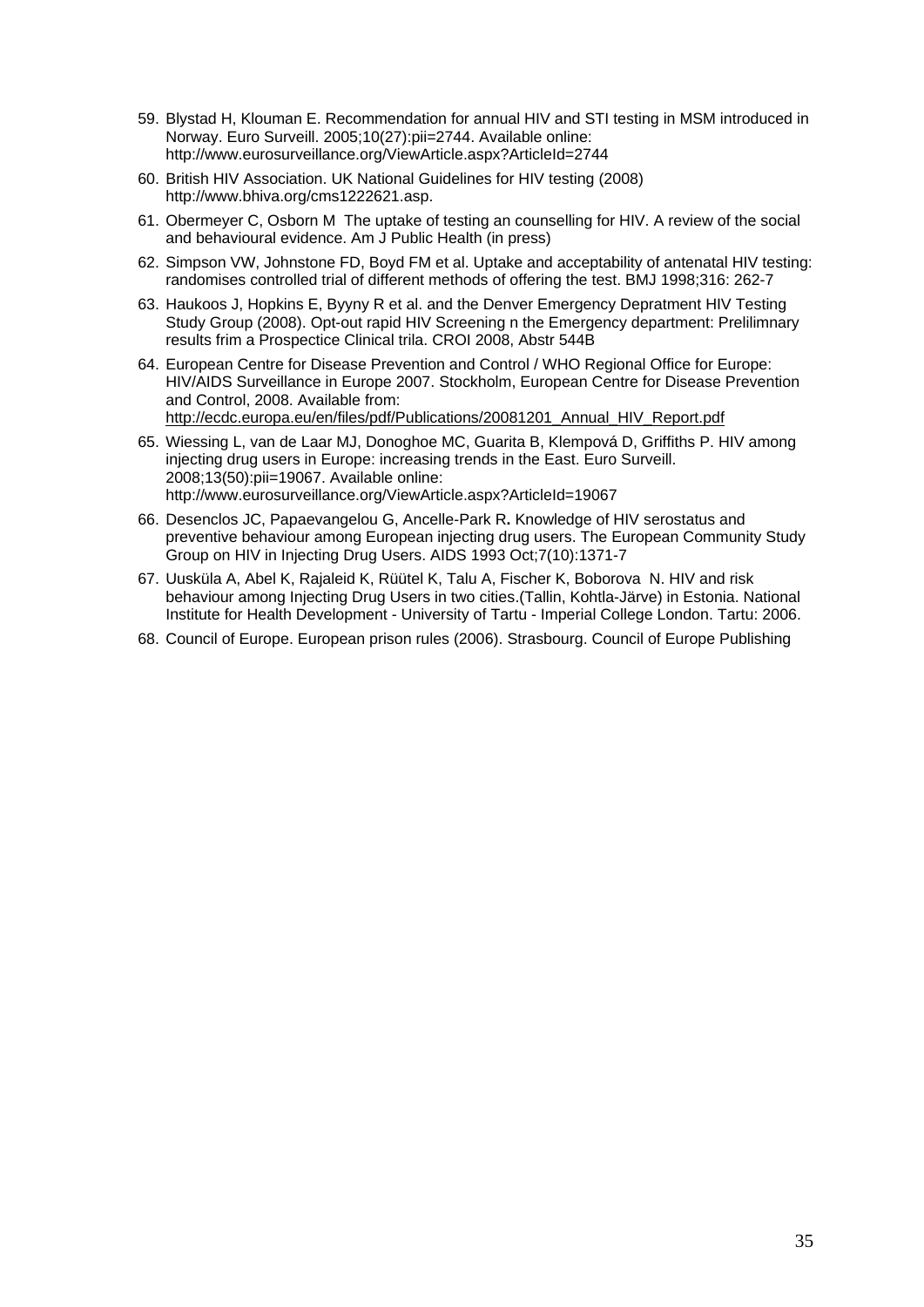## **Abbreviations**

| <b>ALAT</b>   | alanine aminotransferase (liver function test)                  |
|---------------|-----------------------------------------------------------------|
| <b>ART</b>    | antiretroviral therapy                                          |
| <b>ASAT</b>   | aspartate aminotransferase (liver function test)                |
| <b>BCG</b>    | Bacille Calmette Guérin (vaccine)                               |
| <b>CDC</b>    | Centre for Disease Control and Prevention                       |
| <b>CRP</b>    | C-reactive protein                                              |
| <b>DNA</b>    | deoxyribonucleic acid                                           |
| EIA           | enzyme-linked immunoassay                                       |
| <b>ELISA</b>  | enzyme-linked immunoassay                                       |
| <b>EMCDDA</b> | European Monitoring Centre for Drugs and Addiction              |
| <b>ESR</b>    | erythrocyte sedimentation rate                                  |
| <b>FTA</b>    | fluorescent treponemal antibody absorption test (syphilis test) |
| <b>HAART</b>  | highly active antiretroviral treatment                          |
| <b>HBV</b>    | hepatitis B virus                                               |
| <b>HCV</b>    | hepatitis C virus                                               |
| <b>HIV</b>    | human immunodeficiency virus                                    |
| <b>HTLV</b>   | human T-cell lymphotropic virus                                 |
| <b>HPV</b>    | human papillomavirus                                            |
| IDU           | injecting drug user                                             |
| <b>IGRA</b>   | IFN-gamma release assays (tuberculosis test)                    |
| <b>MRSA</b>   | methicillin resistant Staphylococcus aureus                     |
| <b>MSM</b>    | men who have sex with men                                       |
| <b>NAAT</b>   | nucleic acid amplification tests                                |
| <b>NGO</b>    | non-governmental organization                                   |
| <b>NSP</b>    | needle and syringe program                                      |
| <b>OST</b>    | opioid substitution treatment                                   |
| <b>PCR</b>    | polymerase chain reaction                                       |
| <b>POCT</b>   | point of care testing (using rapid test).                       |
| <b>RPR</b>    | rapid plasma reagin test (syphilis test)                        |
| STI           | sexually transmitted infections                                 |
| TB            | tuberculosis                                                    |
| <b>TST</b>    | tuberculin skin test                                            |
|               |                                                                 |
|               |                                                                 |
| <b>TPHA</b>   | Treponema Pallidum Haemagglutination test (syphilis test)       |
| <b>UNODC</b>  | The United Nations Office on Drugs and Crime                    |
| <b>UNAIDS</b> | Joint United Nations Programme on HIV and AIDS                  |
| <b>VCT</b>    | voluntary counselling and testing                               |
| <b>VDRL</b>   | Venereal disease research laboratory test (syphilis test)       |
| <b>WHO</b>    | <b>World Health Organization</b>                                |